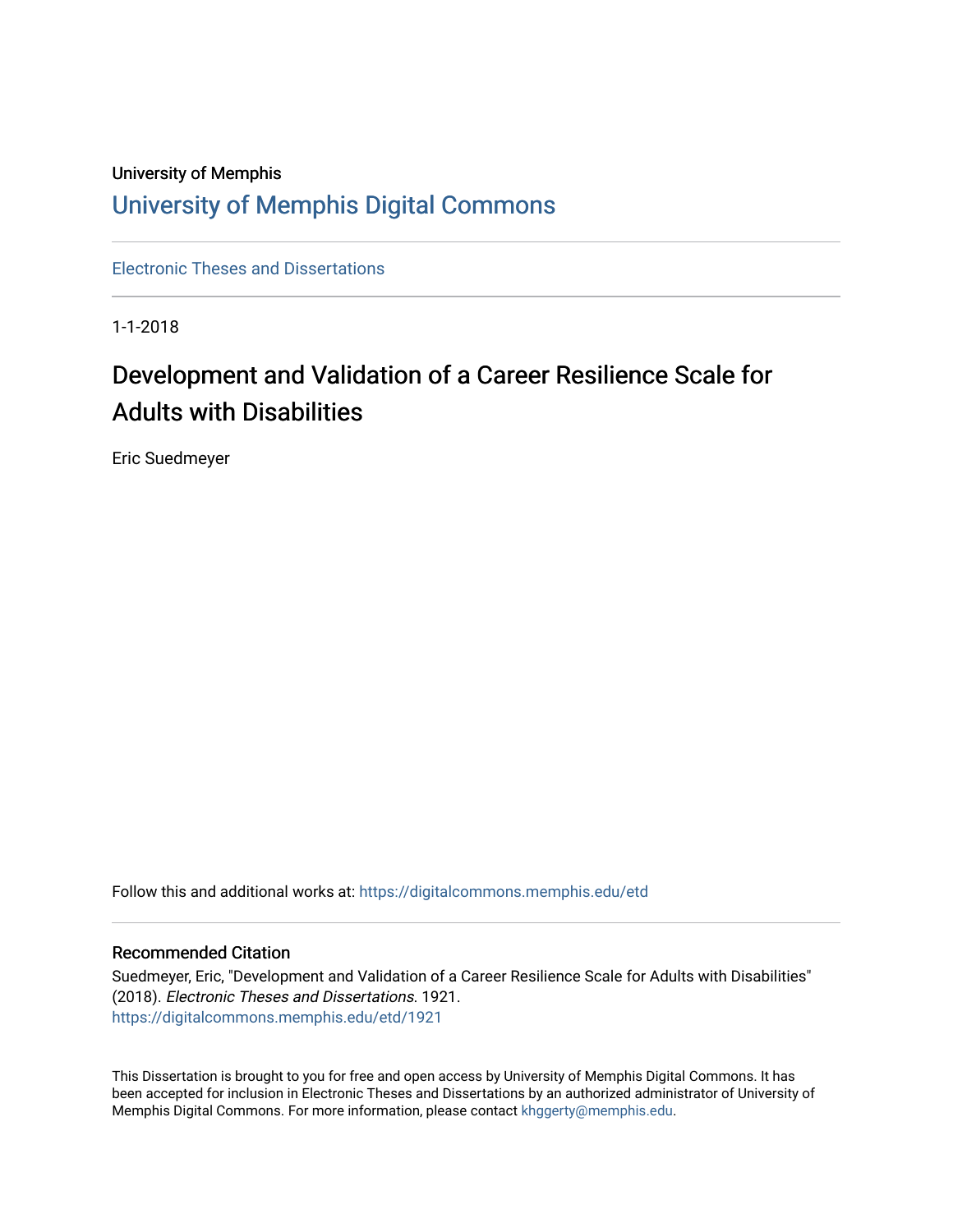# DEVELOPMENT AND VALIDATION OF A CAREER RESILIENCE SCALE FOR ADULTS WITH DISABILITIES

by

Eric Suedmeyer

A Dissertation

Submitted in Partial Fulfillment of the

Requirements of the Degree of

Doctory of Philosophy

Major: Counseling Psychology

The University of Memphis

August 2018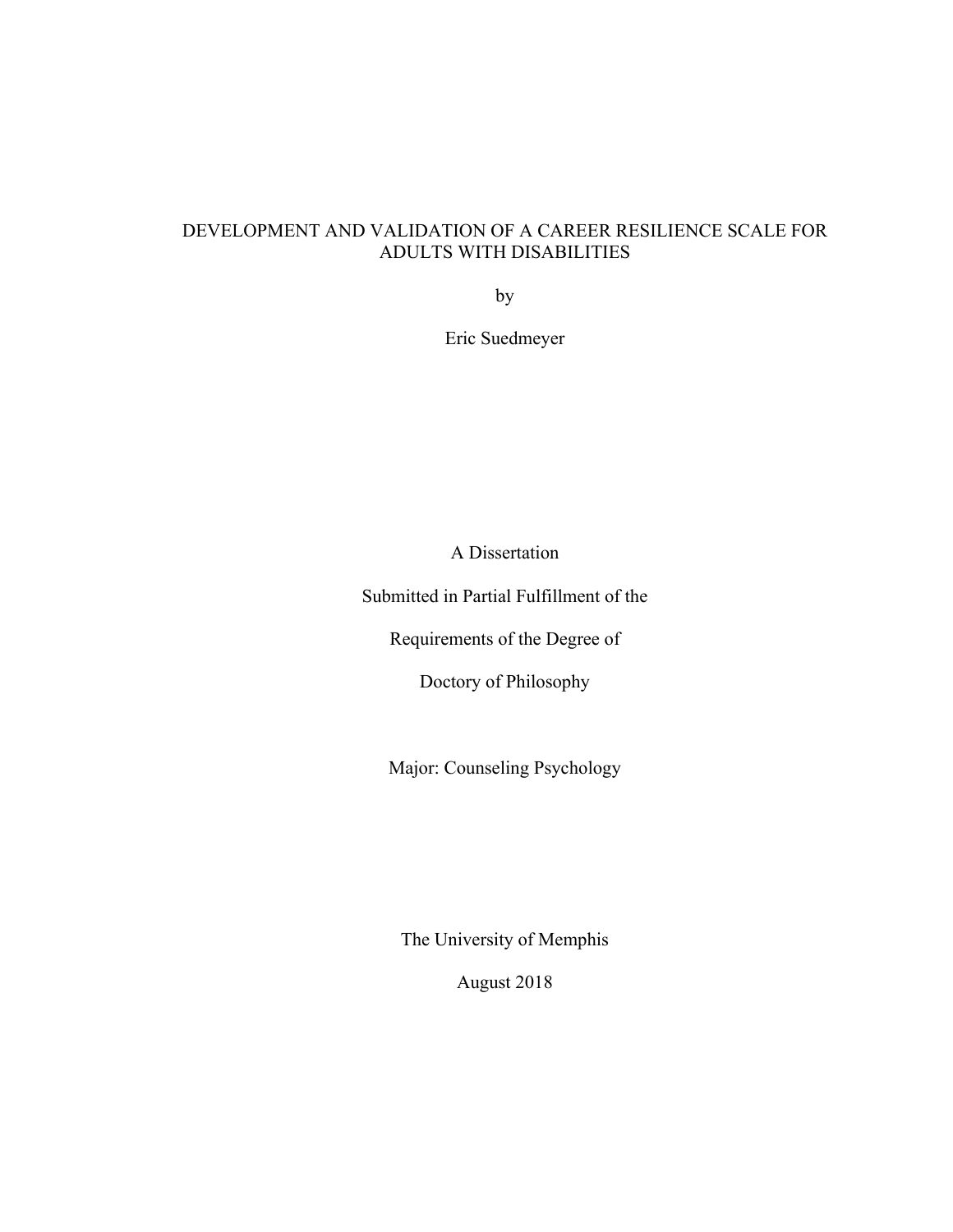# Dedication

This work is dedicated to my loving family, friends, and professors who supported me every step of the way.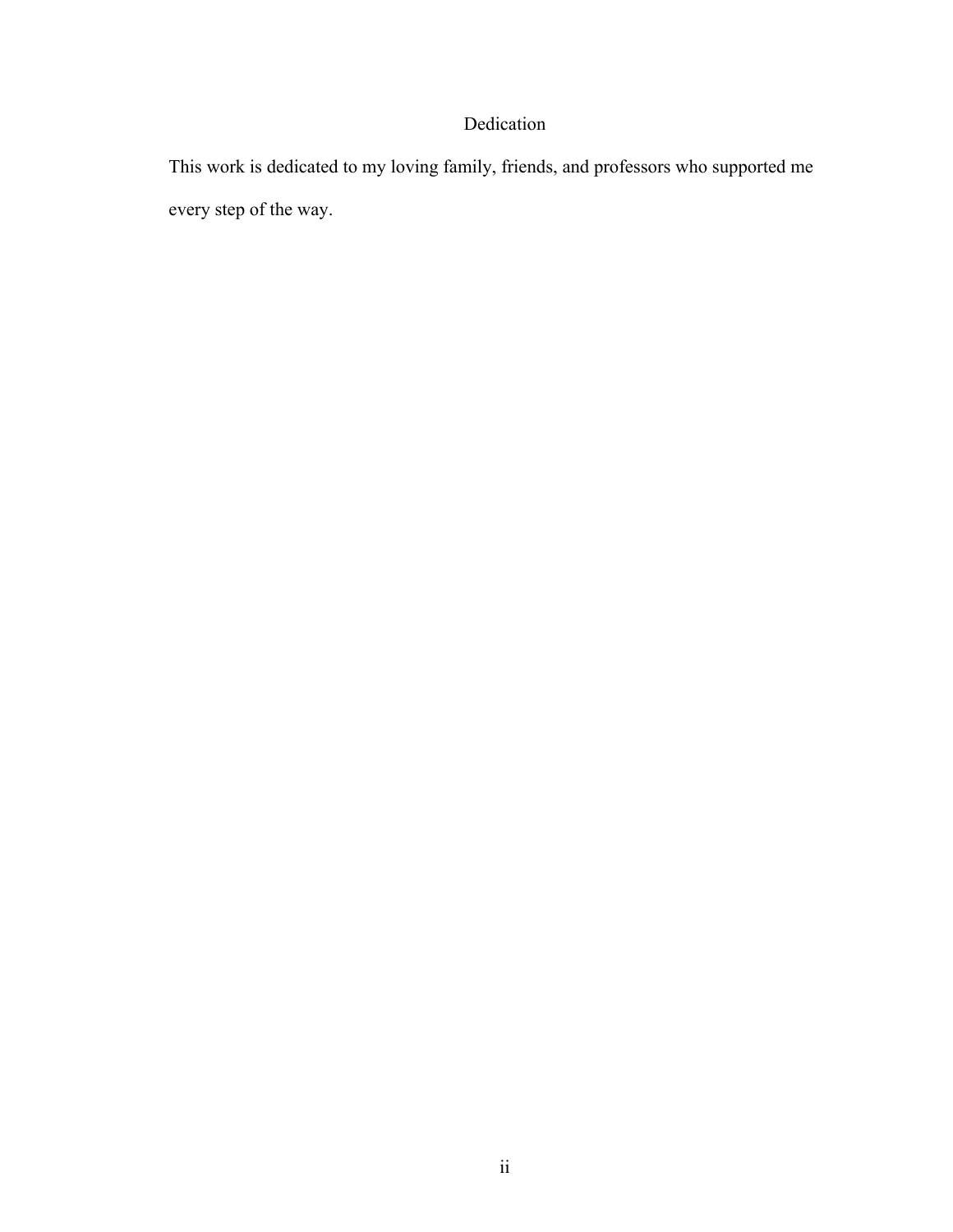### Acknowledgments

The research reported herein was performed pursuant to a grant from Policy Research, Inc. as part of the U.S. Social Security Administration's (SSA's) Analyzing Relationships Between Disability, Rehabilitation and Work. The opinions and conclusions expressed are solely those of the author(s) and do not represent the opinions or policy of Policy Research, Inc., SSA or any other agency of the Federal Government.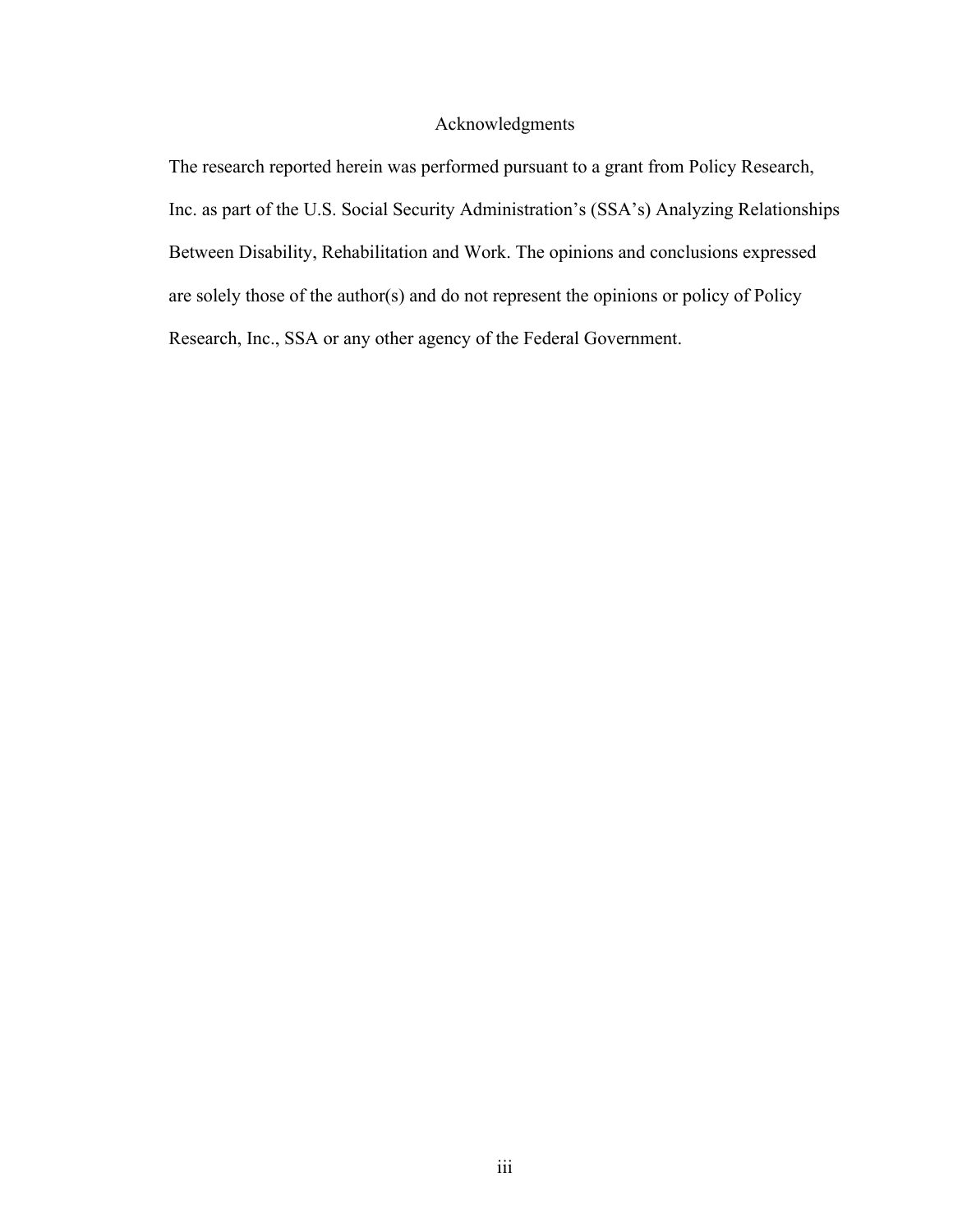#### Abstract

Adults with disabilities face multiple internal, social, and systemic barriers that hamper efforts to attain and maintain meaningful employment. In order to achieve success in vocational pursuits, individuals with disabilities must demonstrate perseverance in the face of probable adversity; this construct is *career resilience*. No scale has been developed to measure a person's career resilience that is specifically tailored to people with disabilities. The purpose of this study was to develop an instrument to measure the career resilience of adults with disabilities. After creating the Career Resilience for Adults with Disabilities Scale (CRADS), two studies were conducted to evaluate the scale. Study 1 used an Exploratory Factor Analysis (EFA) to determine the CRADS structure. Study 2 focused on establishing validity and reliability for the CRADS. EFA supported a three-factor taxonomy for the CRADS. Coefficient alphas for the three subscales ranged .71 - .79 with the full-scale coefficient alpha being .84. Differences in CRADS scores were found between adults with disabilities who were currently employed and those unemployed and not actively looking for work, suggesting the scale's utility to discriminate between groups with high and low career resilience. The CRADS is a brief, self-report measure of career resilience with sound psychometric properties for early research in the domain of career resilience for adults with disabilities.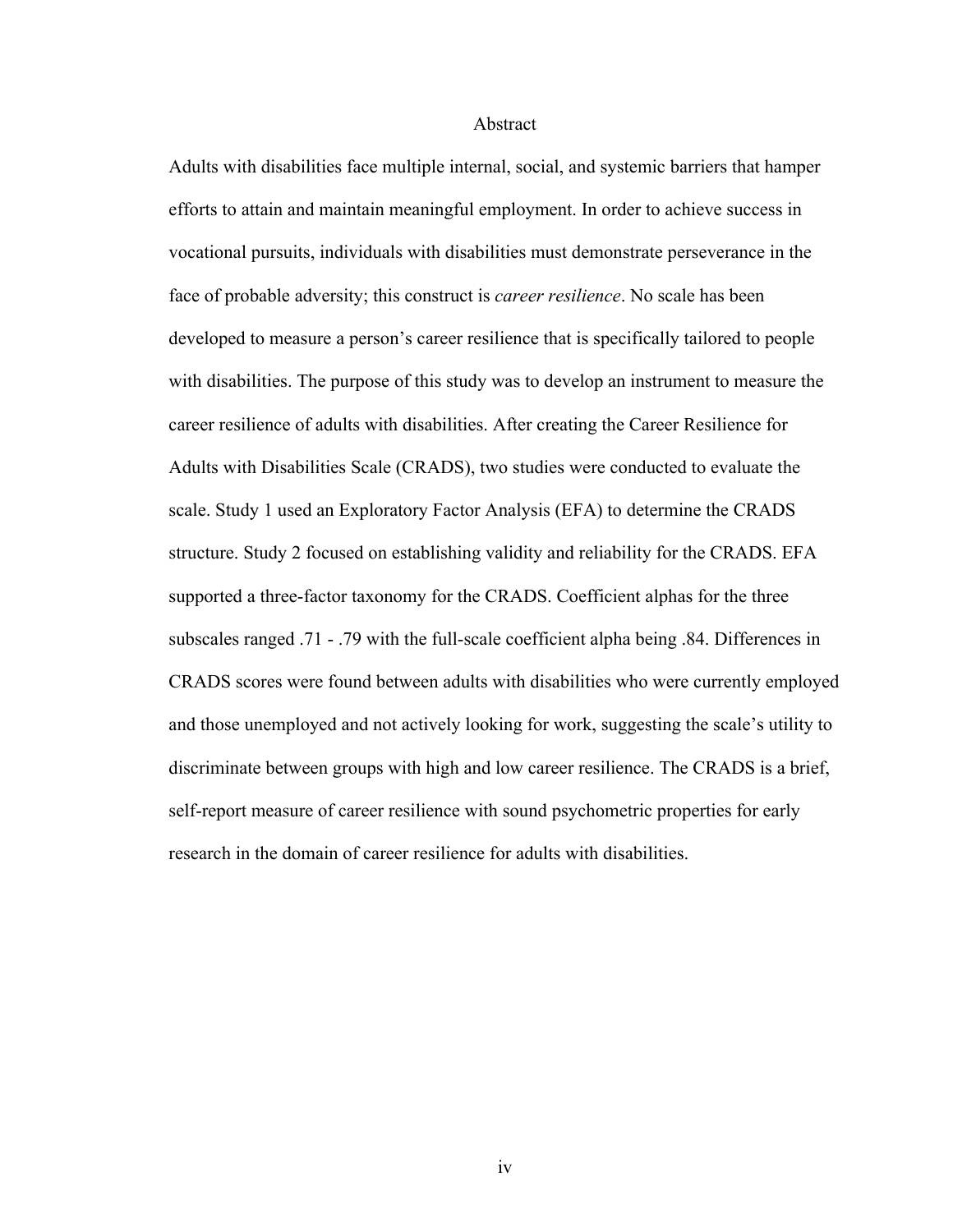# TABLE OF CONTENTS

| Introduction                            | $\mathbf{1}$   |
|-----------------------------------------|----------------|
| Adults with Disabilities and Employment | $\overline{c}$ |
| Resilience Theory                       |                |
| <b>Current Measures</b>                 | $\frac{4}{5}$  |
| Study 1                                 | 6              |
| Method                                  | $\overline{7}$ |
| Participants and Procedure              | $\overline{7}$ |
| Instrumentation                         | 9              |
| Results                                 | 10             |
| Discussion                              | 12             |
| Study 2a                                | 13             |
| Method                                  | 13             |
| Participants and Procedure              | 13             |
| Instrumentation                         | 14             |
| Results                                 | 17             |
| <b>Internal Consistency</b>             | 18             |
| <b>Convergent Validity</b>              | 18             |
| Concurrent Validiy                      | 18             |
| Discussion                              | 19             |
| Study 2b                                | 21             |
| Method                                  | 21             |
| Participants and Procedure              | 21             |
| Instrumentation                         | 21             |
| Results                                 | 22             |
| Discussion                              | 22             |
| <b>General Discussion</b>               | 23             |
| Implications                            | 23             |
| Limitations                             | 26             |
| References                              | 29             |
| Appendix A: Tables                      | 38             |

Page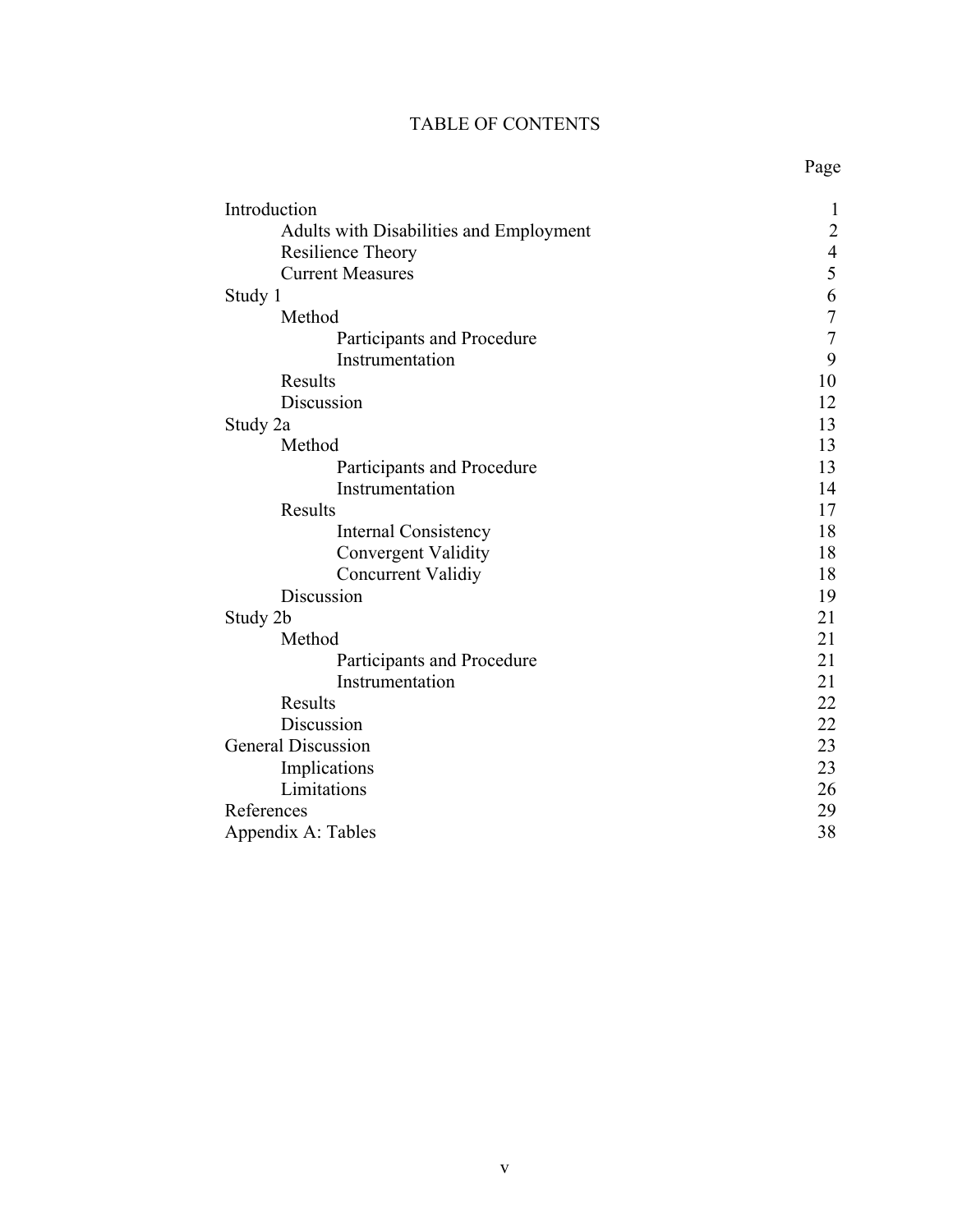#### **Introduction**

Leo Kanner (1942) argued that people with disabilities experience a double disability: the limitations caused by their biological malformations and the limitations caused by negative social attitudes toward them. Historically, adults with disabilities have faced multiple challenges in pursuit of desirable employment outcomes. Social and systemic barriers impede people with disabilities from attaining competitive pay and work hours necessary to keep themselves above poverty (Butterworth et al., 2012; Callahan, Griffin, & Hammis, 2011; U.S. Bureau of Labor Statistics, 2017).

The federal government has invested billions of dollars to address this economic disparity, beginning in secondary education and extending across the lifespan (Hernandez et al., 2007; Siperstein et al., 2014)**.** The Americans with Disabilities Act (ADA; 1990) expanded the rights laid out by the Rehabilitation Act of 1973 by prohibiting discrimination in employment in state and local governments and employers who oversee fifteen or more employees. However, the stigma of disability, along with a diminished capacity to generate and utilize social capital, further inhibit disabled individuals' efforts to achieve economic independence (Callahan et al., 2011; Martz, Schiro-Geist, Broadbent, & Crandall, 2010).

Following a long history of developing civil rights and legal protection to work for people with disabilities, there are now several options for adults with disabilities to find employment and support. These opportunities are not equal, however, and there is additional necessary legal and social development before this marginalized population attains economic equality. Currently, employment rates for adults with disabilities who recently completed high school hovers at around 17.9%, substantially lower than the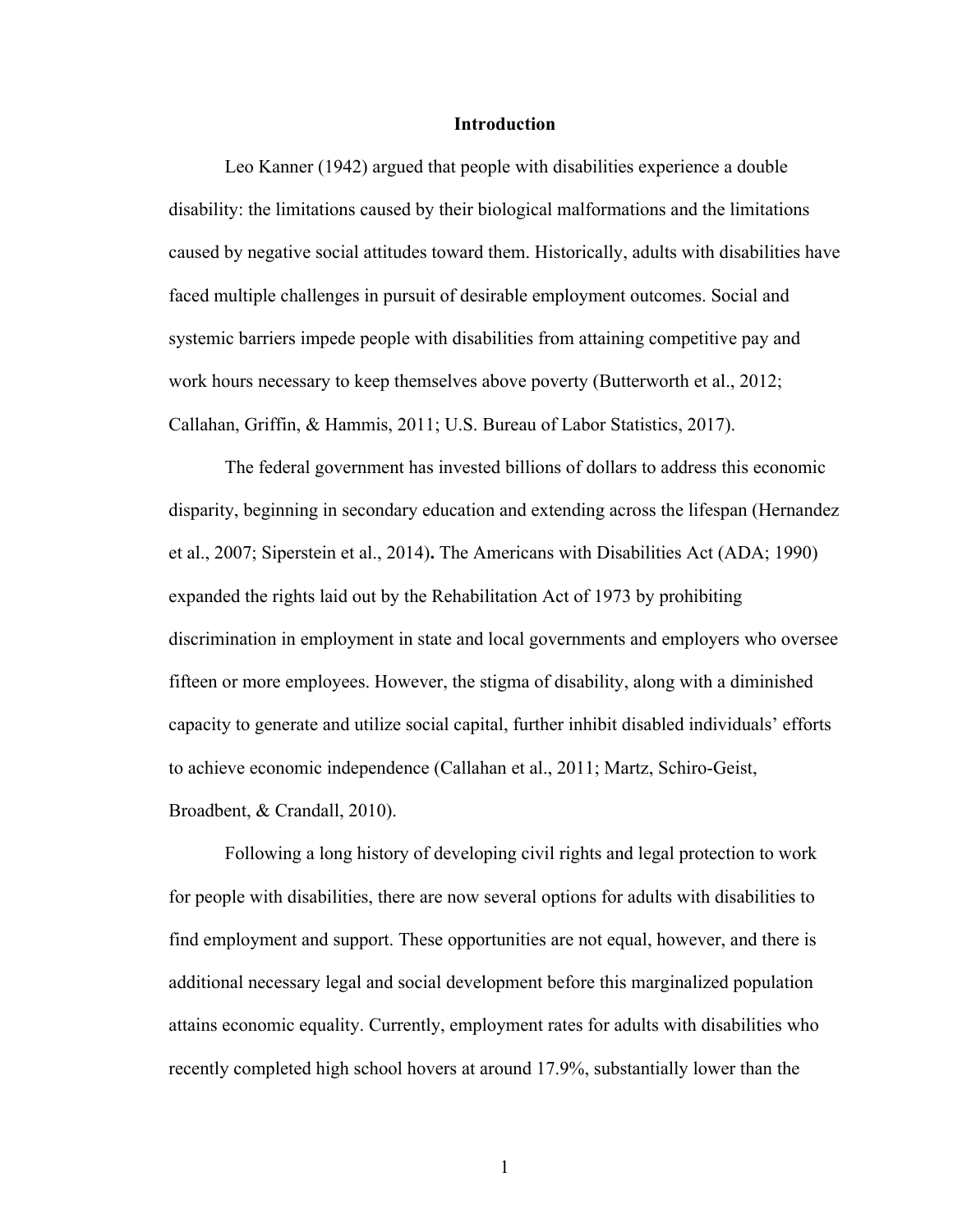65.3% employment rate of same-aged peers without disabilities (U.S. Bureau of Labor Statistics, 2017). Employed adults with disabilities are likely to receive fewer benefits as part of their employment, including reduced or no sick leave, vacation time, or retirement benefits (Wagner, Newman, Cameto, Garza, & Levine, 2005). These hardships suggest that, in order for career-oriented adults with disabilities to succeed in their vocational goals, they need to be resilient, by demonstrating qualities that allow them to succeed in employment when faced of adversity. This form of resilience, known as career resilience, can be an important contributor to career success (Kodama, 2017; Moorhouse & Caltabiano, 2007). The potential for the construct of career resilience to benefit the lives of people with disabilities is substantial and should be investigated further. Therefore, the purpose of this study was to develop a valid and reliable instrument for measuring career resilience for people with disabilities.

#### **Adults with Disabilities and Employment**

The Americans with Disabilities Act (ADA, 1990) defines disability as "a physical or mental impairment that substantially limits one or more of the major life activities of the individual" (Sec. 3). These impairments manifest in multiple negative ways. Functional impairment exhibited by people with disabilities can cause substantial problematic independent living situations that lead to revocation of autonomy and legal agency in the case of severe deficits (Kohn, Blumenthal, & Campbell, 2013). Individuals with disabilities report a greater reliance on support from others (LeRoy, Walsh, Kulik,  $\&$ Rooney, 2004). Stigmatization has been shown to increase feelings of depression and anxiety (Cummins & Lau, 2003). People with disabilities also report feelings of being treated with disrespect, failures of coworkers and employers to make reasonable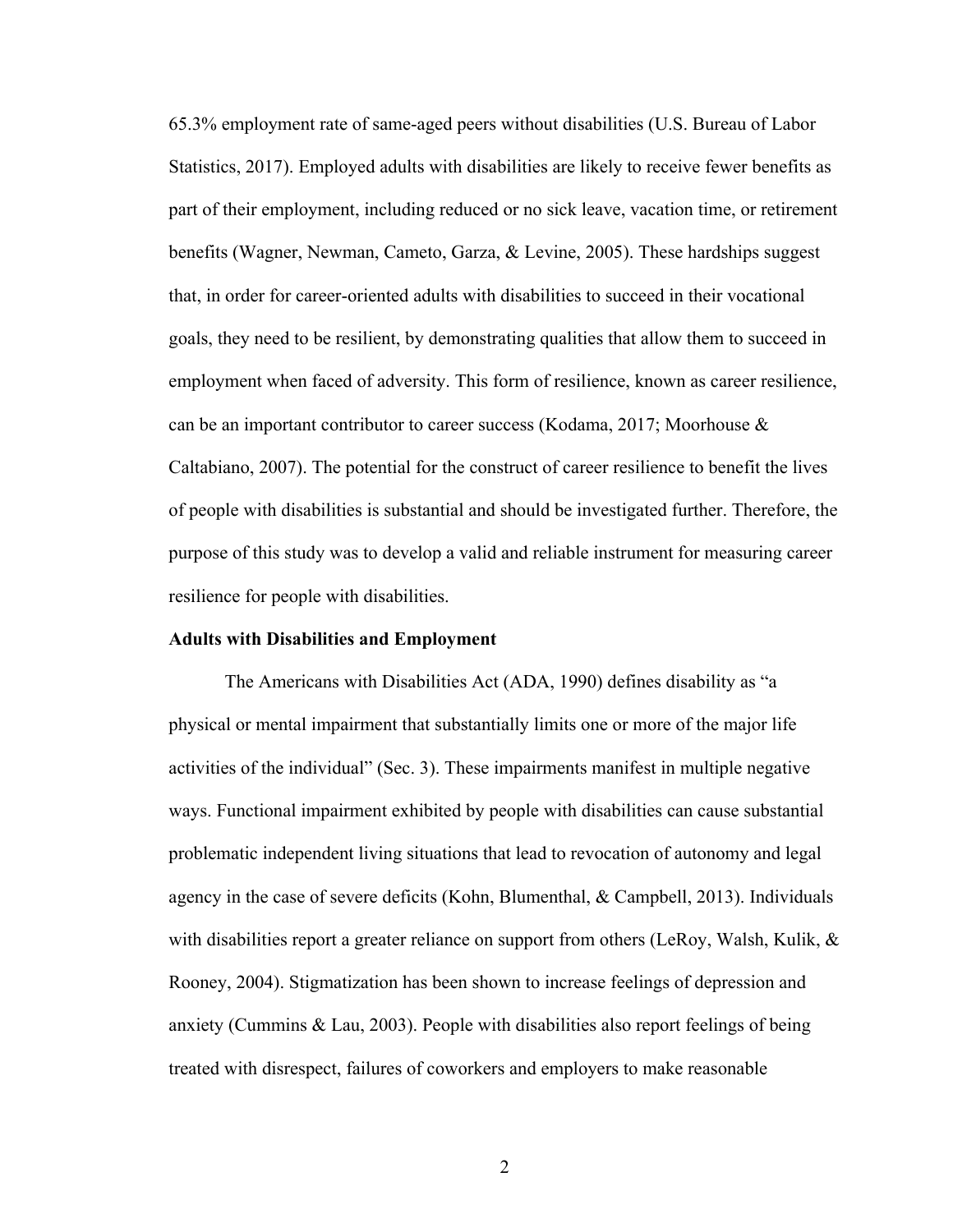adjustments, and refusal for services when utilizing businesses, despite legislation outlawing discrimination (Stalker & Lerpiniere, 2009).

Adults with disabilities also experience more challenges in attaining and maintaining employment. Despite an overwhelmingly positive perspective that customers have toward companies who hire people with disabilities (Siperstein, Romano, Mohler, & Parker, 2006), employers still express significant hesitation in hiring people with disabilities (Ju, Roberts, & Zhang, 2013). Some employers fear individuals with disabilities will not be able to perform their job up to the employer's standards (Graffman, Shinkfield, Smith, & Polzin, 2002), whereas industries that involve significant manual labor such as construction, warehousing, and manufacturing are more likely to identify health insurance costs as a major challenge to hiring individuals with disabilities (Houtenville & Kalargyrou, 2015). For these reasons, many employees with disabilities feel the need to try and hide the extent of their impairment or are reluctant to make requests for legally required accommodations (Freedman  $\&$  Fesko, 1996). Wagner and colleagues (2005) found that only 4% of employees with disabilities had accommodations in the workplace, despite qualifying for them, and many did not disclose their disability to their employer at all. Adults with disabilities also endorse more difficulties with job requirements and transportation problems (Milner et al., 2015). Despite this Olson, Cioffi, Yovanoff, and Mank (2001) found that when employers do hire individuals with disabilities, the employers generally report positive employment satisfaction, noting that additional concerns such as insurance and specific accommodation costs were the same as employees without disabilities. They also reported that their employees with disabilities were competent workers. A key variable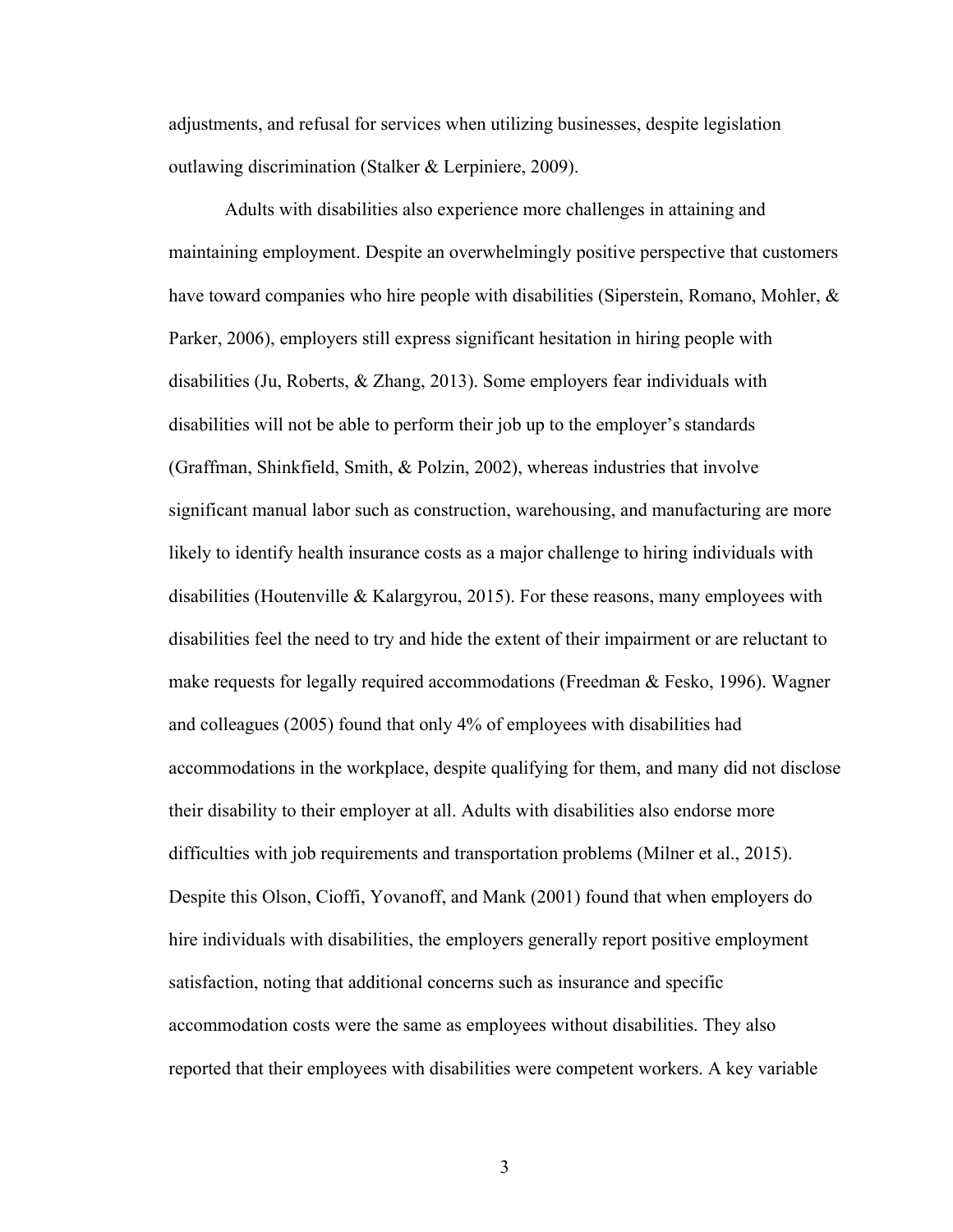that may contribute to why some employees with disabilities succeed and thrive in the workplace may be their career resilience.

#### **Resilience Theory**

Generally, resilience is defined as "good outcomes in spite of serious threats to adaptation or development" (Masten, 2001, p. 228). Resilience theory developed in response to observations of children obtaining positive outcomes despite adverse developmental circumstances (Masten, Best, & Garmezy, 1990; Werner & Smith, 1982). These at-risk conditions (e.g., low SES, low birth weight, biological family-history risk factors, low maternal education) often correlate with negative developmental outcomes. Many of these risk factors are identified after exposure to the factor during periods of developmental receptivity or vulnerability. When multiple risk factors co-occur, it creates a compound, or cumulative risk. Resilience theory focuses on two key concepts, the impact of risks (-) and benefits of assets and resources (+) on the individual's functionality (Masten, 2001; Smith, 2006). These resources can be seen as internal psychological characteristics that promote perseverance and success such as optimism and self-efficacy, as well as the ability to utilize external resources such as one's social network (Luthans, Vogelgesang, & Lester, 2006).

The concept of career resilience utilizes the resilience model as applied to vocational goals, and buffers individuals from career related stressors and barriers (Kodama, 2017; Moorhouse & Caltabiano, 2007). Rehabilitation counselors can also intervene to promote clients' career resilience. The findings by Luthans et al. (2006) support the utilization of career interventions and training to boost career resilience. For persons with disabilities, psychological resilience is necessary when functioning within a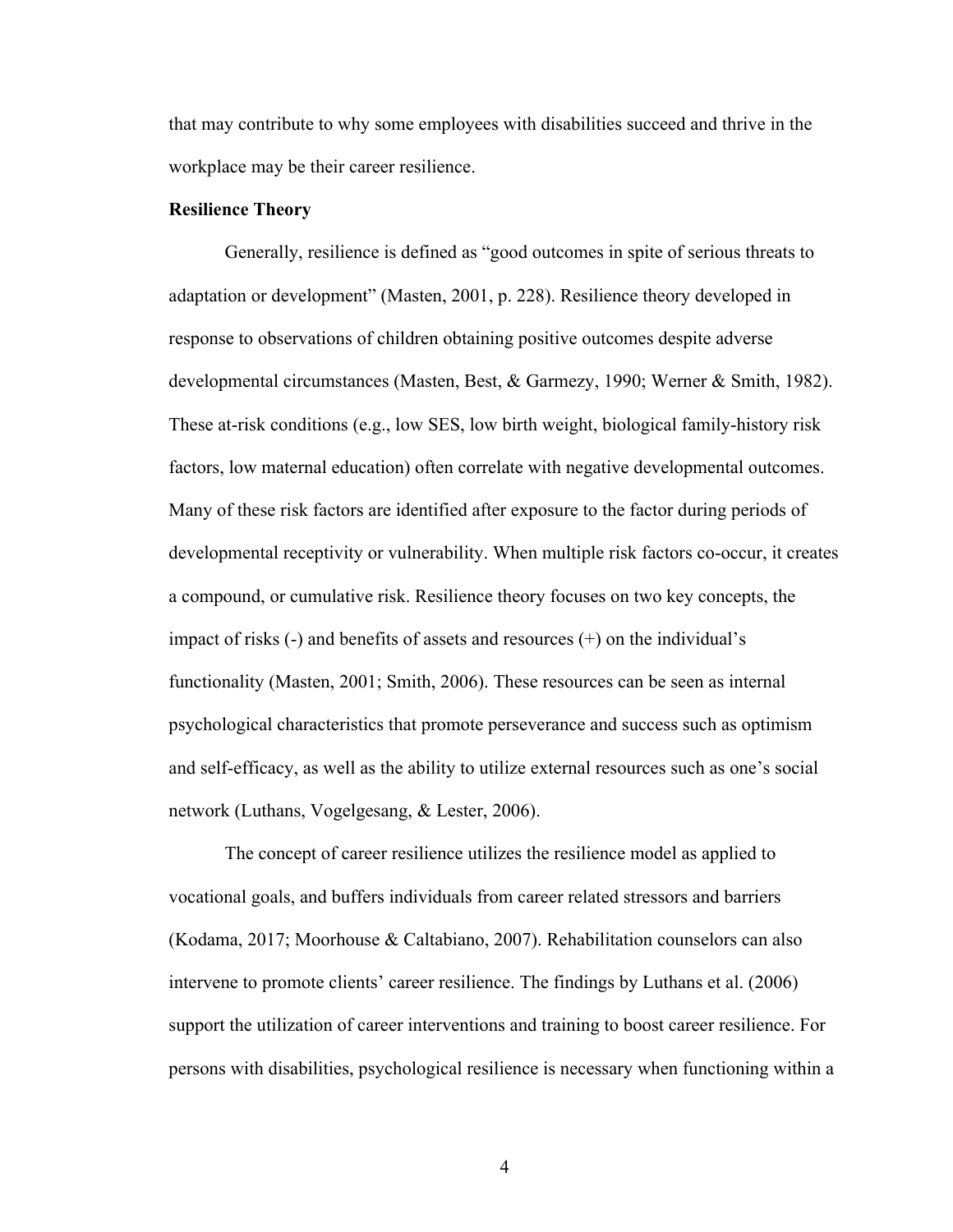setting in which they expect to experience stigma due to their disabilities (Green, 2007). Given the vocational difficulties faced by people with disabilities, assessing their careerrelated resilience is vitally important for several reasons. Career resilience has been shown to be an important mediator between an individual's personality, career selfevaluation, and career satisfaction (Lyons, Schweitzer, & Ng, 2015). It can protect a person's psychological well-being from disappointment at work (Kodama, 2017), and help prevent burnout for early career professionals (Johnson et al., 2014). If individuals with disabilities' career resilience is effectively supported, they may also see the benefits that this emerging area of research of career-resilience has demonstrated for other populations. But first, researchers and clinical providers need a means of measuring career resilience with the group.

#### **Current Measures**

Common measures in resilience research such as the Connor Davidson Resilience Scale (CD-RISC; Connor & Davidson, 2003) and the Brief Resilience Scale (BRS; Smith et al., 2008) have a limited or undisclosed pool of individuals with disabilities in their norming population. For instance, the CD-RISC utilizes two samples of individuals with psychiatric disabilities, but the authors did not report the presence of any other forms of disabilities in their study. The authors of the BRS did not report the presence of disabilities in their samples at all. These two scales are also limited in the scope of their item content, focusing primarily on internal factors of resilience such as one's persistence, optimism, and hope, ignoring one's ability to utilize external resources to recover from stressful events. Lastly, these measures are focused on general resilience,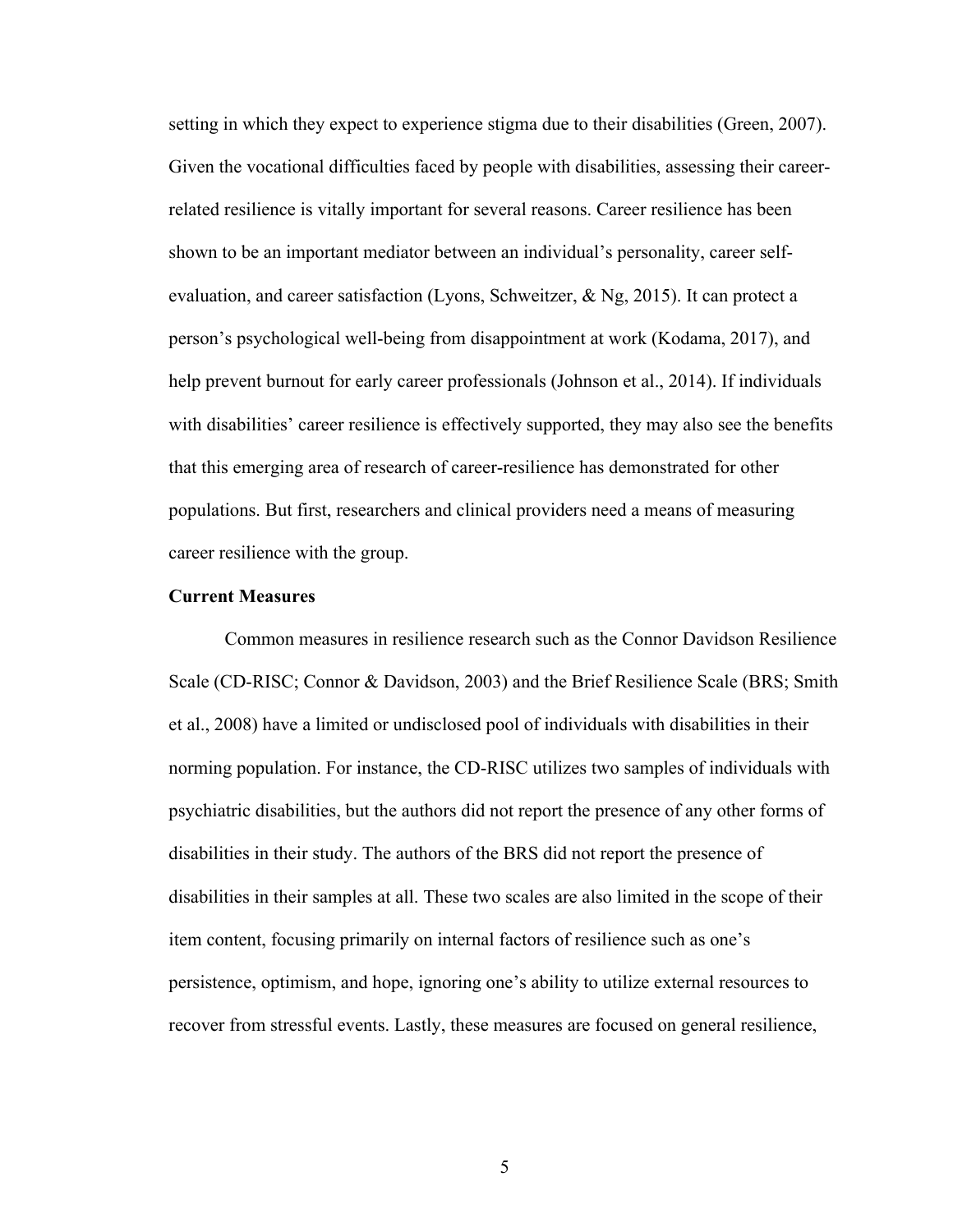and their utility in measuring one's ability to persevere through work related stress is unknown.

Regarding the measurement of career resilience specifically, the Career Resilience subscale of the Career Commitment Measure (CCM; Carson & Bedeian, 1994) suffers from several of the same criticisms. The authors did not report disability status of their norming sample. Their measure is also based on congruent item content analysis resulting from their factor loading of an exploratory factor analysis, rather than being grounded in a resilience theory. Lastly, its small size (four items) and use of entirely reverse worded items likely limits its variability and reliability.

Given the lack of an instrument to validly and reliably assess career resilience in individual with disabilities, the purpose of this study was to develop the Career Resilience for Adults with Disabilities Scale (CRADS). The CRADS was specifically designed to assess the ability for people with disabilities to attain positive vocational outcomes despite documented work-related difficulties. Other measures of resilience and career resilience currently exist, but none were designed to achieve this goal for this population. Therefore, two studies were conducted for the purpose of designing and evaluating the proposed CRADS.

#### **Study 1**

The purpose of Study 1 was to create an item pool and to determine the factor sturcutre a measure of career resilience for adults with disabilities. The study was designed to answer the following research question:

• RQ1: What is the factor structure of the CRADS as suggested by a development sample?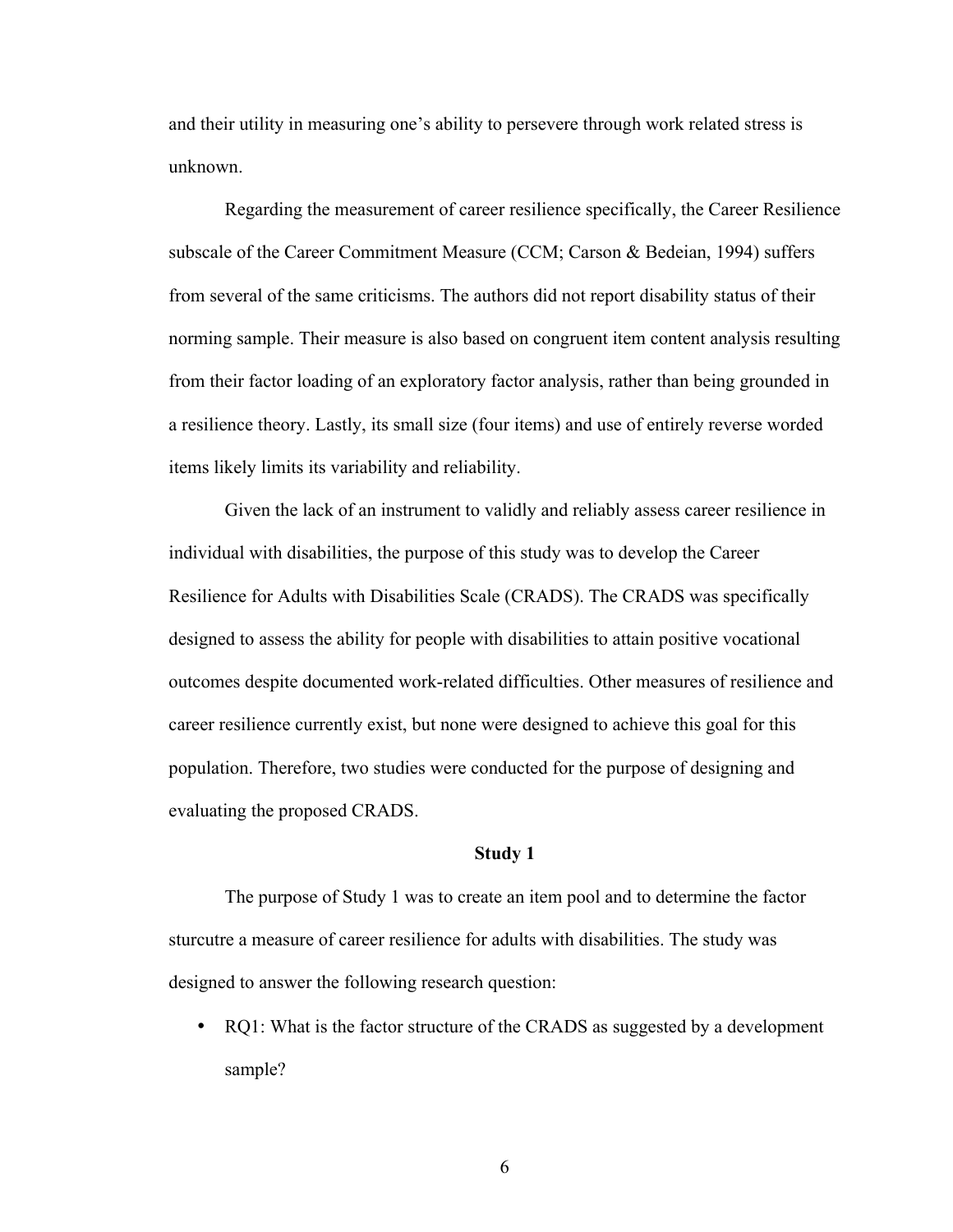#### **Method**

#### **Participants and Procedure**

An item pool was generated for the Pilot-Career Resilience for Adults with Disabilities Scale (P-CRADS) using Luthar and colleagues' (2006) definition of resilience. All items were generated by the authors. Internal resilience items focused on an individual's coping and self-efficacy at overcoming career hardships. A sample item would be "I keep working even if my job gets hard." External resources items focused on a person's desire to utilize social capital to cope with work difficulties. A sample item would be "I can go to my coworkers for help." The pool of 31 items was reviewed by six subject matter experts (SMEs) with either research experience with vocational rehabilitation or resilience, or practical experience in Vocational Rehabilitation. The SMEs were provided with the study's operational definition of the career resilience construct. The SMEs were then asked to rate items from 1 (not relevant at all) to 4 (highly relevant). An item content validity index (I-CVI) was calculated based on the proportion of raters who rated item relevance as either 3 or 4. For the six SMEs, the minimum acceptable I-CVI value for retention was .83 to reduce likelihood of chance agreement, and thus was the criterion for retaining an item (Polit & Beck, 2006; Polit, Beck, & Owen, 2007). Five items were removed for failing to meet this criterion. A scale content validity index (S-CVI) was also calculated based on averaging of the retained items' I-CVI. The S-CVI criterion was met for both the Internal Resources (.93) subscale and the External Resources (.94) subscale, as well as the composite Career Resilience (.93) scale. Twenty six items met expert review criteria were retained for further analysis as the pilot-CRADS.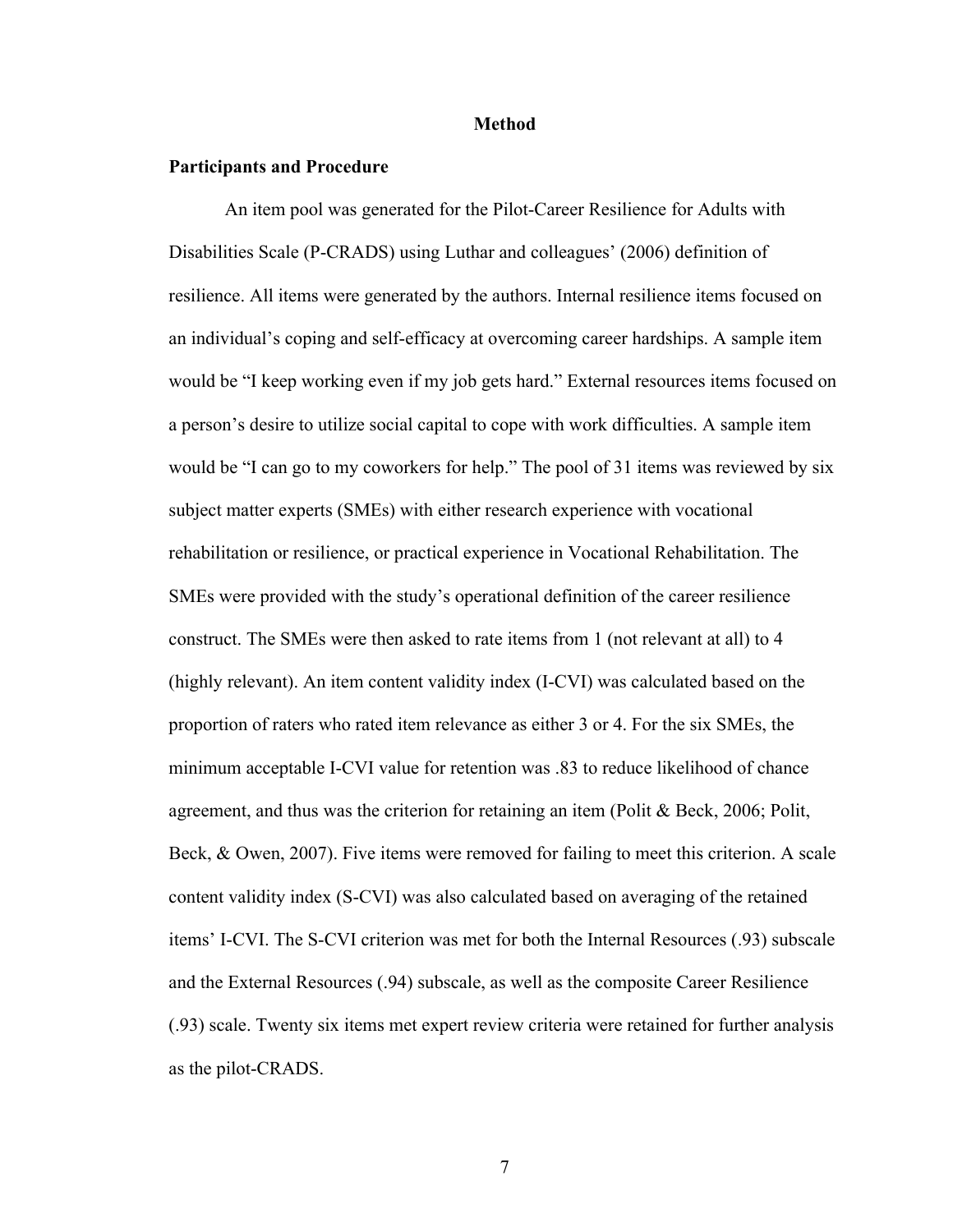Following the expert review, participants were recruited for the exploratory factor analysis. The samples were all recruited from Tennessee State Vocational Rehabilitation, Tennessee Higher Education Alliance, and social networking sites focused on people with disabilities (e.g., disability focused forums on Reddit.com, National Association of Injured and Disabled workers forums) due to social networking's effectiveness at recruiting hard-to-reach populations (King, O'Rourke, & DeLongis, 2014). Participants recruited through Tennessee State Vocational Rehabilitation and the Tennessee Higher Education Alliance completed hard-copy "pen and paper" versions of the survey, whereas participants recruited through social networking completed an online version. All participants who met the desired recruitment criteria (i.e., adults with disabilities who can read and understand English) were compensated for their time with a \$15 Amazon.com gift card. Compensation was only mailed to respondents, with up no repeated addresses in order to prevent repeat respondents seeking additional compensation.

Initial recruitment included 219 adults with disabilities for this study. Of the original recruitment group, 11 were removed for identifying themselves as not possessing any disability, 33 were removed due to failure to respond correctly to attention check items (e.g. selecting "agree" when prompted by the item to select "strongly disagree"). Table 1 displays descriptive statistics for gender, race, education, and disability classification for all three samples. The final sample size was 169 career-oriented (individuals currently or formerly employed, or those seeking employment) individuals with disabilities, which met minimum sample size criteria based on a 5 variable-to-factor ratio for high communality analysis (Mundfrom, Shaw, & Lu Ke, 2005). The criterion of being "career-orientated" was chosen to increase the response variance, as well as restrict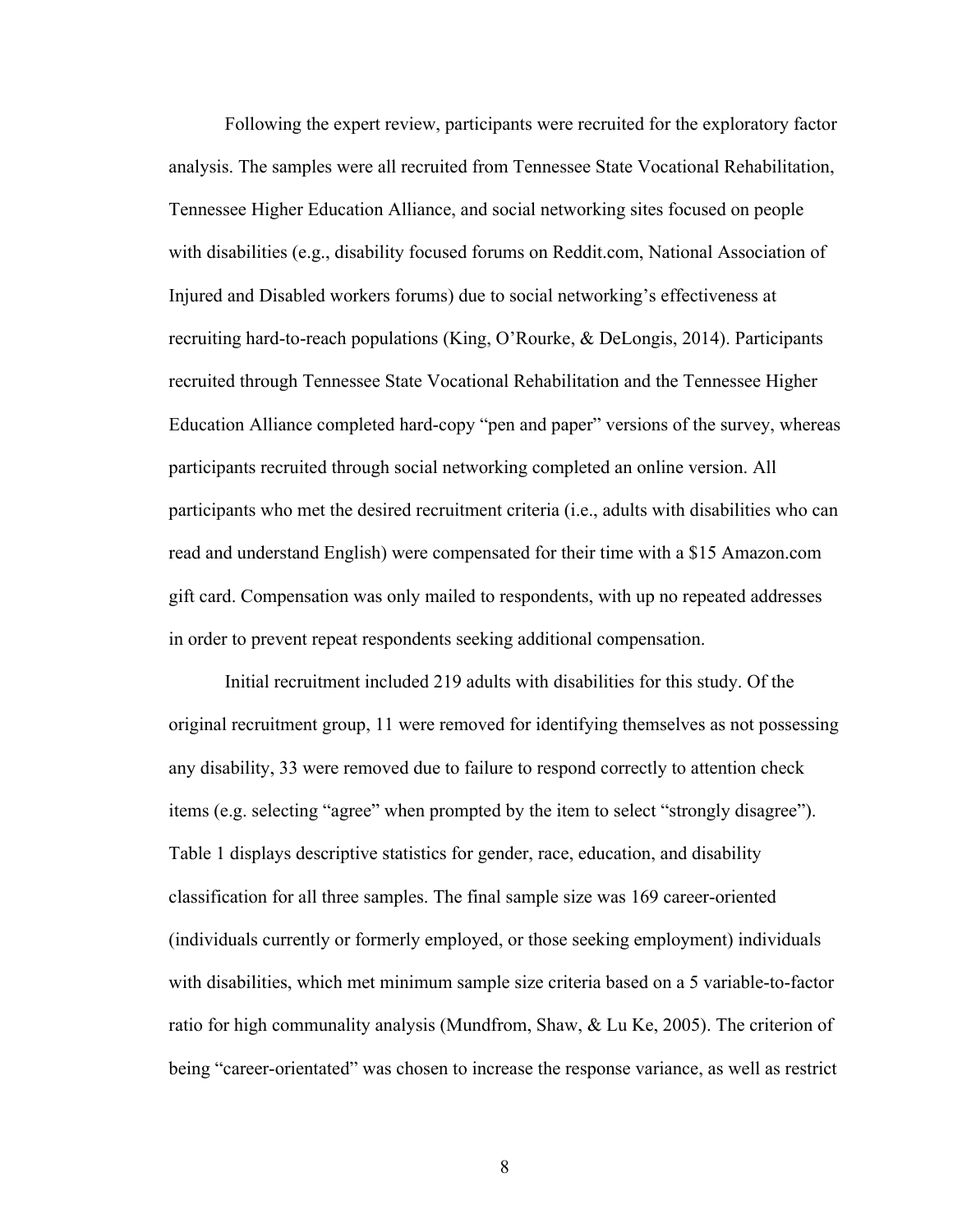the sample to individuals with employment experience, or who desired employment. The participants were administered the P-CRADS, including only items retained after content validity analysis, a demographic questionnaire, and attention check items.

#### **Instrumentation**

**Demographic Questionnaire***.* The Demographic Questionnaire collected demographic information from participants. Items on the survey reflected demographic information recommended for collection by the American Psychological Association (APA, 2010), including age, sex, racial/ethnic group, level of education, and disability classification. Participants were excluded if they didn't report having a disability. Type and age of onset of disability was also collected. Age is scalar; all other items are categorical.

**Pilot-Career Resilience for Adults with Disabilities Scale.** The scale was developed based on resilience theory as outlined by Masten (2001) and Luthans et al. (2006). The P-CRADS used the operational definition of Career Resilience (CR) as "the internal resources and external resources that protect individuals from work stress and hardships that reduce desirable career outcomes". Internal resources include positive affect and self-efficacy in overcoming work stress and hardships, as well as internal strategies used to cope and adapt (Luthans et al., 2006; Masten, 2001). External resources refers to supports external to the individual such as social connections, supportive family members, and work-place supports that encourage and enhance adults with disabilities to continue to pursue desirable career outcomes (Cook & Shinew, 2014; Luthans et al., 2006). Desirable career outcomes include attaining and maintaining employment, earning a living wage (Cimera, 2011), and job satisfaction (Akkerman, Janssen, Kef, &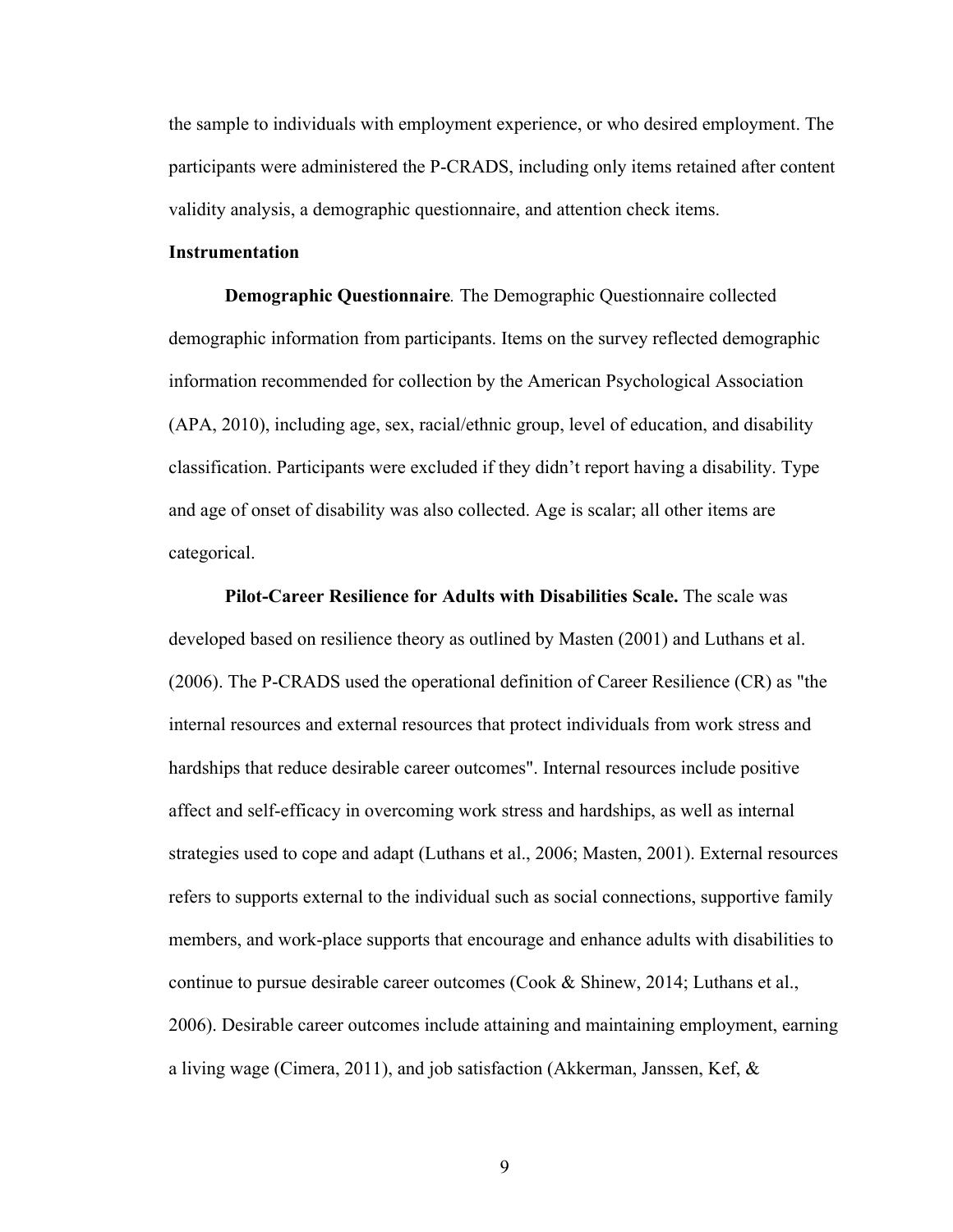Meininger., 2014). This definition is consistent with resilience theory (Luthans et al., 2006; Masten, 2001) in a work context (Bimrose & Hearne, 2012; Cardoso & Moreira, 2009; Carson & Bedeian, 1994). Twenty-six items were retained for the P-CRADS after expert review. The format of the P-CRADS items is a 5-point (strongly agree – strongly disagree) format. The items use language consistent with a  $5<sup>th</sup>$  grade reading level to be appropriate for individuals with a wide range of education and cognitive functioning. All but three items are positively worded. The reading levels were assessed using Flesch-Kincaid grade level ratings (Flesch, 1981).

**Attention Check Items.** Meade and Craig (2012) recommended the addition of bogus "attention check items" for data collection that is either online or involves compensation, as simply adding these items will increase the valid response rate of participants or help identify and delete responders who were inattentive. Several attention check items were included to support that the data being analyzed were valid. These items ask that participants select a specific response (e.g. "Strongly Agree") to check that a participant is paying attention to item content. The participants' accuracy in response to these items did not affect compensation, but did determine inclusion in statistical analysis.

#### **Results**

Missing data were valuated, and were determined to be missing completely at random according to Little's MCAR test,  $\chi^2(48) = 37.18$ ,  $p = .87$ . It was determined that 0.33% of the data was missing, which was low enough for listwise exclusion for analyses (Tabachnick & Fidell, 2013). No univariate outliers were detected exceeding  $|z| > 3$ ; however, 6 cases were removed due to being multivariate outliers as determined by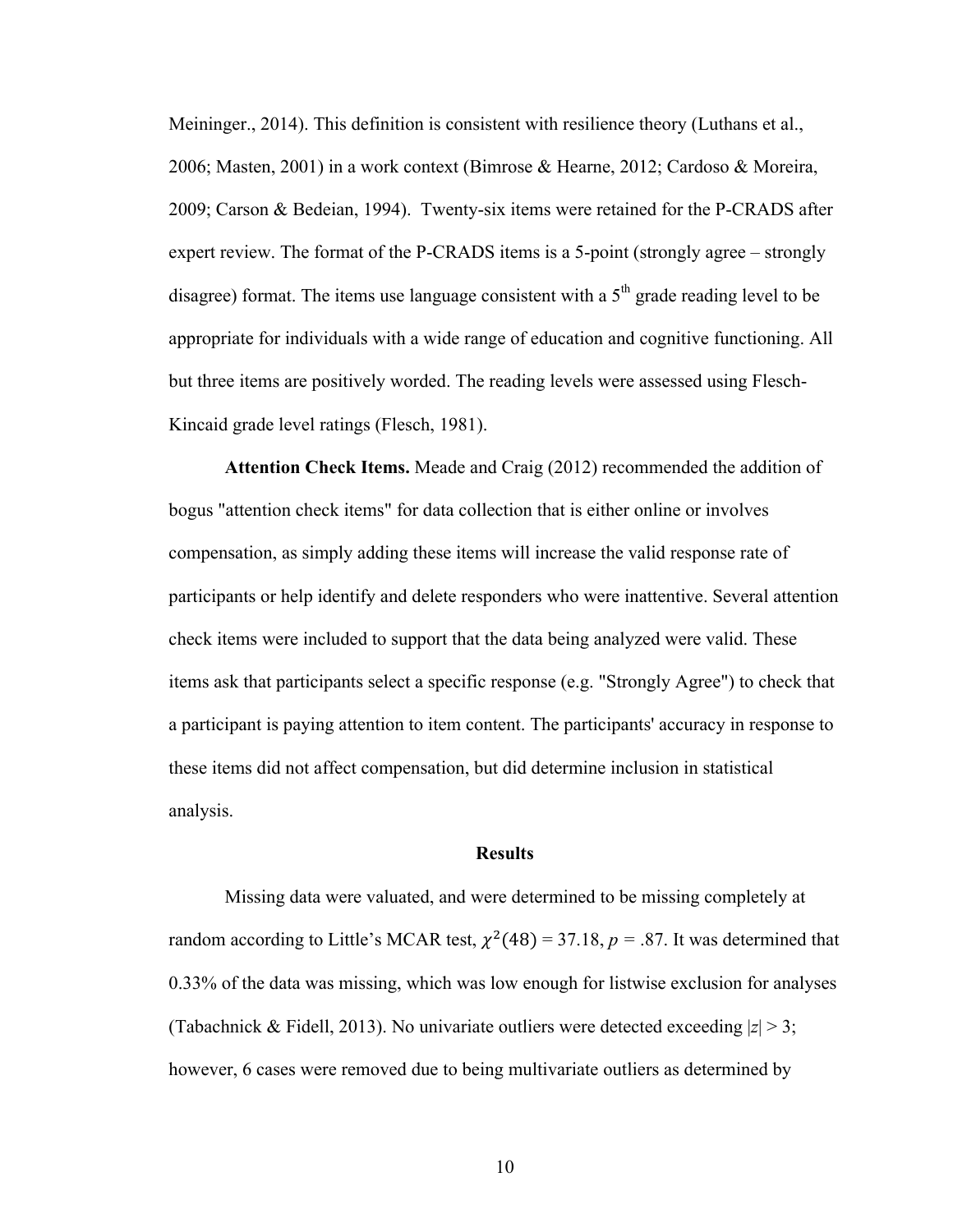Mahalanobis distance  $(p < .001)$ . Thus, the final sample size used for study 1 analysis was *n* = 169. The sample ranged in age from 18 to 70-years-old, with an average age of 31.86 years  $(SD = 11.30$  years). Of the 169 participants, 98 (57.99%) were currently employed, with 67 (39.64%) employed in full-time positions and 31(18.34%) employed in part-time positions. Over half  $(n = 101, 59.76%)$  were born with their disabilities, whereas the remaining participants endorsed acquiring their disabilities. Seventy-four (43.79%) individuals reported receiving workplace accommodations at some point during their careers.

An EFA was conducted to assess the dimensionality of the scale. The analysis utilized a Principal Axis Factoring extraction as underlying latent variables were hypothesized. A direct oblimin rotation was utilized because of the non-orthogonal relationship of the latent variables. The data met required assumptions for an exploratory factor analysis. Bartlett's Test of Sphericity was found to be significant,  $\chi^2(78)$  = 910.01,  $p < 0.01$ . The KMO Measure of Sampling Adequacy was in the "meritorious" range (Kaiser, 1974) at .87. The determinant for the correlation matrix exceeded the .00001 criterion, and was measured to be .003 (Tabachnick & Fidell, 2013).

To determine the number of dimensions extracted, a variety of methods were employed, including a scree plot, the Kaiser criterion, and parallel analysis. These methods were combined with a factor loading cut-off of .32 so that items would account for at least 10% of the shared variance with a factor (Tabachnick & Fidell, 2013). The scree plot suggested one dimension; however upon examining the eigenvalue-greaterthan-1.0 Kaiser criterion, a three-factor solution was indicated. An Eigenvalue Monte Carlo Simulation for Parallel Analysis (Horn, 1965) was conducted, which also suggested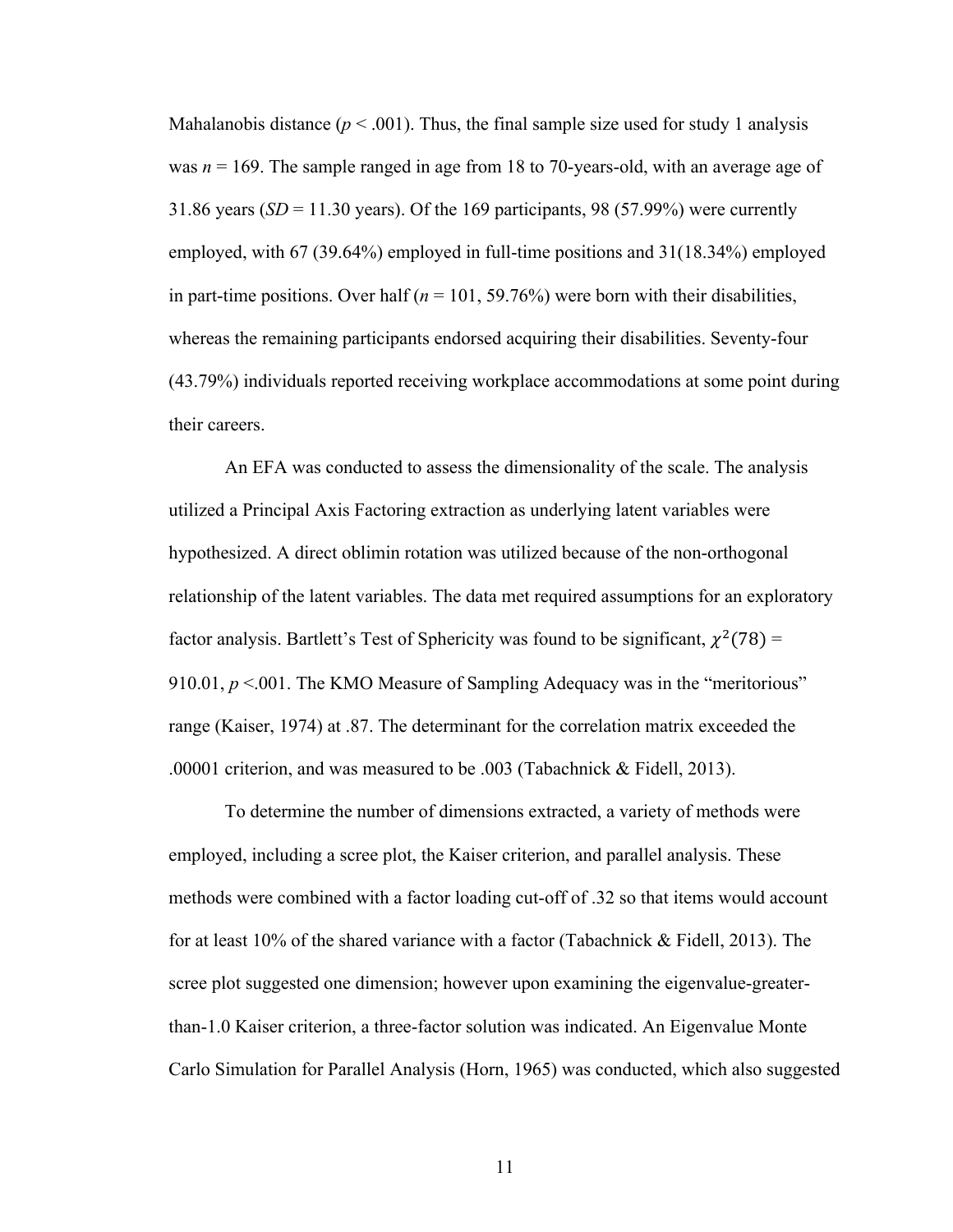a 3 factor model and was the final model. One original factor was retained, Internal Resources (IR), and items from the proposed external resources subscale were split into two factors: External Processing (EP) and External Support (ES). External Processing contains items that query a respondent's willingness to talk to others about work-related problems. Whereas External Support contains items that query a person's active seeking and use of support or help in dealing with work problems. Twelve items were removed from further analysis due to low factor loadings (< .32) on all factors or loading on more than one factor. After removal of the 12 items, results indicated that the three-factors accounted for 53.60% of the variance. Table 2 shows the mean, standard deviation, and factor loadings of the retained items for the sample. Cronbach's alpha for the suggested subscales ranged from .80 to .83, with the alpha for the total scale being .88.

#### **Discussion**

Though it was predicted that the CRADS would represent two factors, three factors were suggested by the EFA following an Eigenvalue Monte Carlo Simulation for Parallel Analysis (Horn, 1965). The predicted external resilience subscale was separated into two subscales based on factor loadings, external processing with item content focused on talking about work stressors with others and external support with item content focused on seeking support/help for stressors from others. Items that possessed factor loadings below .32 on any factor were removed; establishing the final structure of the CRADS as being 13 items long and possessing three subscales: Internal Resources (five items), External Processing (four items), and External Support (four items).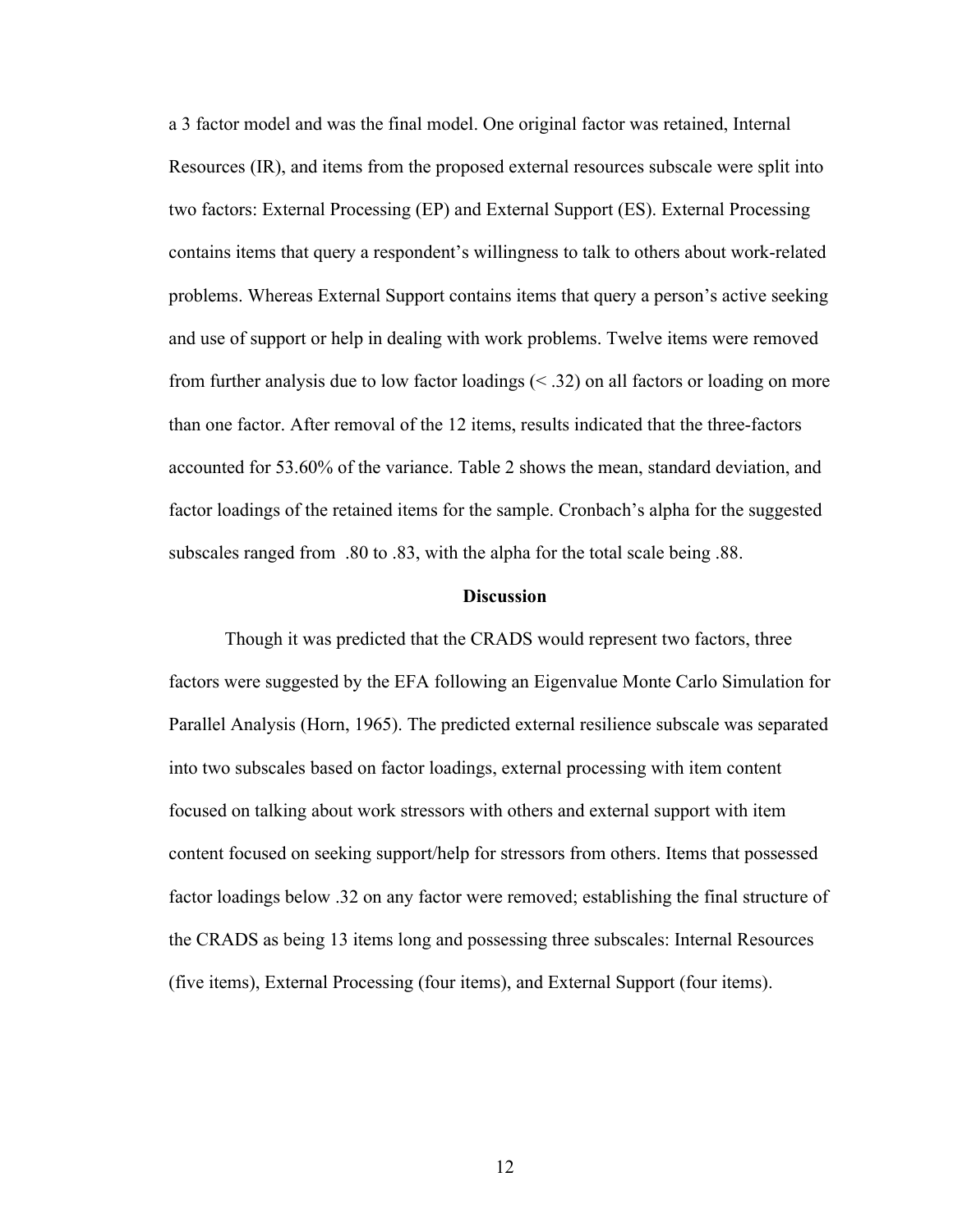#### **Study 2a**

The purpose of Study 2 was to assess the CRADS reliability and validity. Study 2a tested the CRADS using multiple methods of reliability and validity analyses including internal consistency (Cronbach's alpha) and construct validity through convergent and concurrent validity analyses. Study 2b evaluated the CRADS for testretest reliability after a 1-month interval. Studies 2a and 2b were designed to answer the following research questions:

- RQ2: Do CRADS scores exhibit reliability?
	- o RQ2a: Do CRADS scores exhibit adequate internal consistency?
	- o RQ2b: Do CRADS scores exhibit adequate reliability over a one-month period?
- RQ3: Do CRADS scores demonstrate adequate construct validity?
	- RQ3a: Do CRADS scores exhibit adequate convergent validity?
	- RQ3b: Do CRADS scores exhibit adequate concurrent validity?

#### **Method**

#### **Participants and Procedure**

Recruitment occurred through the same sources and methods as Study 1. Participants were compensated exactly as in Study 1. The participants in this study were 155 adults. Of the original recruitment group, 10 were removed for identifying themselves as not possessing any disability, 16 were removed due to failure to respond correctly to any attention check item. The final sample included 129 individuals with disabilities. Participants were given the CRADS, CD-RISC, CCM, BRS, CTI, and demographics questionnaire, administered online through Qualtrics. Scores on the BRS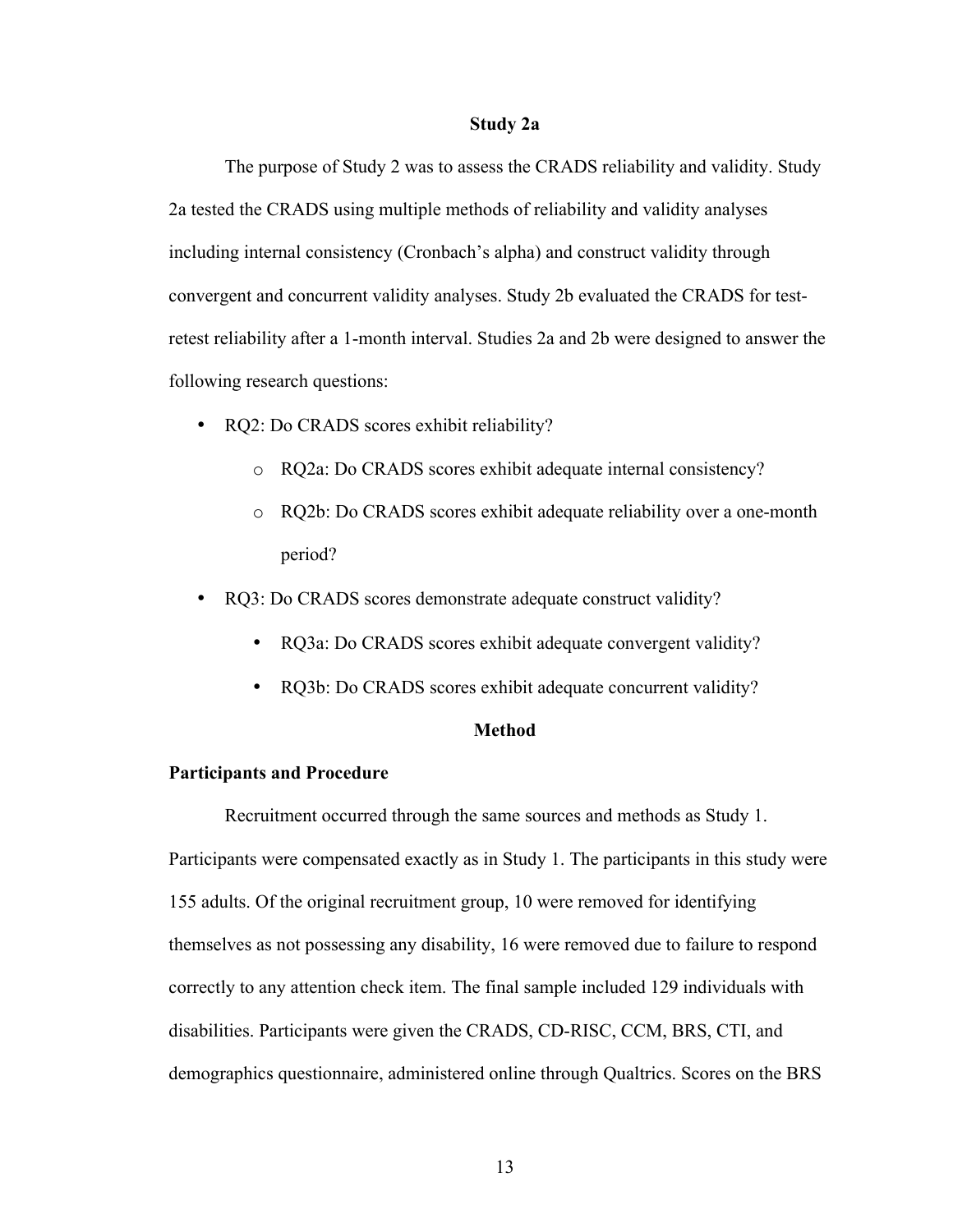and CD-RISC were expected to correlate positively with scores on the CRADS, while scores on the CTI were expected to correlate negatively with cores on the CRADS. The CTI manual notes that individuals with higher scores on the CTI may be "more likely to perceive themselves as unable to cope effectively with stress, and more likely to become dependent, hopeless, or panicked when facing emergency situations" (Sampson et al., 1996; p. 28). Therefore, it is predicted that there would be a negative correlation between the CTI and the CRADS. Participants were also asked if they would be willing to be contacted in one month to complete the CRADS again. Individuals who indicated they would be willing to be contacted again were asked to include their email address so they could be contacted.

#### **Instrumentation**

In addition to finalized version of the CRADS, attention check items, and the demographics questionnaire used in Study 1, participants were also given the CD-RISC, CCM, BRS, and the Career Thoughts Inventory (CTI; Sampson, Peterson, Lenz, Reardon, & Saunders, 1996) described below.

**Career Resilience for Adults with Disabilities Scale.** The finalized version of the CRADS includes 13 items based on resilience theory as outlined by Masten (2001) and Luthans et al. (2006).

**Brief Resilience Scale.** The BRS (Smith et al., 2008) is a general resilience scale assessing one's self-assessment of his/her ability to "bounce back." The BRS is modeled after Masten (2001) resilience theory. The purpose of using the BRS was to establish convergent validity with the CRADS, as both are based on the same underlying theory. The BRS is a 6-item scale utilizing a 5-point Likert type scale  $(1 =$  strongly disagree to 5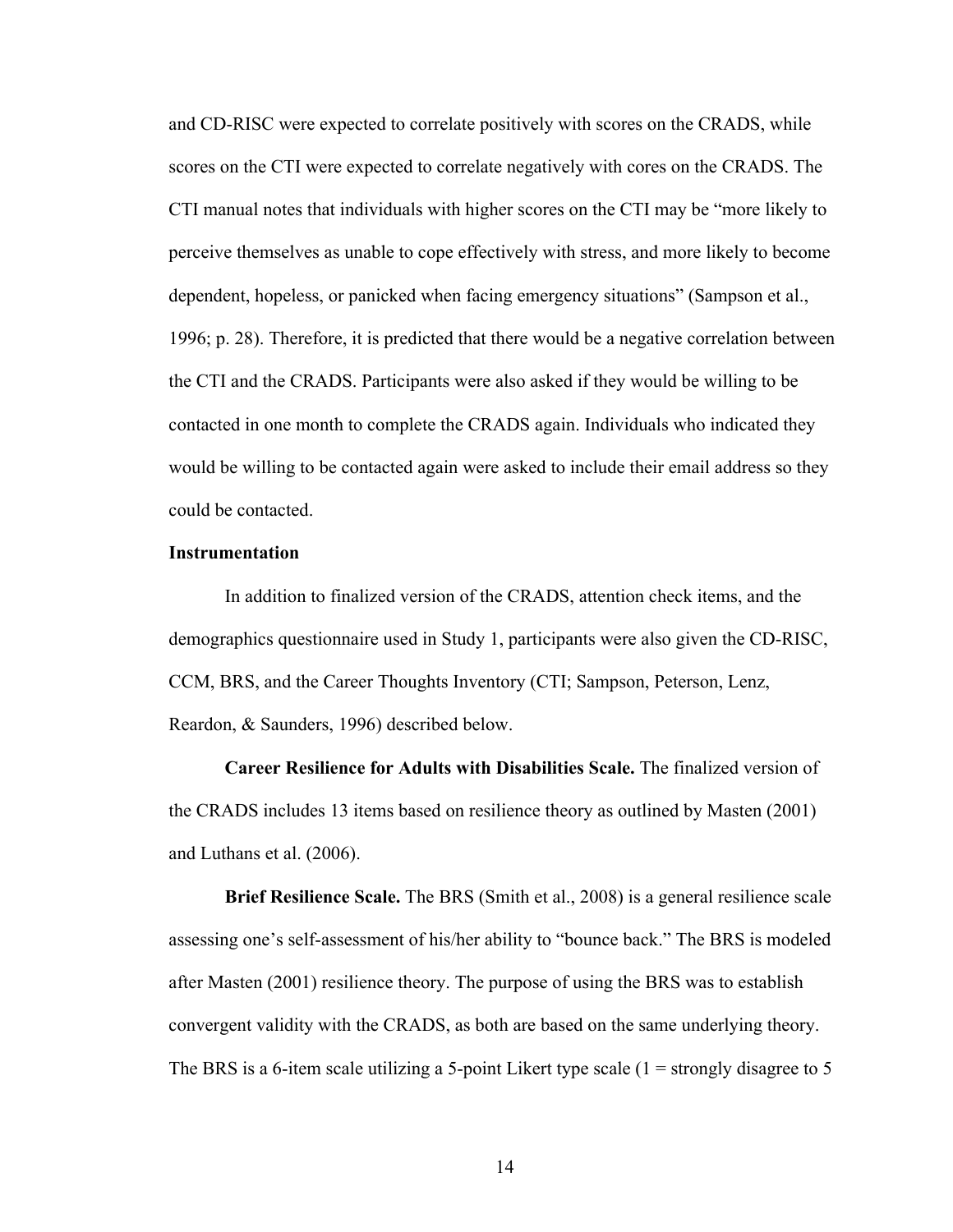= strongly agree). The test utilizes three positively coded and three negatively worded (reverse-scored) items. A sample positively coded item is "I tend to bounce back quickly after hard times," and a sample negatively coded item is "I have a hard time making it through stressful events." After responses are recoded, higher scores reflect higher levels of resilience. The Cronbach's alpha for the samples ranged from .80 to .91, and testretest reliability at 3 months with samples 2 and 3 was .69 and .62, respectively. The Cronbach's alpha for the BRS in the current study was .82.

**Connor-Davidson Resilience Scale.** The Connor-Davidson Resilience Scale (CD-RISC; Connor & Davidson, 2003) is a general resilience scale assessing personal characteristics that align with resilience theory. It was developed to test for resilience to anxiety, depression, and stress reactions in the development of PTSD symptoms. The CD-RISC contains 25 items asking participants to rate how true states are perceived. Responses include 5-point ( $0 =$  not true at all to  $4 =$  true nearly all of the time) item structure. Sample items include "I am able to adapt to change" and "I tend to bounce back after illness or hardship." Higher scores reflect greater resistance to the development of stress symptoms. The scale was normed using 6 groups: group 1 was 577 non helpseeking individuals, group 2 was 139 primary care outpatients, group 3 was 43 psychiatric outpatients in private practice, group 4 consisted of 25 participants in a separate Generalized Anxiety Disorder (GAD), and groups 5 and 6 consisted of two groups participants in clinical trials for PTSD. The scale showed strong convergent validity, correlating with the Kobasa hardiness measure  $(r = 0.83)$ , and was significantly negatively correlated with the Perceived Stress Scale (PSS-10*;* Cohen, Kamarck, & Mermelstein, 1983) at  $r = -0.76$ . The scale was also able to successfully discriminate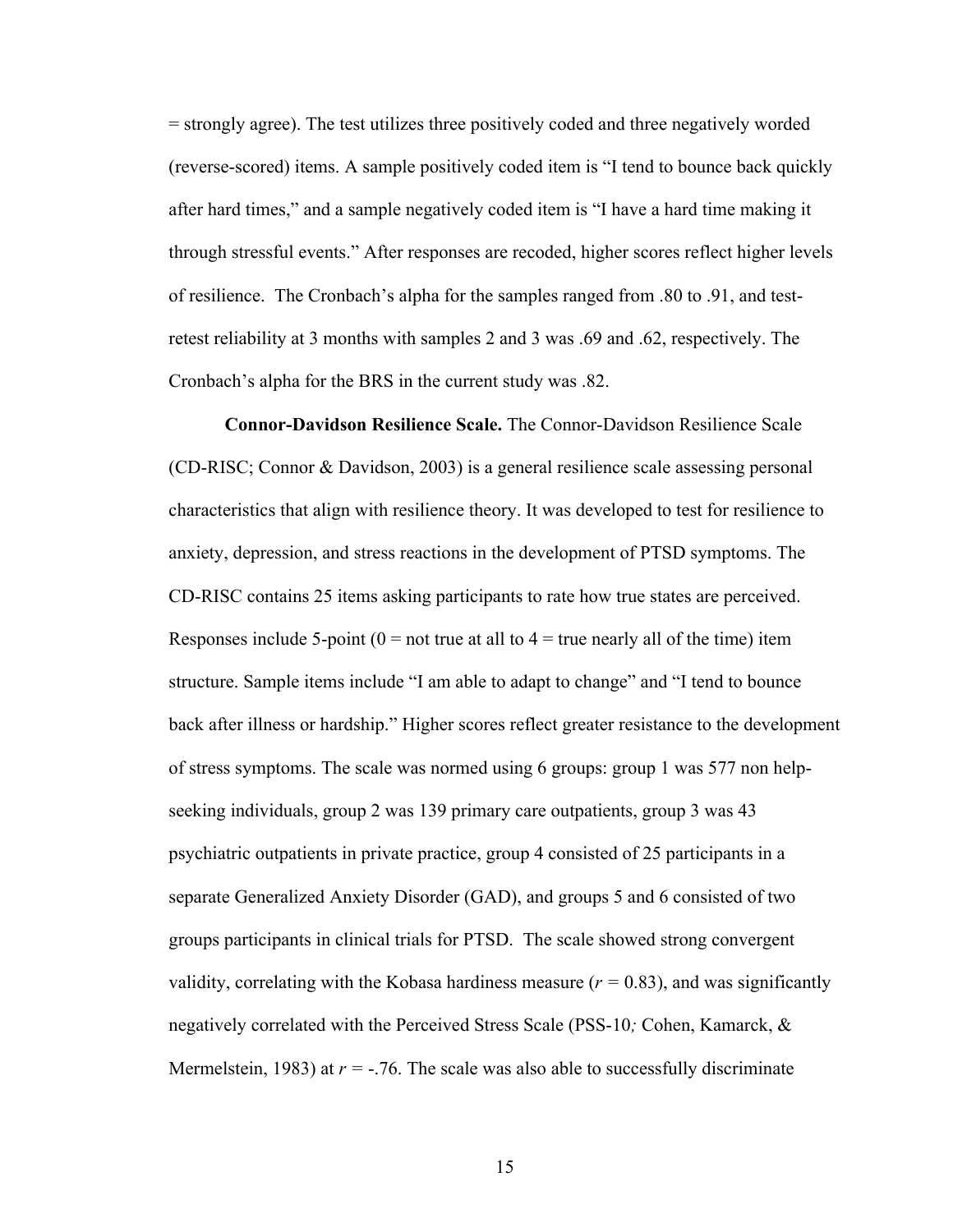between the clinical samples (normin groups 2-6) and the non help-seeking sample ( norming group 1). Test-retest reliability was assessed with groups four and five and evinced a high intraclass correlation coefficient  $(r = 0.87)$  after an unspecified time.

**Career Commitment Measure.** The Career Resilience subscale from Carson and Bediean's (1994) Career Commitment Measure (CCM) was used to establish additional convergent validity. The 4-item career resilience subscale includes items such as "Given the problems I encounter in this line of work/career field, I sometimes wonder if the personal burden is worth it." The items are scored on a 5-point (1 = strongly disagree,  $5 =$ strongly agree) Likert-type scale. Lower scores on the subscale indicate greater resistance to career hardships. The CCM has demonstrated positive relationships with career satisfaction and acceptable internal consistency reliability, with a Cronbach alpha of .87 among MBA students, undergraduates, and career professionals. However, internal consistency or stability reliability was not explicitly provided for the Career Resilience Scale. The Cronbach's alpha for the CCM's Career Resilience scale in the current study was .72. The Career Resilience Subscale was weakly but negatively correlated (*r =* -.31) with job withdrawal cognitions measured by the Blau's Career Commitment scale (Blau, 1985).

**Career Thoughts Inventory.** The CTI is a 48-item, self-administered instrument related to career problem solving. The CTI is based on the Cognitive Information Processing (CIP) model (Peterson, Sampson, & Reardon, 1991). The CTI possesses three subscales, Decision Making Confusion (DMC), Commitment Anxiety (CA), and External Conflict (EC). Items range on a 4-point Likert-type scale from 0 (strongly disagree) to 3 (strongly agree). All items are expressed negatively, with no reverse coding. The CTI was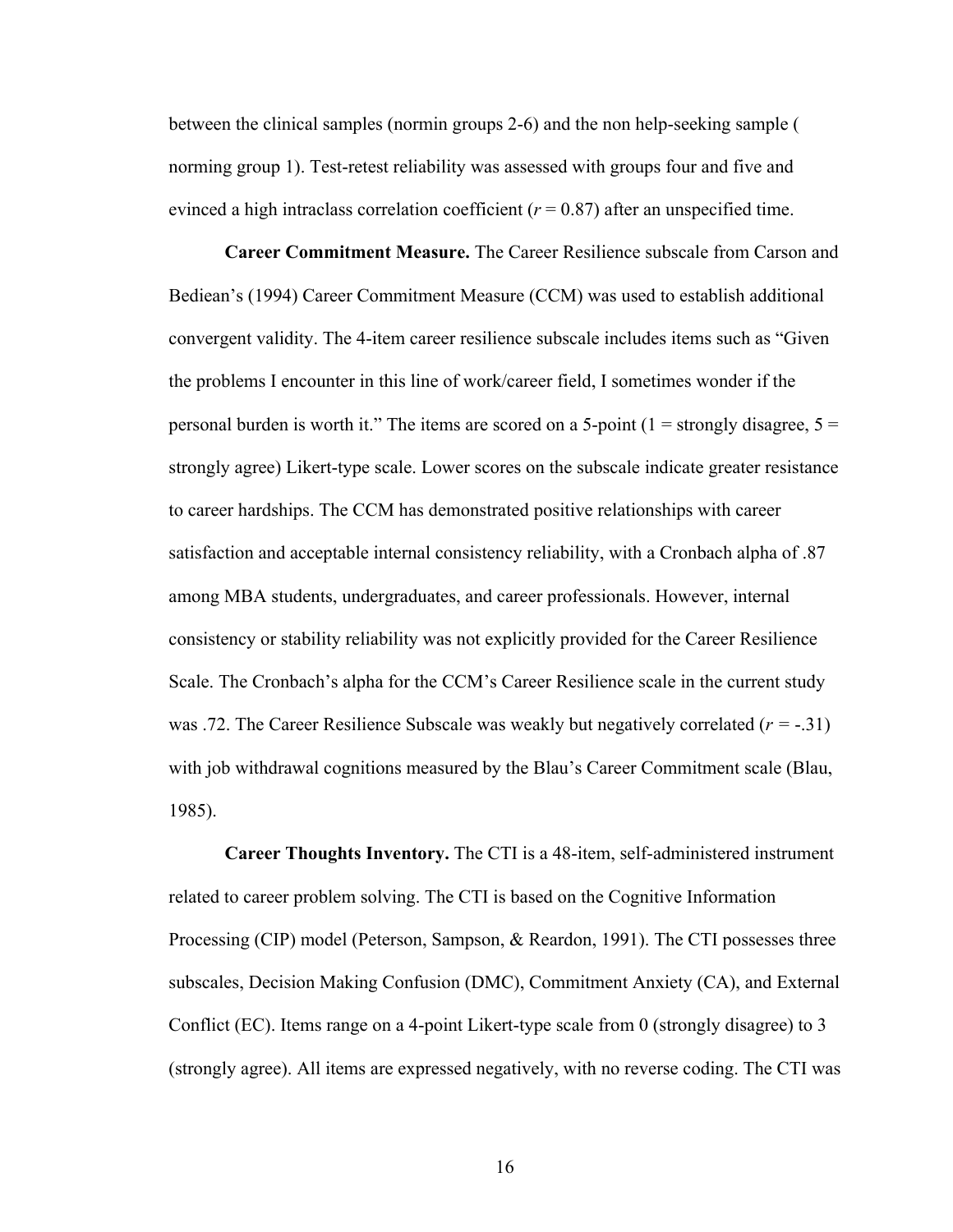normed on 1,562 adults, college students, and high school students (Sampson et al., 1996). For each group, alpha coefficients were determined and found to be in the following ranges: Total score alpha = .93 - .97; DMC, .90 - .94; CA, .74 - .81; and EC, .74 - .81. Test-retest reliability scores for the subscales were also generated at a 4-week interval and were .77 for DMC, .75 for CA, and .63 for EC. The Cronbach's alphas for the CTI scales in the current study were: Total score alpha = .96;  $DMC = .95$ ;  $CA = .80$ ; and  $EC = .76$ .

#### **Results**

Missing data were then evaluated, and were determined to be missing completely at random according to Little's MCAR test,  $\chi^2$ (464) = 457.29, *p* = .58. It was determined that 1.09% of the data were missing, which was low enough for listwise exclusion for analyses (Tabachnick & Fidell, 2013). No univariate outliers were detected exceeding  $|z| > 3$ ; as well as no multivariate outliers as determined by a Mahalanobis distance equal to or exceeding  $p < .001$ . Thus, the final sample size used for study 1 analysis was  $n = 129$ .

The sample ranged in age from 18 to 60-years-old, with an average age of 30.19 years  $(SD = 10.56$  years). Of the 129 participants, 62 (48.06%) were currently employed, with 36 employed in full-time positions and 26 employed in part-time positions. Of the unemployed respondents, 30 (23.26%) reported currently looking for work, whereas 37 (28.68%) were not looking for work at the time they took the survey. Again, over half (*n*  $= 82, 63.56\%$ ) were born with their disabilities, and the remainder endorsed acquiring their disabilities.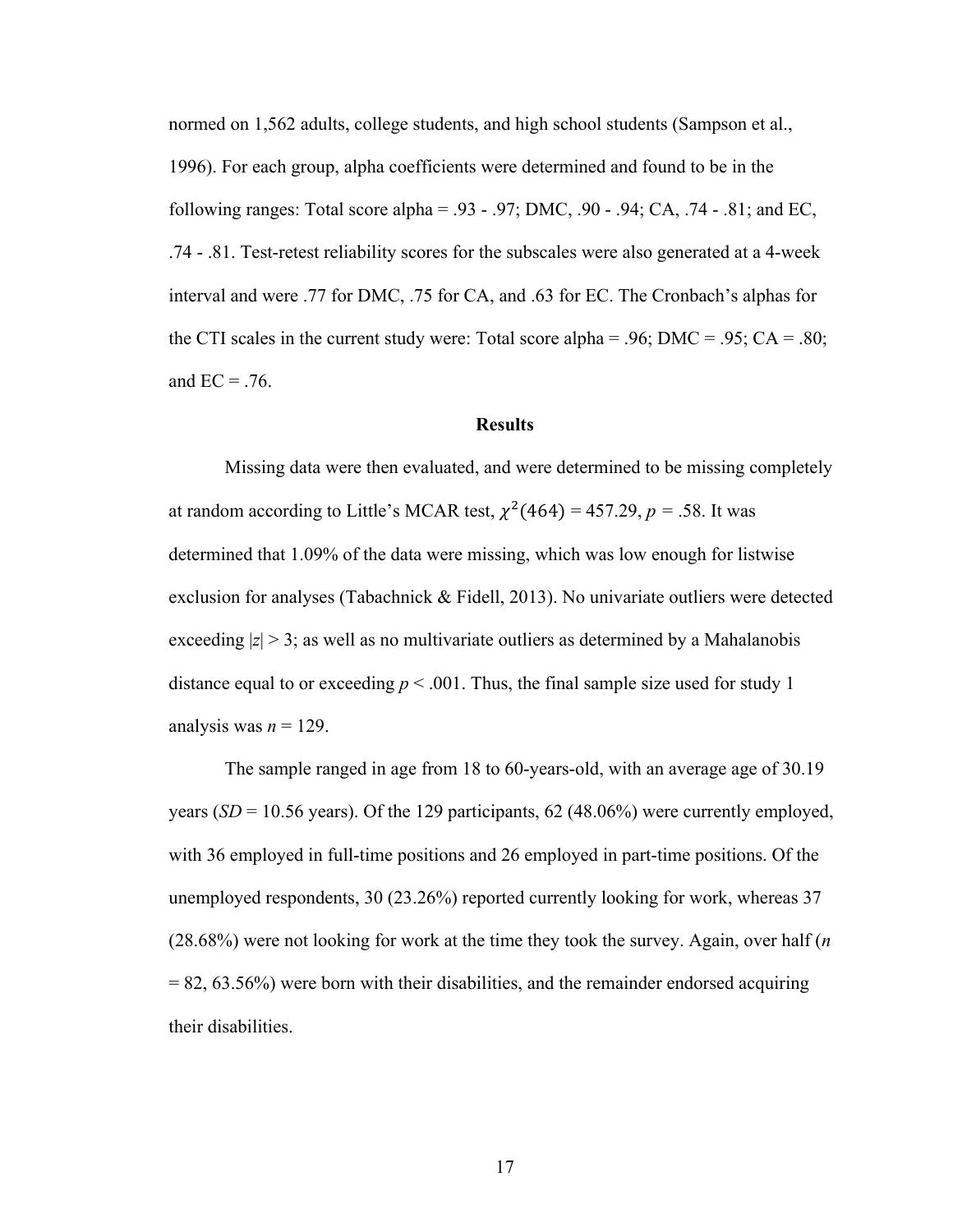#### **Internal Consitency**

Composite subscale scoresand a composite full-scale score were generated from the averages of the properly coded items of the CRADS. Internal consistency reliabilities were computed for the individual subscales and the full scale. Though lower than the first sample, the Cronbach's alphas was still in the acceptable range for all subscales and the composite scale, ranging from .71 to .79 for the subscales and .84 for the CRADS total scale. The complete results of the analyses are presented in Table 3**.**

#### **Convergent Validity**

In order to provide support for the CRADS validity, convergent analyses were conducted with the CRADS and additional measures. In order to demonstrate that the CRADS scores align with other measures of the core construct, participants were also given the BRS, CD-RISC, and the CTI. Table 3 reports the correlations among Study 2 sample. As indicated, the CRADS Total score had significantly positive correlations with all three comparison measures, though the strength of the correlations vary. The CRADS correlates weakly positively with the CCM ( $r = .29$ ,  $p = .003$ ), weakly positively with the BRS ( $r = .44$ ,  $p < .001$ ), and moderately positive with the CD-RISC ( $r = .63$ ,  $p < .001$ ). Though the two external subscales of the CRADS (External Processing and External Support) had a small to medium negative correlation with all CTI scales, ranging from *r =* -.11 to -.34, both the Internal Resources subscale  $(r = -0.63, p \le 0.001)$  and the CRADS total score  $(r = -.57, p < .001)$  had a large negative correlation with CTI scales.

#### **Concurrent Validity**

For concurrent validity, scores on the CRADS were compared between two groups of respondents to ascertain whether the CRADS was able to successfully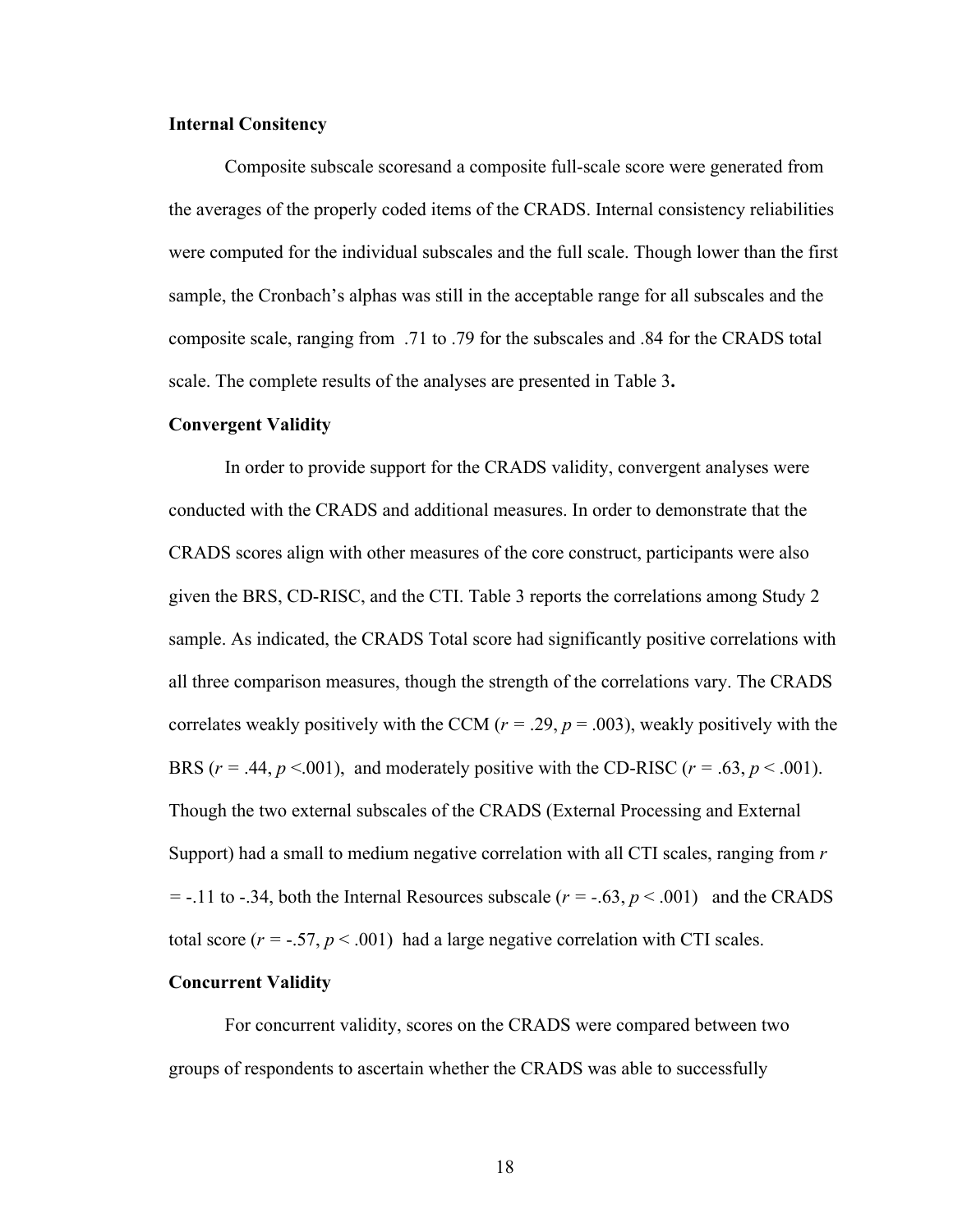distinguish between adults with disabilities who were employed with adults with disabilities who were unemployed (previously employed) and not actively seeking employment at the time they took the survey. An independent samples *t*-test was conducted comparing the two groups on CRADS total scores. The Levene's Test for Equality of Variance was found to be non-significant  $(p > .05)$ ; thus the assumption of equality of variance was met. Participants who were employed ( $n = 62$ ,  $M = 3.71$ ,  $SD =$ *0.56*) scored significantly higher than those who were not employed and were not actively seeking employment ( $n = 34$ ,  $M = 3.27$ ,  $SD = 0.59$ ),  $t(94) = 3.97$ ,  $p < .01$ ,  $d =$ 0.77.

#### **Discussion**

The results from both samples suggest that the individual subscales and the full scale Cronbach's alphas meet the minimum criteria of .70, as described by Nunnally and Bernstein (1994). The Cronbach's alpha for the subscales ranged from .71 to .83, and the full-scale alpha for each sample was .89 and .84, respectively. Based on these internal consistency scores the CRADS appears adequate for future use.

Research Question 3 focused on the construct validity of the CRADS through comparisons with other scales measuring similar constructs. Evidence of construct validity was mixed. The CRADS demonstrated statistically significant and sufficiently strong convergent validity with the CD-RISC due to the strong correlation (*r =* .63; Cohen, 1992) between the CD-RISC and the CRADS total score. The correlation between the CRADS and the BRS (*r =* .44), was moderately strong,but was lower than the desired  $r = .60$  criterion. However, this may be because the BRS items' content all focused on what would be considered internal resilience, rather than both internal and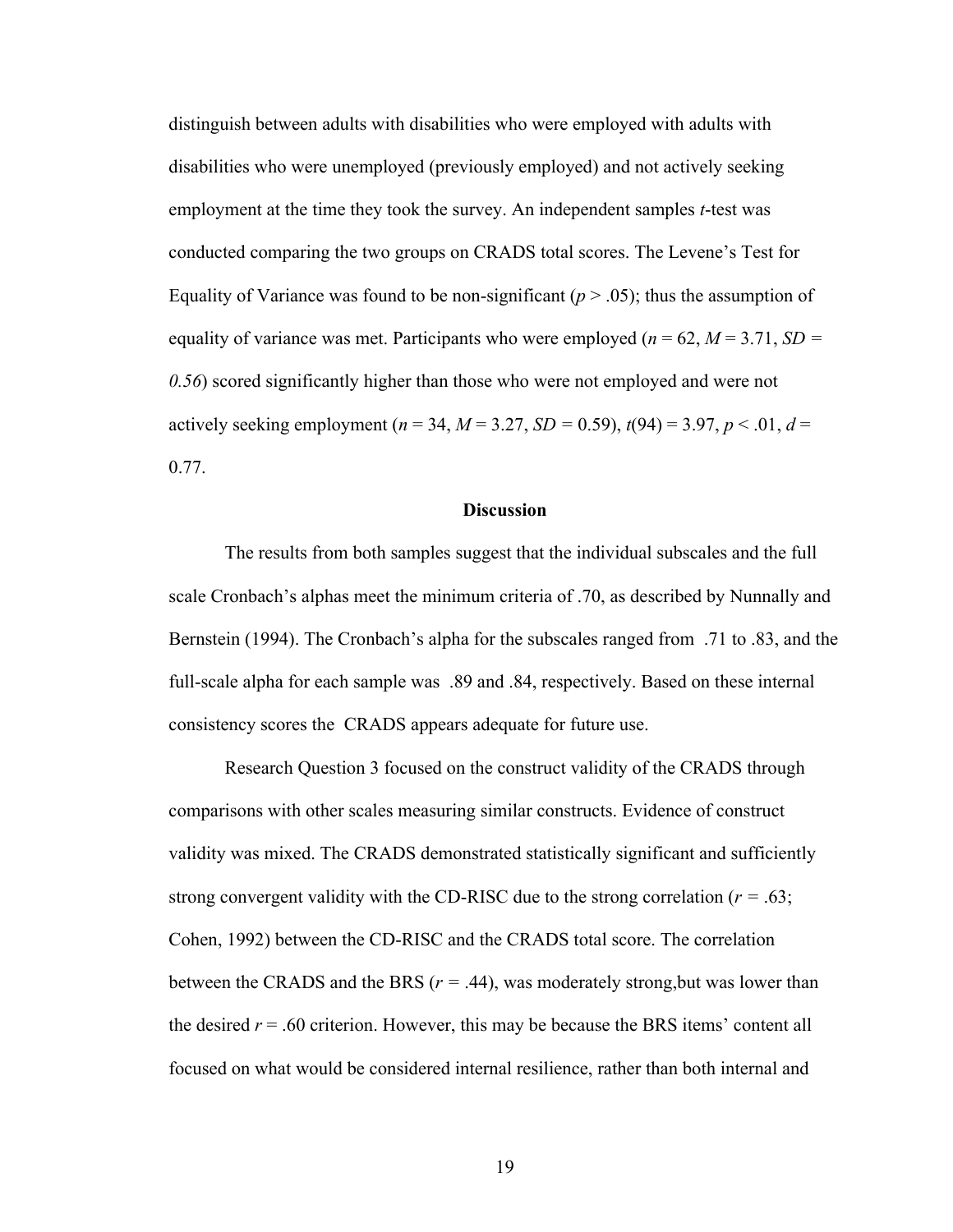external resilience. This is supported by the fact that the Internal Resilience subscale correlated more strongly with the BRS ( $r = .50$ ) than the External Processing ( $r = .23$ ,  $z =$ 2.5,  $p < .01$ ) and the External Support ( $r = .31$ ,  $z = 1.8$   $p < .05$ ) subscales using Fisher r to z transformations (Fisher, 1915). Similarly, the Career Resilience subscale of the CCM correlated weakly with the CRADS total score (*r =* .29; Cohen, 1992), though it was also significant.

Additional convergent validity was assessed by correlating the CRADS with the CTI. It was predicted that the CTI and its subscales and would strongly negatively correlate with CRADS scores due to the CTI's prediction of poor coping in the workplace (Sampson et al., 1996)., Parts of the CTI did correlate significantly (negatively) with the CRADS. Both External Processing (*r = -*.14, *r = -*.13, and *r = -*.11 respectively) and External Support ( $r = -.34$ ,  $r = -.18$ , and  $r = -.21$  respectively) correlated weakly with all CTI subscales and the total score; however, using a Fisher r to z transformation (Fisher, 1915), it was determined Internal Resources correlated more strongly with the CTI total score ( $z = 3.95$ ,  $p < .001$ ), as did the the CRADS total score ( $z = 2.51$ ,  $p < .01$ ).

One explanation for the descrepincies between scales measuring similar constructs and the CRADS is the mixed focus of scales' items on internal and external resources. The CCM and BRS items focus exclusively on internal qualities, like perseverance, which is one possibile explanation for why the CRADS Internal Resources subscale had a medium correlation  $(r = .37)$  with the CCM and large correlation with the BRS (*r =* .50; Cohen, 1992). However, similarly to the CRADS, some of the CD-RISC items also incorporated external resources that a person might utilize to bounce back from hardship, which could explain why External Processing and External Support had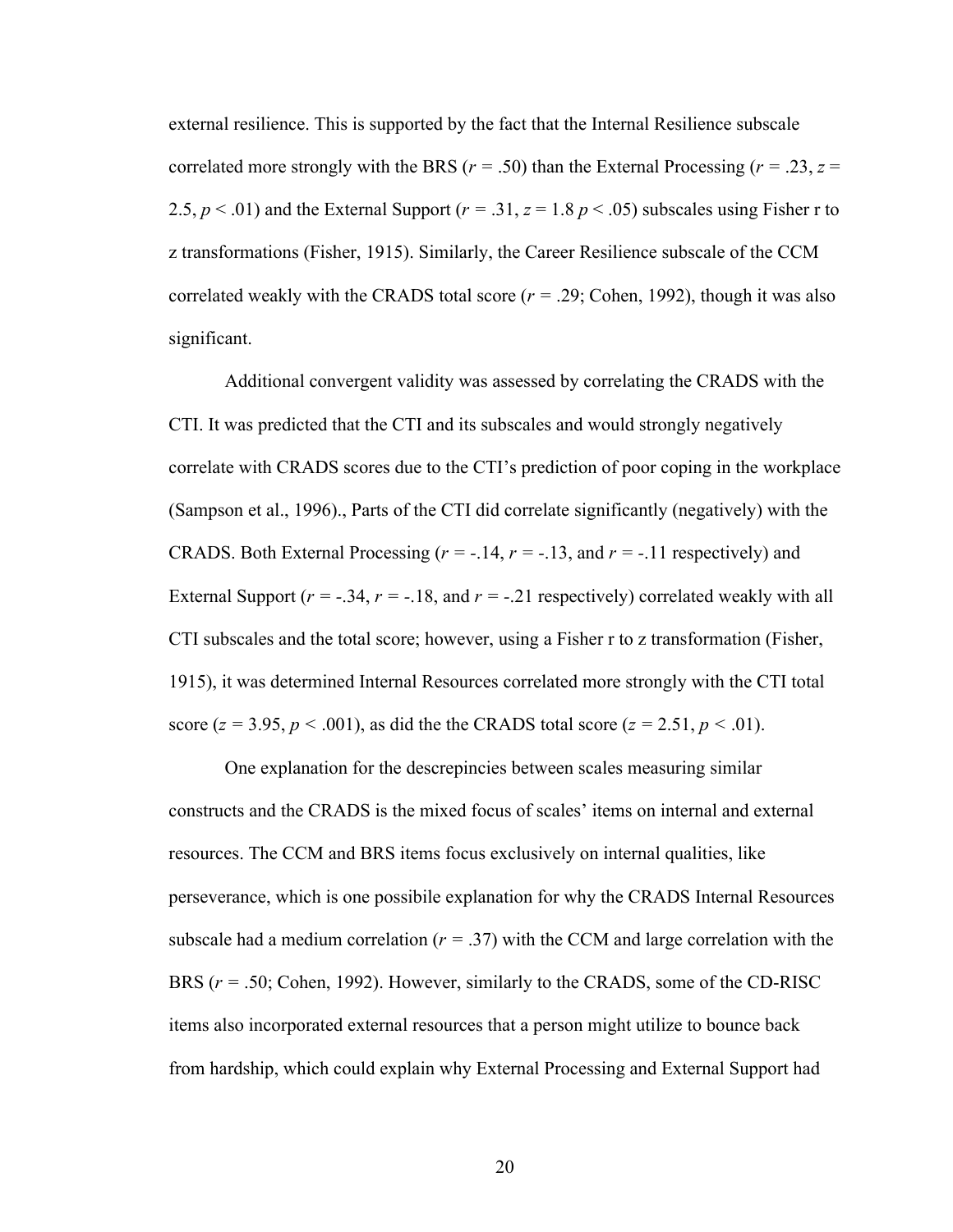stronger correlations with the CD-RISC ( $r = .37$  and  $r = .49$  respectively) than either the CCM ( $r = .06$  and  $r = .23$  respectively) or the BRS ( $r = .23$  and  $r = .32$  respectively).

In order to address concurrent validity, CRADS scores were compared between two groups that would be expected to have different levels of career resilience: individuals with disabilities who were employed and individuals with disabilities who were previously employed but were no longer actively seeking employment. The results were statistically significant in that adults with disabilities, who were employed, exhibited higher levels of career resilience than those who were no longer employed and not seeking employment, with a medium to strong effect size of *d* = .77 (Cohen, 1992). This result suggests the answer to the research question is "yes," though additional analyses in the future are warranted to compare more groups as well as evaluating the CRADS for predictive validity.

#### **Study 2b**

Study 2b was conducted in order to evaluate the CRADS for test-retest reliability after a 1-month interval.

#### **Method**

#### **Participants and Procedures**

Twenty one participants from Study 2a, who indicated they would be willing to be contacted again were asked to include their email address so they could be contacted, participated in Study 2b. Participants were informed that they would not be compensated for this part of the study when they volunteered in Study 2a. They were contacted after 1-month from when they participated in Study 2a and provided with the finalized CRADS. Scores from their original and followup survey were compared in the analysis.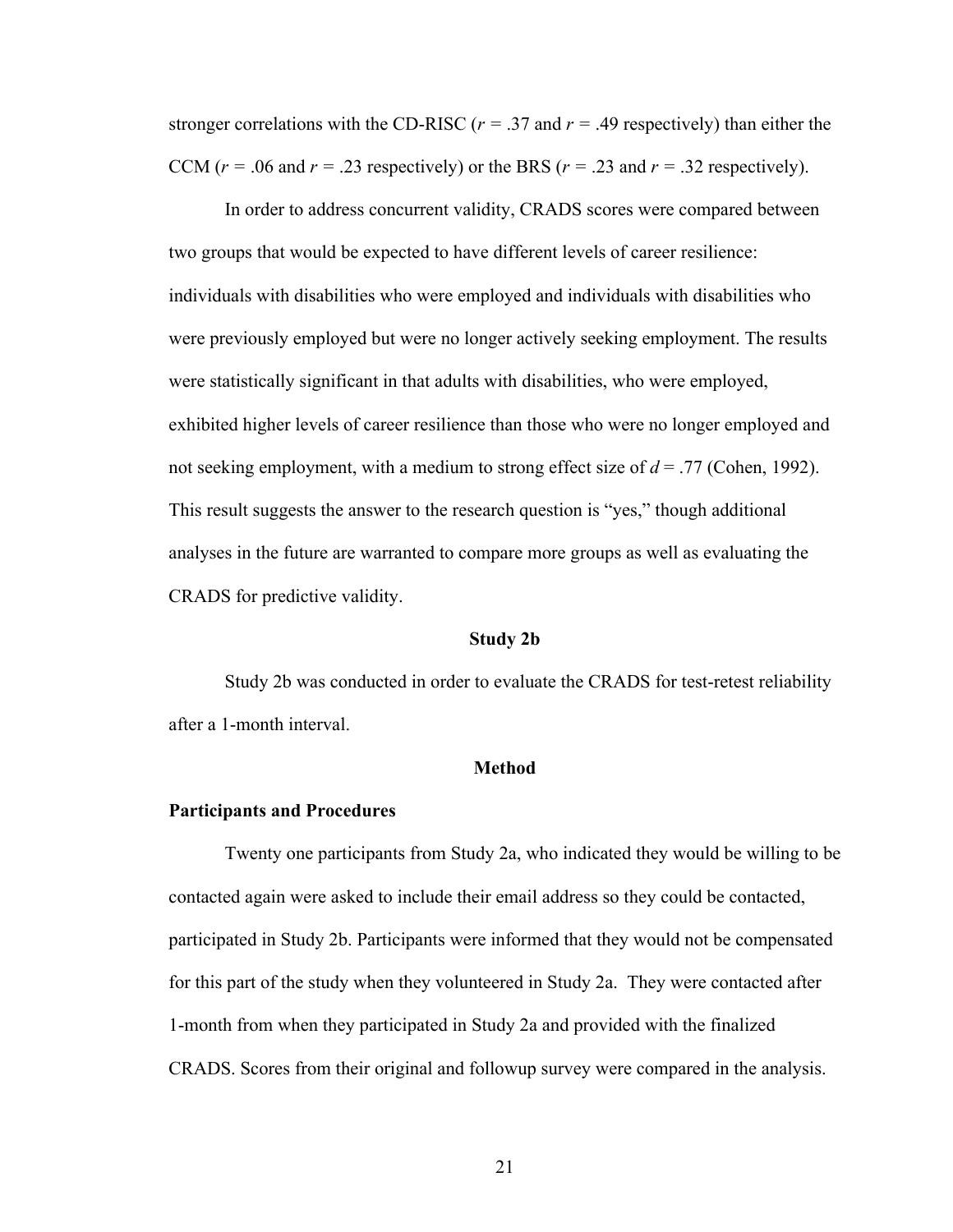Of the recruited group, one was removed due to failure to respond correctly to attention check items. The sample ranged in age from 18 to 50-years-old, with an average age of 32.11 years  $(SD = 9.45$  years). Of the 20 participants, 10 (50%) were currently employed, with 5 employed in full-time positions and 5 employed in part-time positions, whereas the remaining 10 were all seeking employment. Seven (35%) were born with their disabilities, whereas the remaining participants endorsed acquiring their disabilities. Remaining demographic information is described as "Sample 3" in Table 1.

#### **Results**

No missing data were present. No univariate outliers were detected exceeding |*z*| > 3, and no multivariate outliers were detected as determined by a Mahalanobis distance threshold of  $p < .001$ . The sample's scores at Time 2 were compared to their scores at Time 1 to establish test-retest reliability, which was  $r = .91$  for the full-scale CRADS score,  $r = .88$  for Internal Resources,  $r = .66$  for External Processing subscale, and  $r =$ .82 for External Support subscale.

#### **Discussion**

Though the sample size was small  $(n = 20)$  for volunteers participating in this study, the full scale and two subscales exceeded the minimum desired criterion of *r >*.70 (Nunnally & Bernstein, 1994). The External Processing subscale was slightly below the desired criterion; however approached .70. This could be due to low number of items in the subscale. Future studies should verify the reliability of the External Processing factor with a larger sample over time.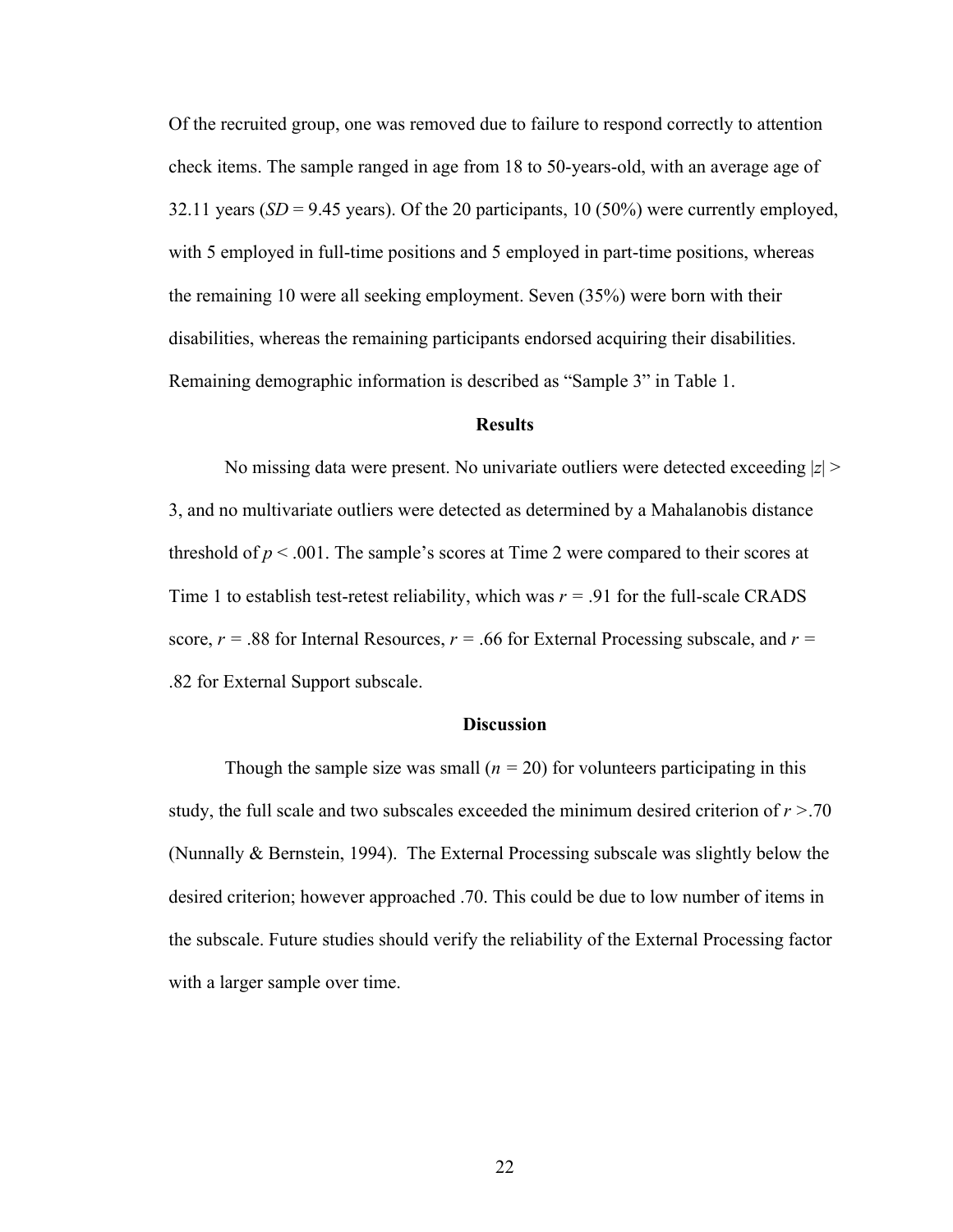#### **General Discussion**

The purpose of these studies was to develop and test a new career resilience scale for adults with disabilities that assesses their ability to attain desirable career outcomes, despite systemic hardships. In order to answer the posed research questions, the CRADS was examined in two studies. The CRADS is a brief, self-report measure of career resilience with sound psychometric properties for early research in the domain of career resilience for adults with disabilities. The findings in this study suggest that the CRADS has utility in research settings. It can be used to screen individuals with disabilities involved in vocational training, rehabilitation, and counseling to assess their response to work-related stressors and barriers that have been shown to have substantially negative effects of the population's ability to attain and maintain employment. The CRADS also enables more research into interventions for this population to promote better career outcomes.

CRADS has several advantages over similar scales. It is written at a low reading level to maximize utility for various levels of cognitive functioning. Unlike other career resilience scales, it has been normed specifically on a population of adults with disabilities with broad representation of disability types. With only 14 items, it is a brief instrument ideal for use in work and disability focused research. It has strong preliminary psychometric properties including acceptable internal reliability, convergent validity, and concurrent validity.

#### **Implications**

The results suggest that the CRADS has a unique place and utility in disability and career research. Enrollees in work incentive or vocational training/placement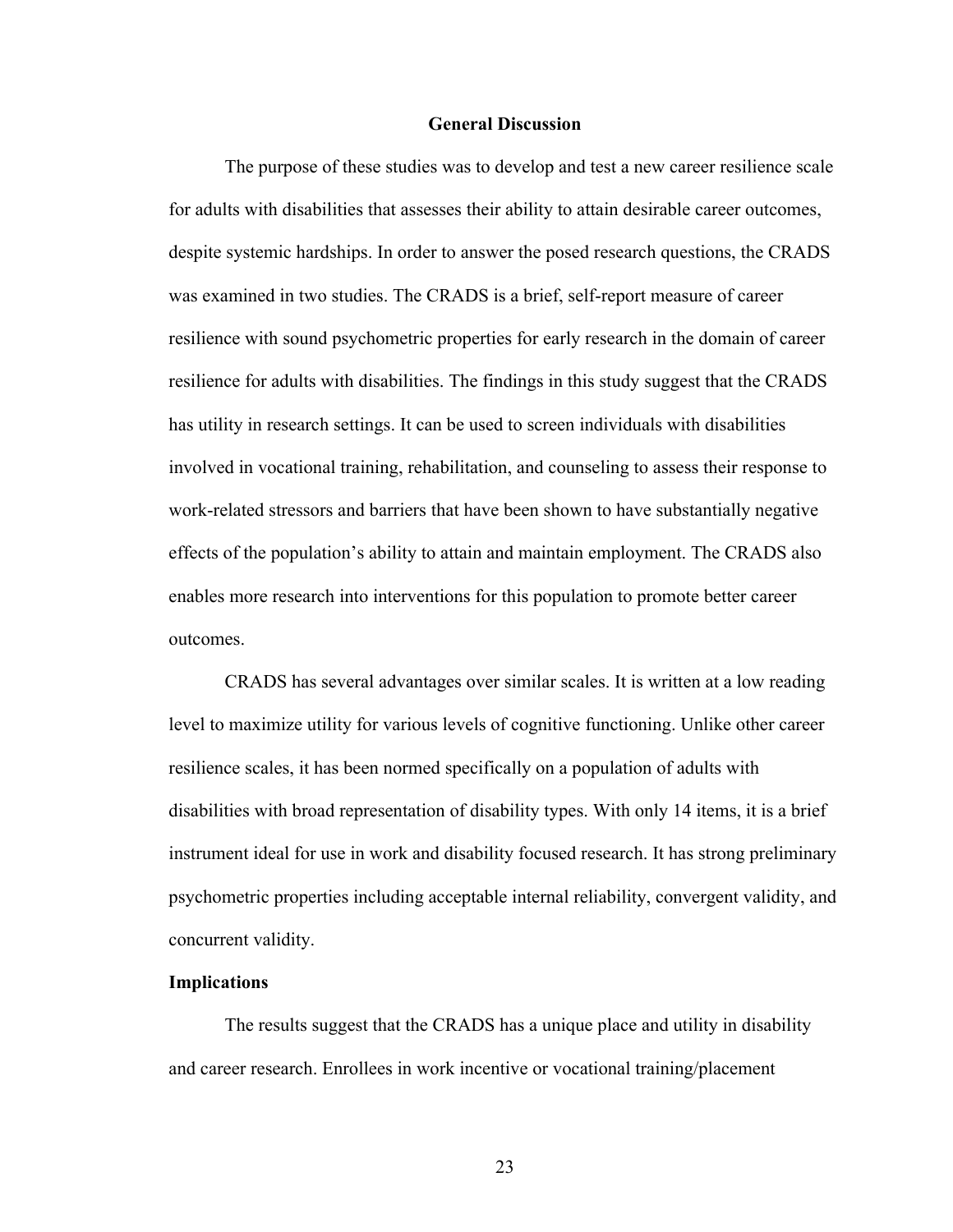programs still encounter many vocational barriers (Hernandez et al., 2007). No career resilience scale had been designed for, or normed on, a population of adults with disabilities before the CRADS. With the CRADS, counselors involved in workforce training and service provision to individuals with disabilities can now screen for a client's resistance to workplace stressors. The CRADS allows for the development of interventions to promote an individual's resilience to career stressors to be researched as they apply to a disabled population. If an individual lacks internal resources, he/she may benefit from traditional therapy to promote self-confidence and positive self-talk. For example, Luthans and colleagues (2006) found that stress inoculation can help promote an individual's resistance to career stress. Conversely, individuals who lack external resources may benefit from counseling on interpersonal skills, career search skills, and networking. For instance, Kregel and O'Mara (2011) identified work incentives counseling to be a positive intervention for improving employment outcomes, as it provides individuals with external support to help navigate employment and Social Security benefits. Additionally, Seibert, Kramer, and Heslin (2016) offered suggestions for multiple behavioral, systemic, and psychotherapeutic interventions that promote an individual's career resilience and adaptability. These interventions broadly include emotional regulation skill building (urge surfing, cognitive restructuring, etc.) and professional relationship building training (networking skill building, interpersonal training, etc.). However, these interventions have not yet been researched as to their effectiveness with individuals with disabilities. The process of empirically validating these kinds of interventions can be supported by using the CRADS to assess progress and outcomes.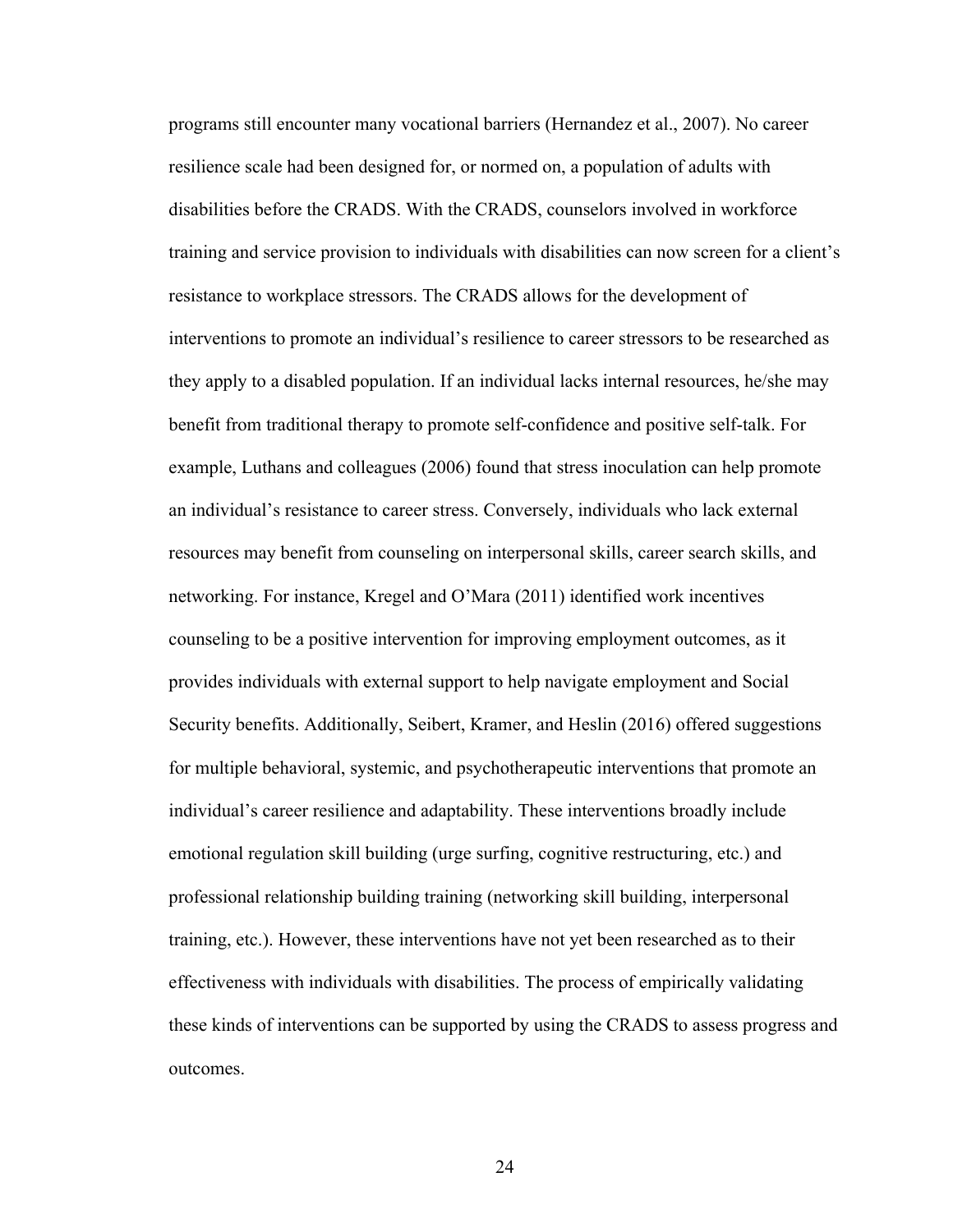There are several directions for research to go next. First, the current CRADS factor structure should be verified through a confirmatory factor analysis. Following that, the CRADS should be tested for predictive validity, to determine if scores on the CRADS can predict a person's response to work place stress over time. Theoretically, the CRADS should be able to predict positive vocational outcomes including employment status, length of employment, and employment satisfaction. Additionally, discriminant validity analyses should be conducted, comparing the CRADS scores against scale scores representing dissimilar constructs.

Differences between disability classifications and disability severity should also be explored as their levels of career resilience may differ. Different disability classifications and degree of severity have been shown to have varying severity of dysfunctional career thoughts (Yanchak, Lease, & Strauser, 2005), different experiences with career barriers (Sevak & Kahn, 2016), as well as beliefs about what disability classifications are more valued in the workplace (Hernandez, Keys, & Balcazaar, 2000). Additionally, though the CRADS has been shown to be useful as a research instrument, it may also have utility as a clinical instrument; however, further evidence needs to be gathered and analyzed before such a claim can be made. Last, though the CRADS showed evidence of concurrent validity comparing employed individuals with disabilities against others who were no longer employed and were not seeking employment, the directionality of this difference is not established. In other words, it may be because the individuals are employed that they have higher scores on the CRADS, or do they have greater career resilience and therefore they are able to maintain employment.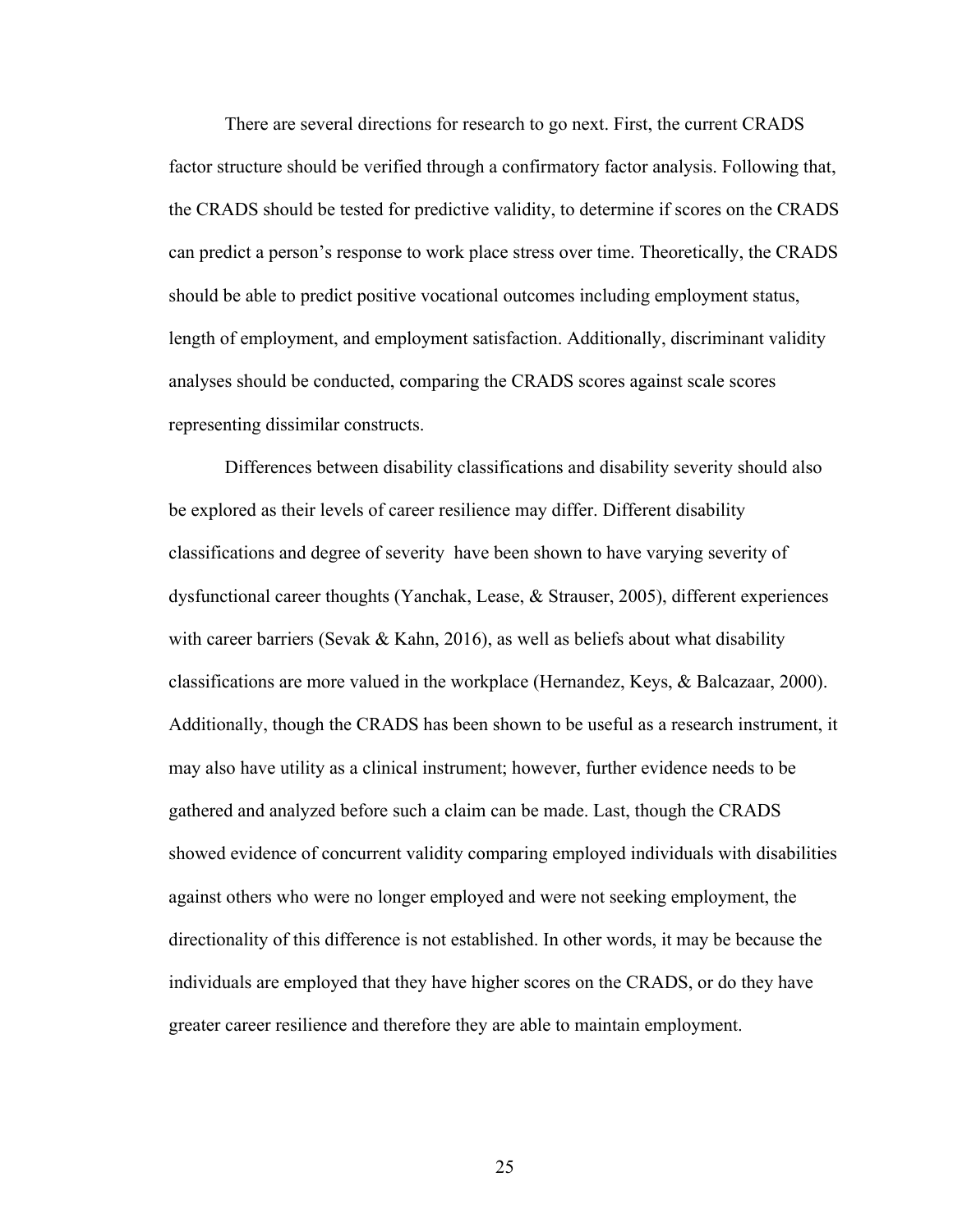Longitudinal studies examining how career resilience changes or doesn't change over time will be useful in establishing support for directionality.

#### **Limitations**

Several limitations to this study are noted. First the use of only self-report measures risks increasing measurement error due to common method variance, or variance resulting from the method of data collection rather than the thing trying to be measured (Podsakoff, Mackenzie, Lee, & Podsakoff, 2003). This effect may be reduced due to mixed context of data collection (i.e. some with hard copy surveys and others with online surveys), which can reduce method variance (Mitchell, 1985); however, intercorrelations between measures may be artificially inflated due to the common selfreport method of data collection. Self-report measures also carry the risk of impression management interfering with the results, as participants wish to portray themselves in a positive light (Paulhus, 1991). Respondents may respond more positively, skewing responses and limiting their variance. However, due to the participants responding anonymously to the surveys, this effect may have been minimized (Booth-Kewley, Edwards, & Rosenfeld, 1992). Evidence against significant effect of common method variance and impression management is the EFA's support for a 3-factor model rather than a 1-factor model. Nevertheless, future research with the CRADS should incorporate multiple measurement methods to reduce the inflation of measurement error as well as a method of controlling for the influence of impression management and common method variance.

The addition of study participation incentives is another notable limitation in human subjects research as it may impact study replicability (Klitzman, Albala, Siragusa,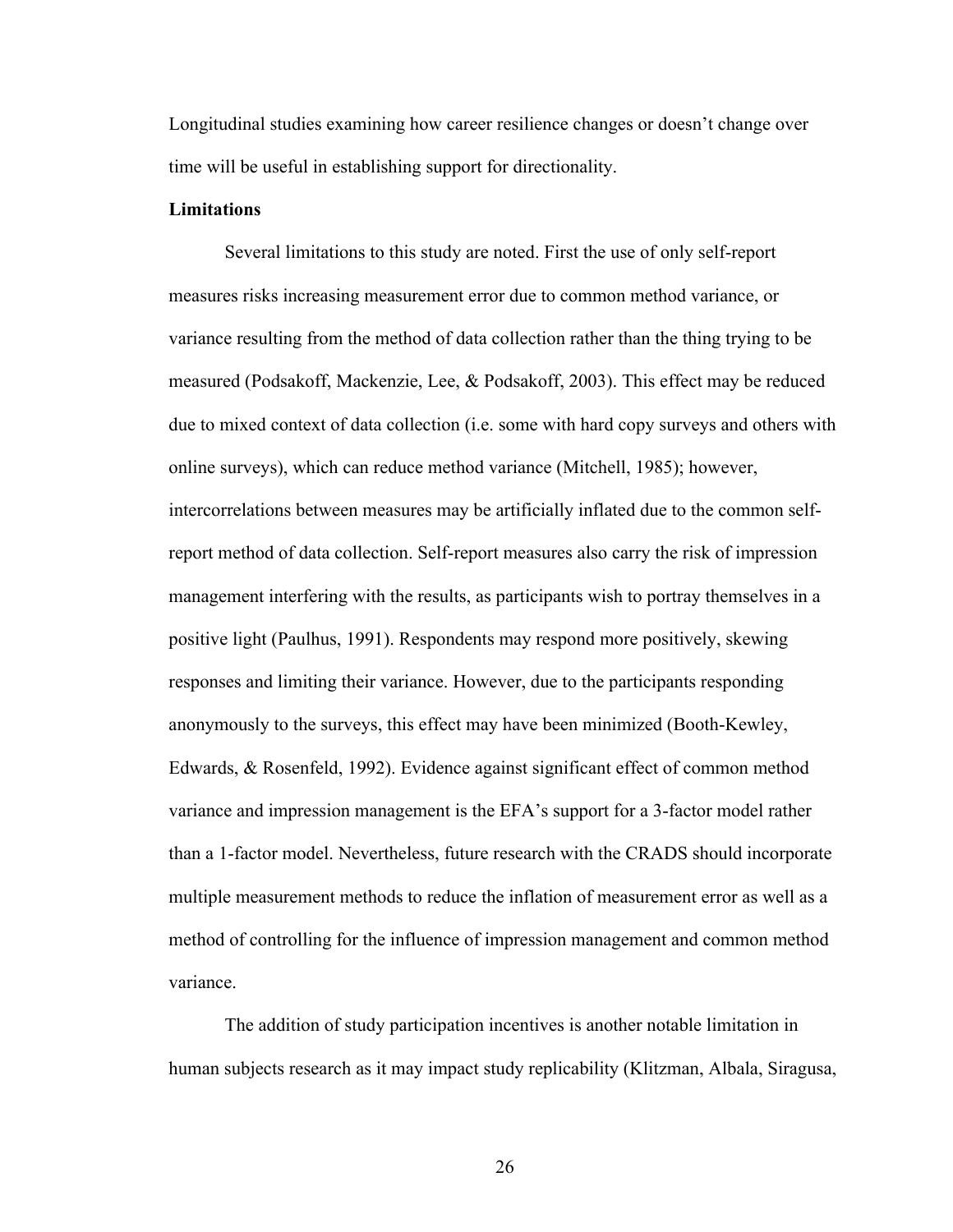Nelson, & Applebaum, 2007). In this study, incentive in the form of financial compensation was provided to participants; however methods were used to both exclude individuals who fail to meet inclusion criteria (through targeted recruitment) and prevent users from repeatedly taking the survey for compensation (by only allowing compensation to be received at a mailing address, with no repeated addresses). Despite this, it is still possible that some participants in the study failed to meet inclusion criteria.

Study 2b evaluated the CRADS for test-retest reliability. Althought the reliability statistic for the full CRADS and most of the subscales was above the desired *r >* .70 criterion, the sample size of this study was only  $n = 20$ . This reduces the replicability of these results, and the test-retest analysis should be conducted with a larger sample to ensure accuracy of the results. Additionally, self-selection bias is a concern for any study utilizing a non-randomly selected sample (Heckman, 1979). The offer of compensation for participation in the previous studies may distort the results, as participants in this study were volunteers without additional compensation.

Another limitation of this study is the underrepresentation of certain demographic groups. The samples were overwhelmingly Caucasian, and future research would benefit from ensuring a more diverse representation. Research has shown the gender (Boeltzig, Timmons, and Butterworth, 2009) and race (Balcazar et al., 2013) can have a compounding effect on reducing individuals with disabilities attaining and maintaining competitive employment. Therefore, individuals with different demographic backgrounds may experience resilience differently. Additionally, some disability classifications were underrepresented in the sample. For instance, people with sensory disabilities make up between 14-27% of the population with disabilities according to the most recent U.S.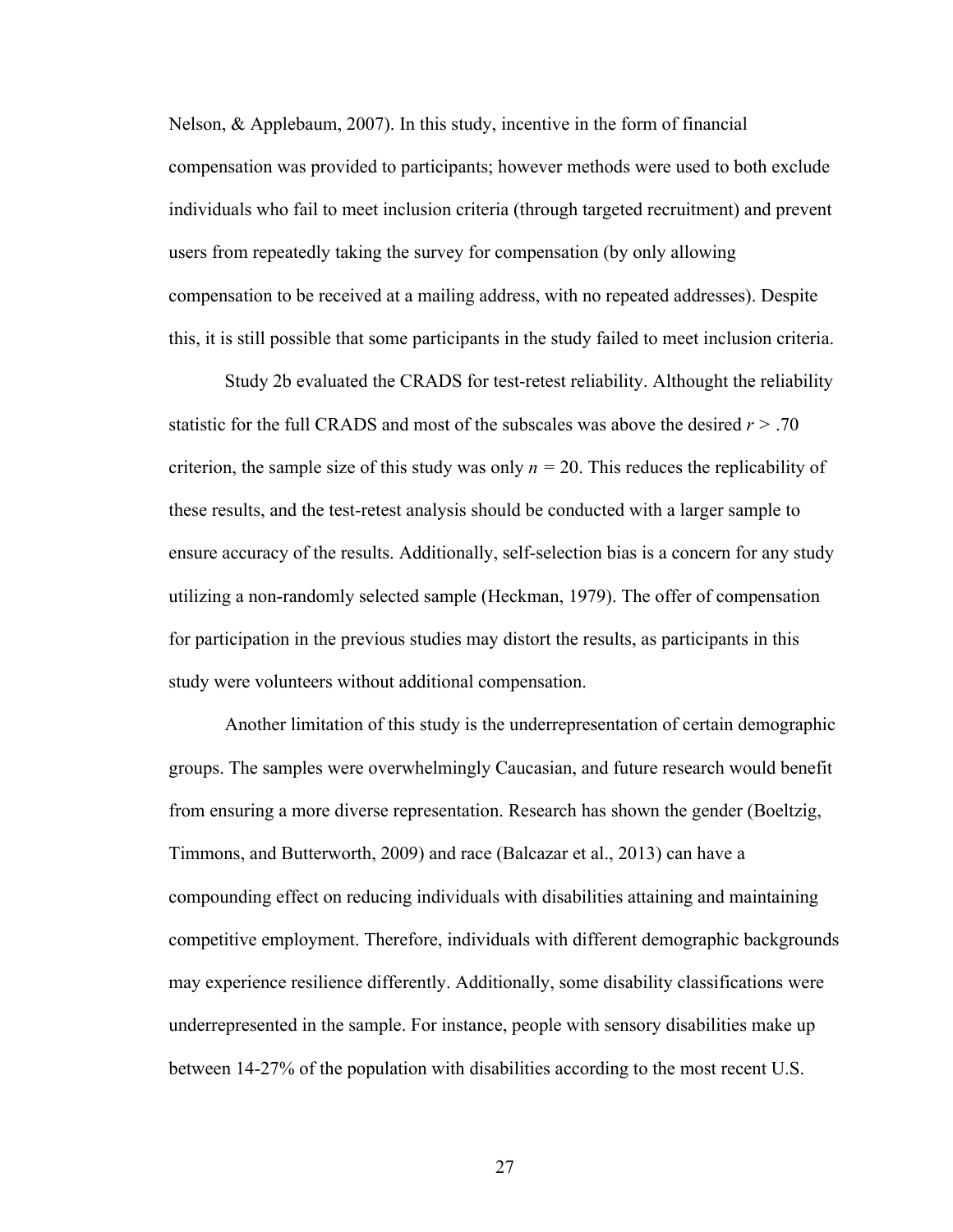Census (2012); however, in this study they only made up about 9% of the studies' samples. Full representation of disability type is necessary to ensure the CRADS utility with all individuals with disabilities, especially given that individuals with sensory disabilities have been shown to feel less valued at work than individuals with other disability classifications (Hernandez et al., 2007).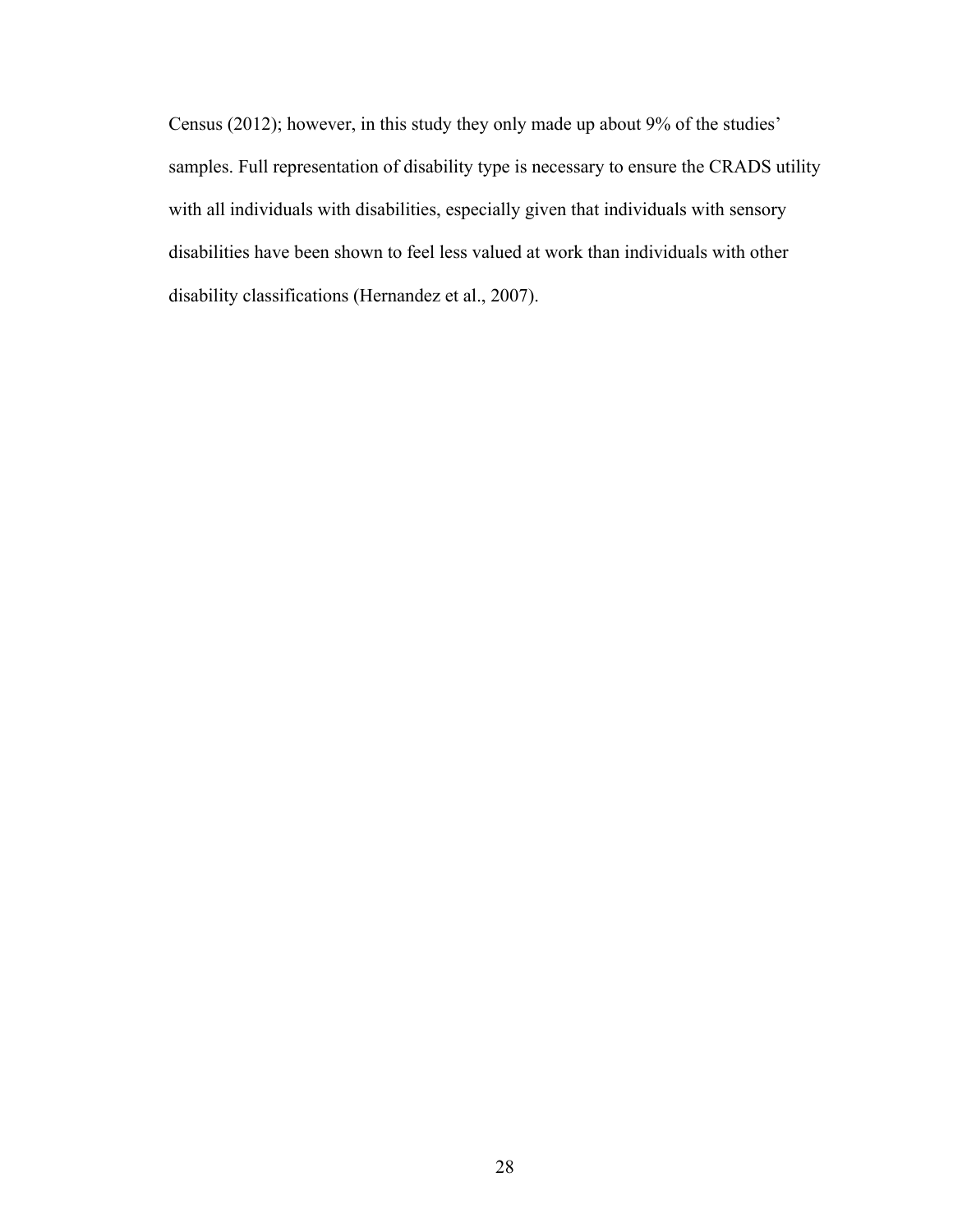#### References

- Akkerman, A., Janssen, C. C., Kef, S., & Meininger, H. P. (2014). Perspectives of employees with intellectual disabilities on themes relevant to their job satisfaction. An explorative study using photovoice. *Journal of Applied Research in Intellectual Disabilities*, *27*, 542-554. doi: 10.1111/jar.12092
- American Psychological Association. (2010). *Publication manual of the APA* (6th ed.). Washington, DC: Author.

Americans with Disabilities Act of 1990, (P.L.101–336).

- Balcazar, F. E., Oberoi, A., & Keel, J. (2013). Predictors of employment and college attendance outcomes for youth in transition: Implications for policy and practice. *Journal of Applied Rehabilitation Counseling*, 44, 38-45.
- Bimrose, J., & Hearne, L. (2012). Resilience and career adaptability: Qualitative studies of adult career counseling. *Journal of Vocational Behavior*, *81*, 338-344. doi: 10.1016/j.jvb.2012.08.002
- Blau, G. J. (1985) The measurement and prediction of career commitment. *Journal of Occupational Psychology,* 58, 277-288.
- Boeltzig, H., Timmons, J. C., & Butterworth, J. (2009). Gender differences in employment outcomes of individuals with developmental disabilities. *Journal of Vocational Rehabilitation*, *31*, 29-38. doi:10.3233/JVR-2009-0469
- Booth-Kewley, S., Edwards, J. E., & Rosenfeld, P. (1992). Impression management, social desirability, and computer administration of attitude questionnaires: Does the computer make a difference?. *Journal of Applied Psychology*, *77*, 562-566. doi:10.1037/0021-9010.77.4.562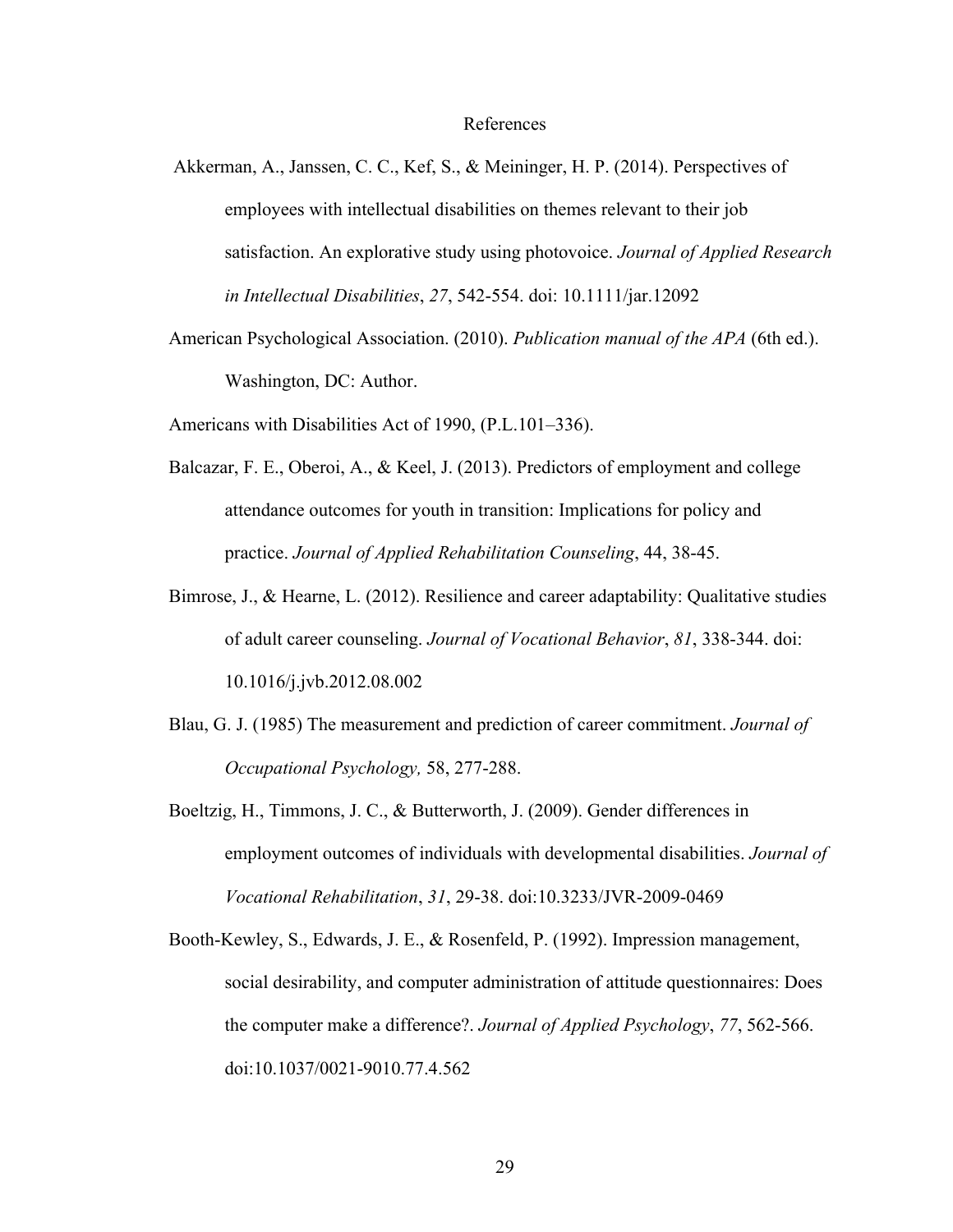- Butterworth, J., Smith, F., Hall, A., Migliore, A., Winsor, J., Domin, D., & Timmons, J. (2012). State data: The national report on employment services and outcomes 2011, Institute for Community Inclusion, Boston, 2012.
- Callahan, M., Griffin, C., & Hammis, D. (2011). Twenty years of employment for persons with significant disabilities: A retrospective. *Journal of Vocational Rehabilitation*, 35, 163-172. doi: 10.3233/JVR-2011-0565
- Cardoso, P., & Moreira, J. M. (2009). Self-efficacy beliefs and the relation between career planning and perception of barriers. *International Journal for Educational and Vocational Guidance*, 9, 177–188. http://dx.doi.org/10.1007/s10775-009- 9163-2
- Carson, K. D., & Bedeian, A. G. (1994). Career commitment: Construction of a measure and examination of its psychometric properties. *Journal of Vocational Behavior*, 44, 237-262. doi:10.1006/jvbe.1994.1017
- Cimera, R. E. (2011). Does being in sheltered workshops improve the employment outcomes of supported employees with intellectual disabilities? *Journal of Vocational Rehabilitation*, 35, 21-27. doi: 0.3233/JVR-2011-0550
- Cohen, J. (1992). A power primer. Psychological Bulletin, 112, 155–159. doi:10.1037/0033-2909.112.1.155
- Cohen, S., Kamarck, T., & Mermelstein, R. (1983) A global measure of perceived stress,. *Journal of Health Social Behavior* 24, 386–396.
- Cook, L. H., & Shinew, K. J. (2014). Leisure, work, and disability coping: 'I mean, you always need that 'in' group'. *Leisure Sciences*, *36*, 420-438. doi:10.1080/01490400.2014.912167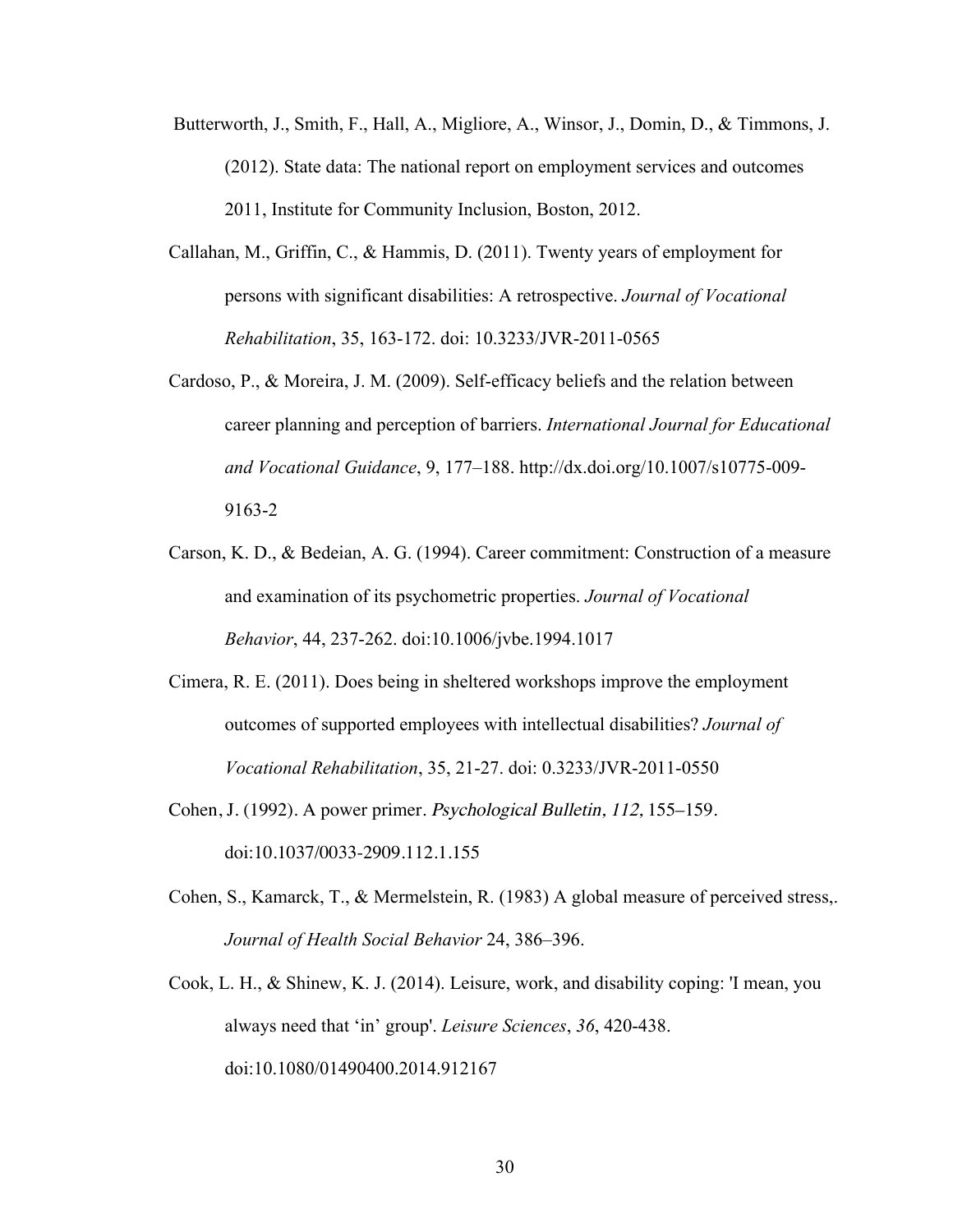- Connor, K. M., & Davidson, J. R. (2003). Development of a new resilience scale: The Connor-Davidson Resilience Scale (CD-RISC). *Depression and Anxiety*, *18*, 76- 82. doi:10.1002/da.10113
- Cummins, R. A., & Lau, A. D. (2003). Community Integration or community exposure? a review and discussion in relation to people with an intellectual disability. *Journal of Applied Research In Intellectual Disabilities*, *16*, 145-157. doi:10.1046/j.1468-3148.2003.00157.x
- Fisher, R. A. (1915). Frequency distribution of the values of the correlation coefficient in samples of an indefinitely large population. *Biometrika*. Biometrika Trust. 10, 507–521. doi:10.2307/2331838
- Flesch, R. (1981). *How to write plain English: a book for lawyers and consumers*. New York: Barnes and Noble Books.
- Freedman, R.I., & Fesko S. L. (1996). The meaning of work in the lives of people with significant disabilities: Consumer and family perspectives, *Journal of Rehabilitation*, 62, 49-56. Graffam, J., Shinkfield, A., Smith, K., & Polzin, U. (2002). Factors that influence employer decisions in hiring and retaining an employee with a disability. *Journal of Vocational Rehabilitation, 17,* 175-181.
- Green, S. E. (2007). Components of perceived stigma and perceptions of well-being among university students with and without disability experience. *Health Sociology Review*, *16*, 328-340. doi: 10.5172/hesr.2007.16.3-4.328
- Heckman, J. J. (1979). Sample selection bias as a specification error. Econometrica, 47, 153 – 161. doi:10.2307/1912352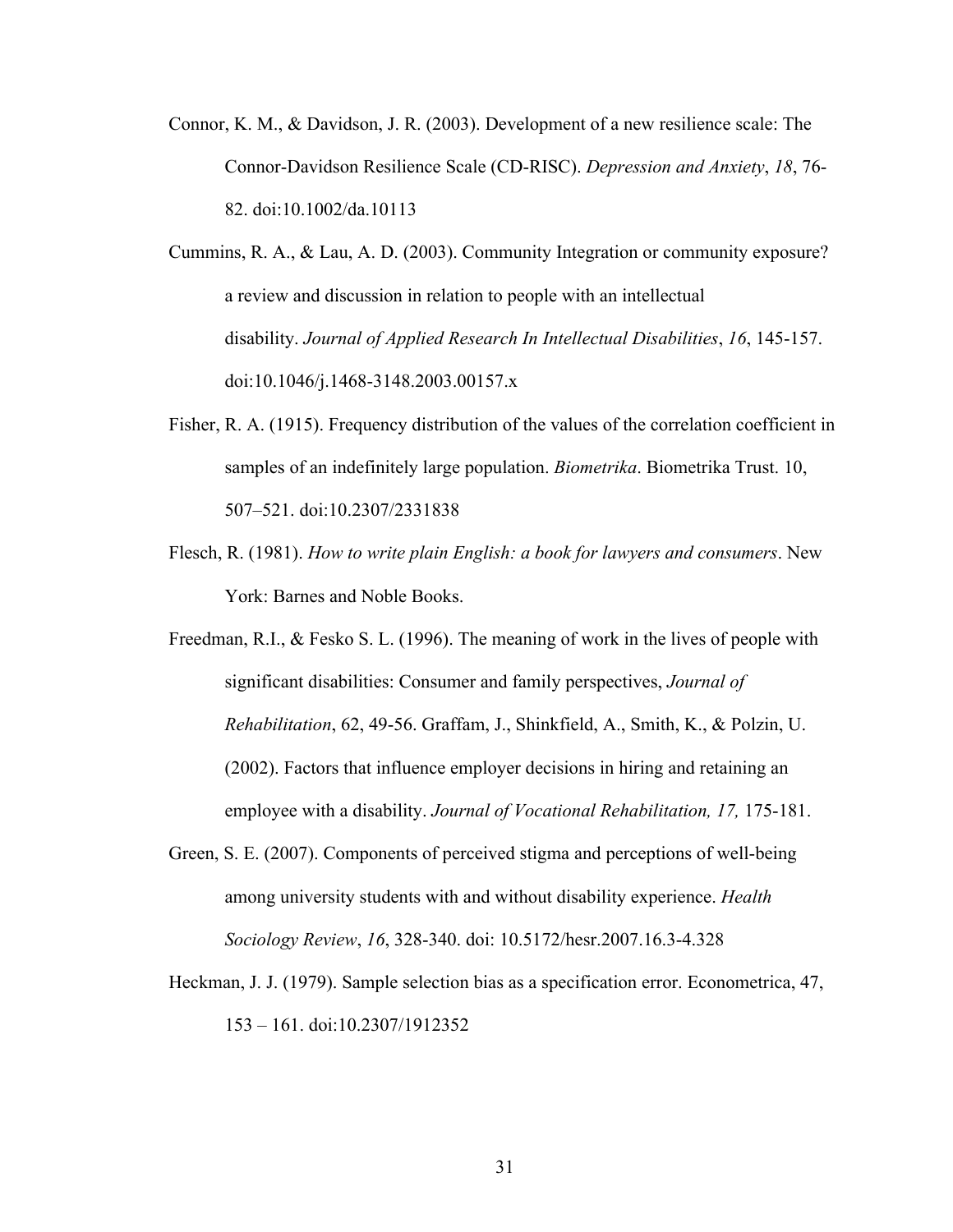- Hernandez, B., Cometa, M. J., Velcoff, J., Rosen, J., Schober, D., & Luna, R. D. (2007). Perspectives of people with disabilities on employment, vocational rehabilitation, and the Ticket to Work program. *Journal of Vocational Rehabilitation*, *27*, 191- 201.
- Hernandez, B., Keys, C., & Balcazar, F. (2000). Employer attitudes toward workers with disabilities and their ADA employment rights: A literature review. *Journal of Rehabilitation,* 66, 4-16.
- Horn, J. L. (1965). A rationale and test for the number of factors in factor analysis. *Psychometrika,* 30, 179-185.
- Houtenville, A., & Kalargyrou, V. (2015). Employers' perspectives about employing people with disabilities: A comparative study across industries. *Cornell Hospitality Quarterly*, *56*, 168-179. doi:10.1177/1938965514551633
- Johnson, B., Down, B., Le Cornu, R., Peters, J., Sullivan, A., Pearce, J., & Hunter, J. (2014). Promoting early career teacher resilience: A framework for understanding and acting. *Teachers And Teaching: Theory And Practice*, *20*, 530-546. doi:10.1080/13540602.2014.937957
- Ju, S., Roberts, E., & Zhang, D. (2013). Employer attitudes toward workers with disabilities: A review of research in the past decade. *Journal of Vocational Rehabilitation*, *38*, 113-123.

Kaiser, H. F. (1974). An index of factorial simplicity. *Psychometrika, 39,* 31–36.

Kanner. L. (1942). Exoneration of the Feebleminded. *The Journal of Nervous and Mental Disease*. 99, 331. doi: 10.1097/00005053-194403000-00053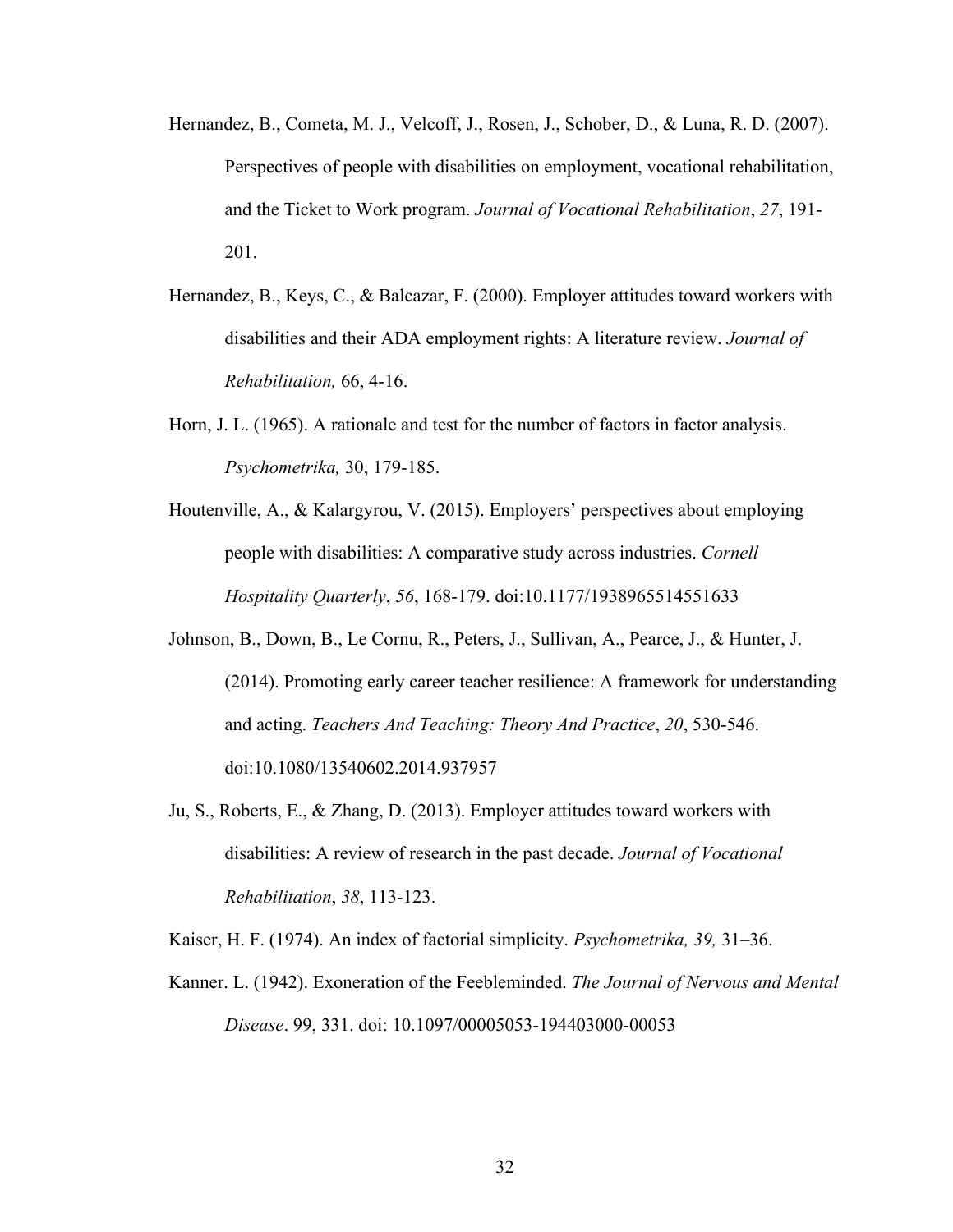- King, D. B., O'Rourke, N., & DeLongis, A. (2014). Social media recruitment and online data collection: A beginner's guide and best practices for accessing lowprevalence and hard-to-reach populations. *Canadian Psychology/Psychologie Canadienne*, *55*(4), 240-249. doi:10.1037/a0038087
- Klitzman, R., Albala, I., Siragusa, J., Nelson, K. N., & Appelbaum, P. S. (2007). The reporting of monetary compensation in research articles. *Journal Of Empirical Research On Human Research Ethics*, *2*(4), 61-67. doi:10.1525/jer.2007.2.4.61
- Kodama, M. (2017). Functions of career resilience against reality shock, focusing on fulltime employees during their first year of work. *Japanese Psychological Research*, *59*, 255-265. doi:10.1111/jpr.12161
- Kohn, N. A., Blumenthal, J. A., & Campbell, A. T. (2013). Supported decision-making: A viable alternative to guardianship? *Penn State Law Review, 117*, 1111-1157. Retrieved February 22, 2016, from: http://dx.doi.org/10.2139/ssrn.2161115
- Kregel, J., & O'Mara, S. (2011). Work Incentive Counseling as a workplace support. *Journal Of Vocational Rehabilitation*, *35*, 73-83.
- Kuijken, N. J., Naaldenberg, J., Nijhuis‐van der Sanden, M. W., & Schrojenstein‐ Lantman de Valk, H. J. (2016). Healthy living according to adults with intellectual disabilities: Towards tailoring health promotion initiatives. Journal Of Intellectual Disability Research, <sup>60</sup>, 228-241. doi:10.1111/jir.12243
- LeRoy, B. W., Walsh, P. N., Kulik, N., & Rooney, M. (2004). Retreat and resilience: Life experiences of older women with intellectual disabilities. American Journal On Mental Retardation, <sup>109</sup>, 429-441. doi: 10.1352/0895-8017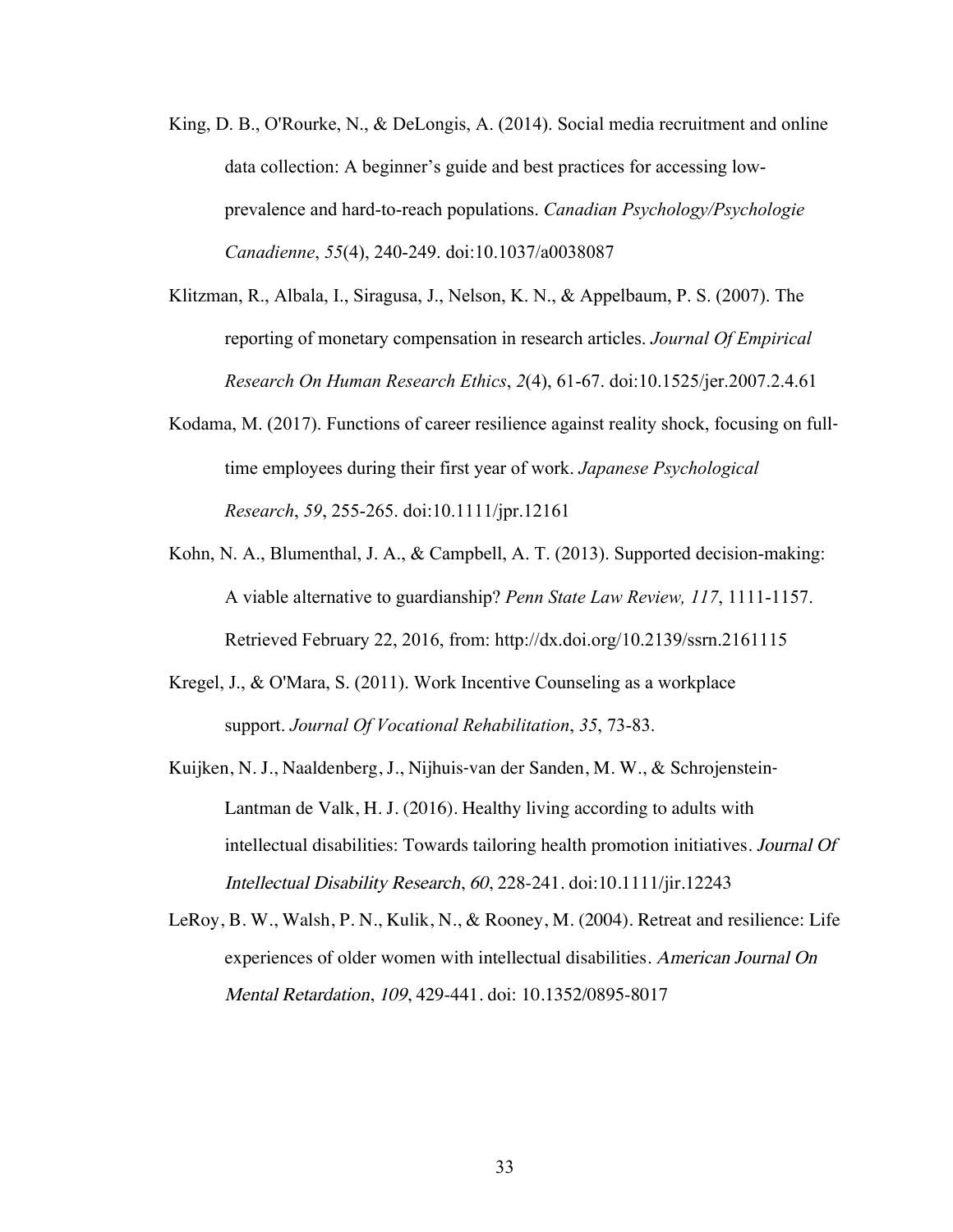- Luthans, F., Vogelgesang, G. R., & Lester, P. B. (2006). Developing the psychological capital of resiliency. *Human Resource Development Review*, *5*, 25-44. doi:10.1177/1534484305285335
- Lyons, S. T., Schweitzer, L., & Ng, E. W. (2015). Resilience in the modern career. *The Career Development International*,*20*, 363-383. doi: 10.1108/CDI-02-2015-0024
- Martz, E., Schiro-Geist, C., Broadbent, E. D., & Crandall, L. A. (2010). Predicting employment outcomes of individuals with disabilities: Attitudes and perceived barriers to work. *Journal Of Applied Rehabilitation Counseling*, *41*, 36-41.
- Masten, A. S. (2001). Ordinary magic: Resilience processes in development. *American Psychologist*,*56*, 227-238. doi: 10.1037/0003-066X.56.3.227
- Masten, A. S., Best, K. M., & Garmezy, N. (1990). Resilience and development: Contributions from the study of children who overcome adversity. *Development and Psychopathology*, *2*, 425-444. doi: 10.1017/S0954579400005812
- Meade, A. W., & Craig, S. B. (2012). Identifying careless responses in survey data. *Psychological Methods*, *17*, 437-455. doi:10.1037/a0028085
- Mitchell, T. R. (1985). An evaluation of the validity of correlational research conducted in organizations. *The Academy Of Management Review*, *10*(2), 192-205. doi:10.2307/257962
- Moorhouse, A., & Caltabiano, M. L. (2007). Resilience and unemployment: Exploring risk and protective influences for the outcome variables of depression and assertive job searching. *Journal of Employment Counseling*, *44*, 115-125.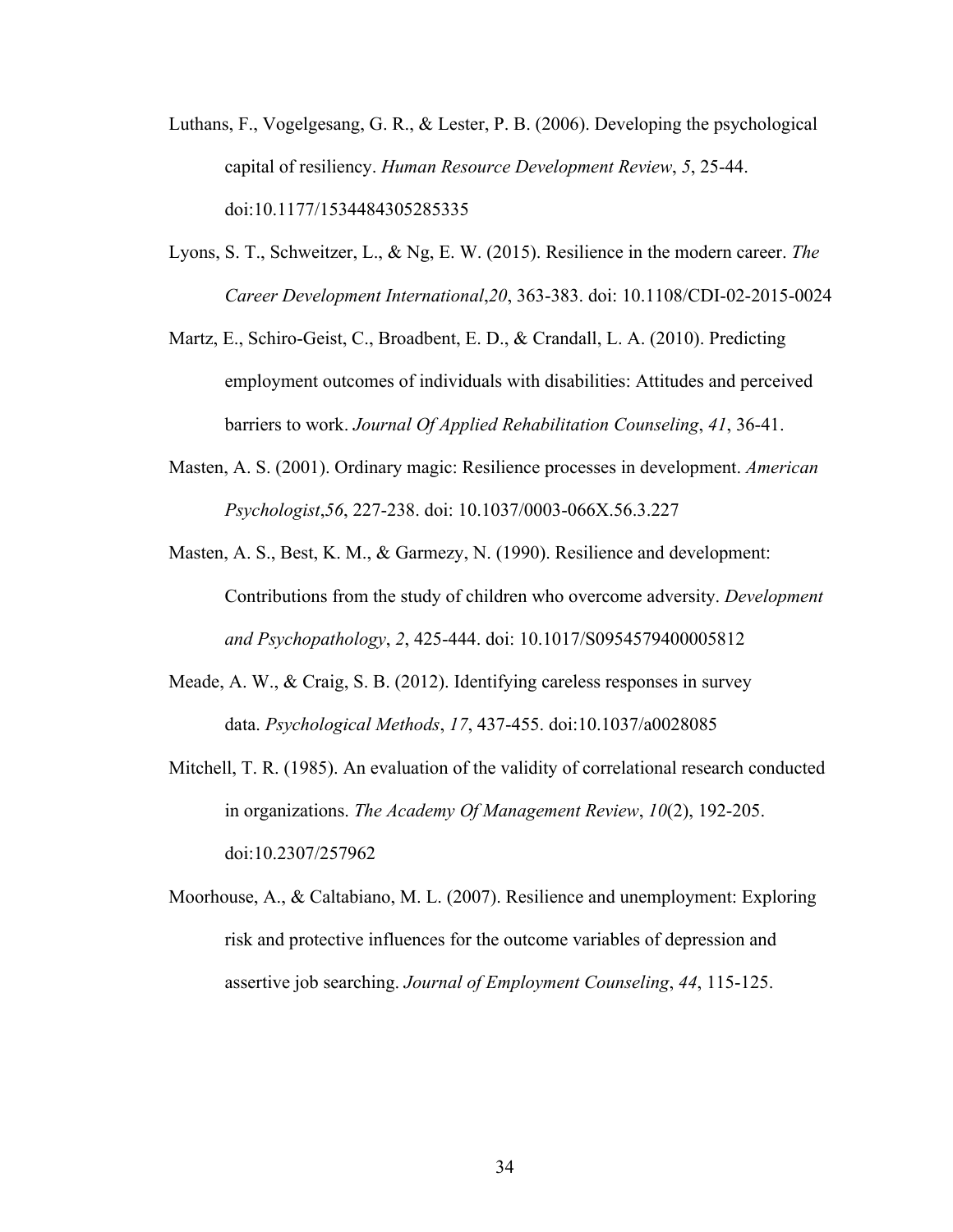- Mundfrom, D. J., Shaw, D. G., & Lu Ke, T., (2005) Minimum sample size recommendations for conducting factor analyses, *International Journal of Testing*, 5, 159-168.
- Nunnally, J. C., & Bernstein, I. H. (1994). *Psychometric theory* (3<sup>rd</sup> ed.). New York: McGraw-Hill.
- Olson, D., Cioffi, A., Yovanoff, P., & Mank, D. (2001). Employers' perceptions of employees with mental retardation*. Journal of Vocational Rehabilitation*, 16, 125- 133.
- Paulhus, D. L. (1991). Measurement and control of response bias. In: J. P. Robinson, P. R. Shaver & L. S. Wrightman (Eds), Measures of personality and social psychological attitudes. Measures of social psychological attitudes series (Vol. 1). San Diego, CA: Academic Press.
- Peterson, G. W., Sampson, J. J., & Reardon, R. C. (1991). *Career development and services: A cognitive approach*. Belmont, CA, US: Thomson Brooks/Cole Publishing Co.
- Polit, D. F., & Beck, C. T. (2006). The Content Validity Index: Are You Sure You Know What's Being Reported? Critique and Recommendations. *Research In Nursing & Health*, *29*, 489-497. doi:10.1002/nur.20147
- Polit, D. F., Beck, C. T., & Owen, S. V. (2007). Is the CVI an acceptable indicator of content validity? Appraisal and recommendations. *Research In Nursing & Health*, *30*(4), 459-467. doi:10.1002/nur.20199
- Podsakoff, P. M., MacKenzie, S. B., Lee, J., & Podsakoff, N. P. (2003). Common method biases in behavioral research: A critical review of the literature and recommended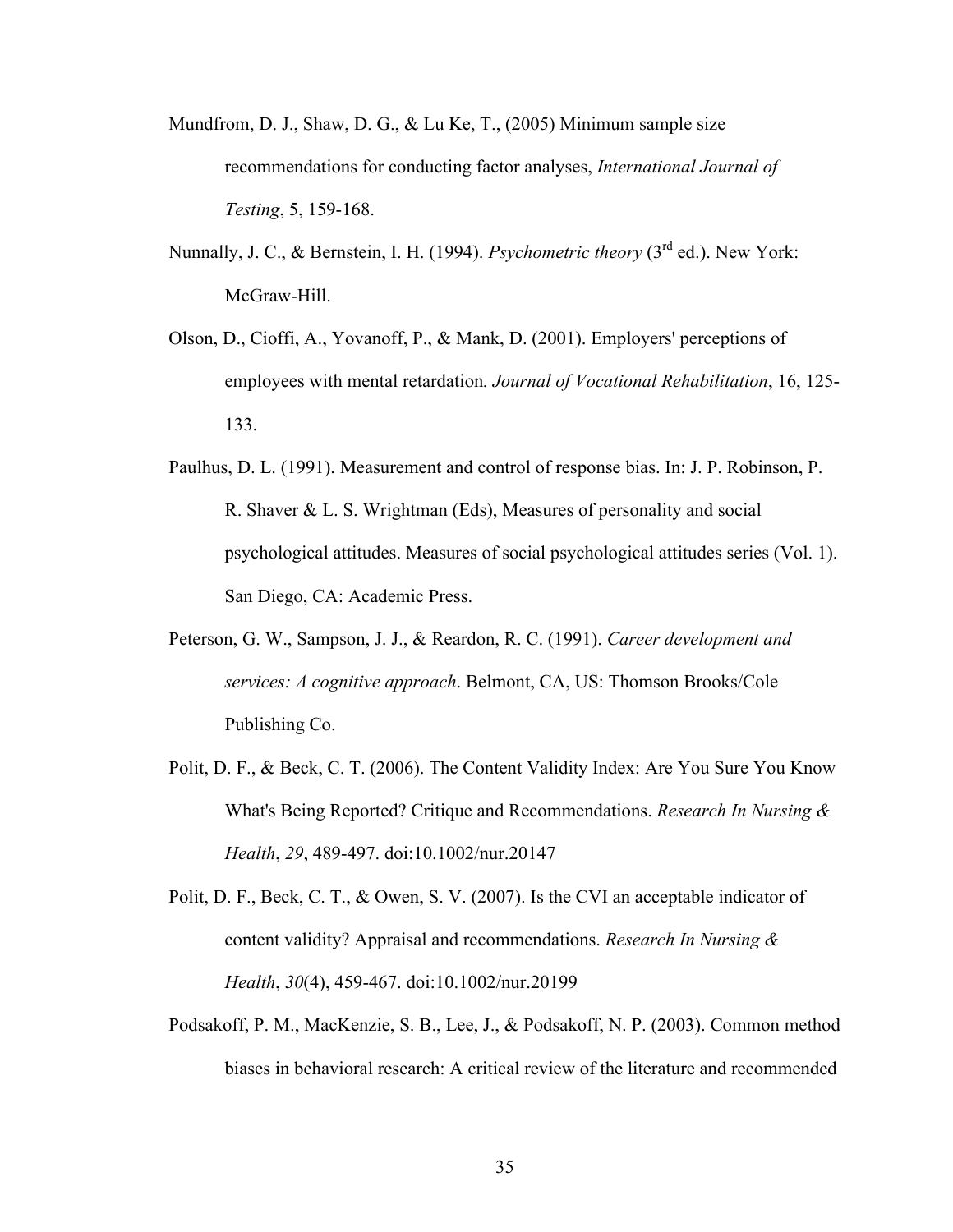remedies. *Journal Of Applied Psychology*, *88*, 879-903. doi:10.1037/0021- 9010.88.5.879

- Sampson, J. P., Peterson, G. W., Lenz, J. G., Reardon, R. C., & Saunders, D. E. (1996). *Career Thoughts Inventory: Professional manual.* Odessa, FL: Psychological Assessment Resources.
- Seibert, S. E., Kraimer, M. L., & Heslin, P. A. (2016). Developing career resilience and adaptability. *Organizational Dynamics,45*, 245-257. doi: http://dx.doi.org/10.1016/j.orgdyn.2016.07.009
- Sevak, P., & Khan, S. (2017). Psychiatric versus physical disabilities: A comparison of barriers and facilitators to employment. *Psychiatric Rehabilitation Journal*, *40*(2), 163-171. doi:10.1037/prj0000236
- Siperstein, G. N., Heyman, M., & Stokes, J. E. (2014). Pathways to employment: A national survey of adults with intellectual disabilities. *Journal of Vocational Rehabilitation*, 41, 165-178.
- Siperstein, G. N., Romano, N., Mohler, A., & Parker, R. (2006). A national survey of consumer attitudes towards companies that hire people with disabilities. *Journal of Vocational Rehabilitation*,*24*, 3-9.
- Smith, B. W., Dalen, J., Wiggins, K., Tooley, E., Christopher, P., & Bernard, J. (2008). The Brief Resilience Scale: Assessing the ability to bounce back. *International Journal of Behavioral Medicine*, 15, 194-200. doi:10.1080/10705500802222972
- Smith, E. J. (2006). The strength-ased counseling model. *The Counseling Psychologist*, *34*, 13-79. doi:10.1177/0011000005277018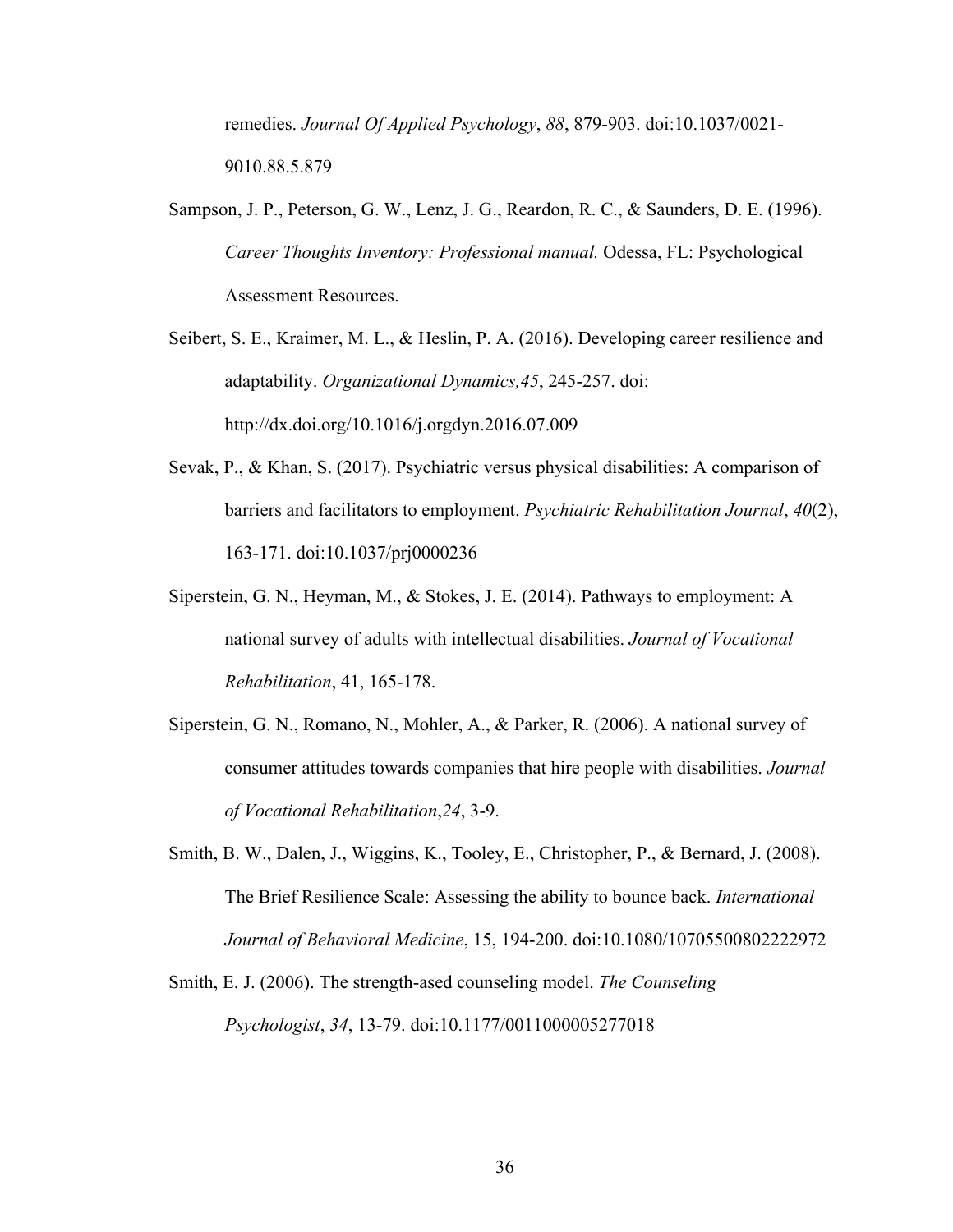- Stalker, K., & Lerpiniere, J. (2009). 'It's against our law, never mind anyone else's': The Disability Discrimination Act 1995 and adults with learning disabilities. *Disability & Society*, *24*, 829-843. doi:10.1080/09687590903283423
- Tabachnick, B.G., & Fidell, L.S. (2013). *Using multivariate statistics* (6th ed.) New York, NY: Harper Collins College Publishers.
- U.S. Bureau of Labor Statistics (2017) *Persons with a Disability: Labor Force Characteristics Summary,* Retrieved December 7, 2017, from https://www.bls.gov/news.release/disabl.nr0.htm

U.S. Census Bureau (2012). *Nearly 1 in 5 People Have a Disability in the U.S.* , Retrieved December 7, 2017, from https://www.census.gov/newsroom/releases/archives/miscellaneous/cb12- 134.html

- Wagner, M., Newman, L., Cameto, R., Garza, N. & Levine, P. (2005). Changes over time in the early post school outcomes of youth with disabilities. Menlo Park, CA: SRI International. Retrieved August 28 2017, from http://www.nlts2.org/reports/2005\_06/nlts2\_report\_2005\_06\_execsum.pdf
- Werner, E. E., & Smith, R. S. (1982). *Vulnerable, but invincible: A longitudinal study of resilient children and youth*. New York: McGraw-Hill.

Yanchak, K. V., Lease, S. H., & Strauser, D. R. (2005). Relation of disability type and career thoughts to vocational identity. *Rehabilitation Counseling Bulletin*, *48*, 130-138. doi:10.1177/00343552050480030101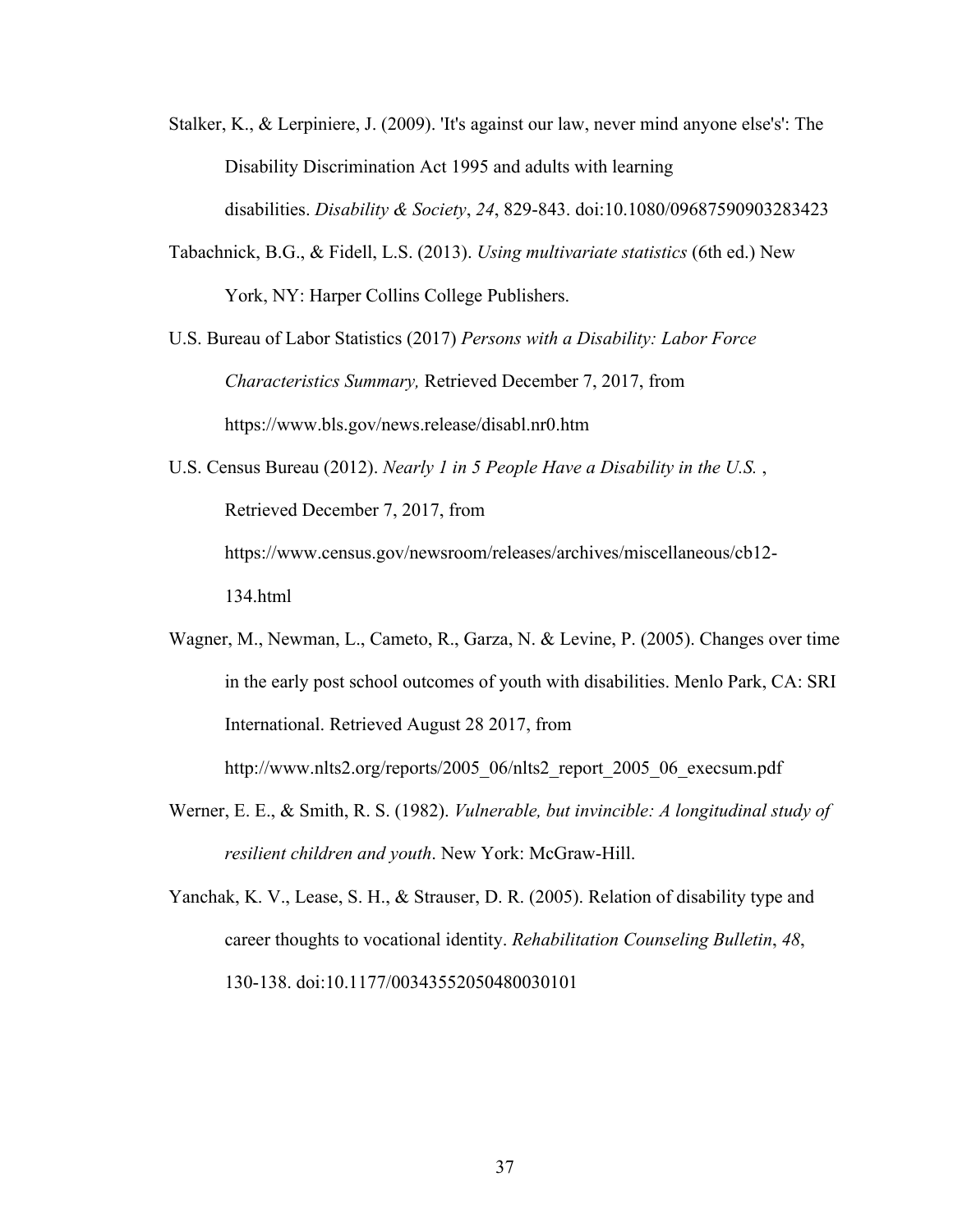#### APPENDIX A: TABLES

#### Table 1

*Demographic Information*

| Dimension                   | Sample 1<br>N(% | Sample 2<br>N(% | Sample 3<br>N(% |
|-----------------------------|-----------------|-----------------|-----------------|
| Total                       | $169(-)$        | $129(-)$        | $20(-)$         |
| Gender                      |                 |                 |                 |
| Male                        | 81 (47.9%)      | 65 (50.4%)      | $7(35.0\%)$     |
| Female                      | 86 (50.9%)      | $60(64.5\%)$    | $13(65.0\%)$    |
| Trans or Other              | $2(1.2\%)$      | $4(3.2\%)$      | $0(0.0\%)$      |
| Racial/Ethnic Background    |                 |                 |                 |
| African American/Black      | $20(11.8\%)$    | 23 (17.8%)      | $1(5.0\%)$      |
| Asian/Pacific Islander      | $4(2.4\%)$      | $4(3.1\%)$      | $0(0.0\%)$      |
| Hispanic or Latino          | $11(6.5\%)$     | $7(5.4\%)$      | $1(5.0\%)$      |
| Native American             | $3(1.8\%)$      | $2(1.6\%)$      | $0(0.0\%)$      |
| White or Caucasian          | 130 (76.9%)     | 90 (69.8%)      | 18 (90.0%)      |
| Other                       | $1(0.6\%)$      | $3(2.3\%)$      | $0(0.0\%)$      |
| Education                   |                 |                 |                 |
| No high school              | $0(0.0\%)$      | $1(0.8\%)$      | $0(0.0\%)$      |
| Some high school, no degree | $9(5.3\%)$      | $6(4.7\%)$      | $1(5.0\%)$      |
| High school graduate or GED | 43 (25.4%)      | 36 (27.9%)      | $2(10.0\%)$     |
| Some college, no degree     | 36 (21.3%)      | 26 (20.2%)      | $6(30.0\%)$     |
| Trade/technical training    | $9(5.3\%)$      | $8(6.5\%)$      | $1(5.0\%)$      |
| Associate's degree          | $7(4.1\%)$      | $5(3.9\%)$      | $0(0.0\%)$      |
| Bachelor's degree           | 38 (22.5%)      | 26 (20.2%)      | $4(20.0\%)$     |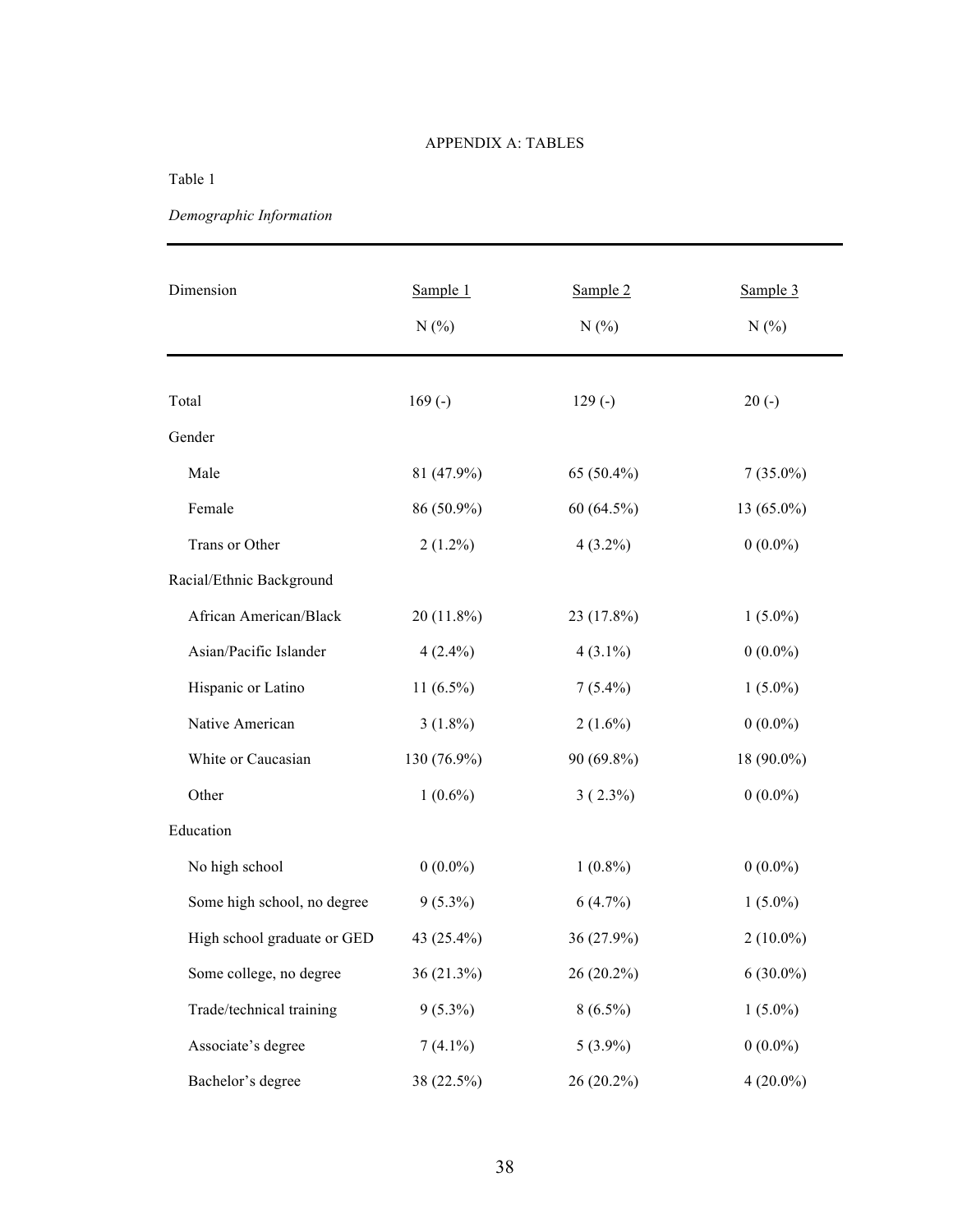# Table 1 (Continued)

# *Demographic Information*

| Dimension               | Sample 1<br>N(% | Sample 2<br>N(% | Sample 3<br>N(% |
|-------------------------|-----------------|-----------------|-----------------|
| Master's degree         | $22(13.0\%)$    | $16(12.2\%)$    | $5(25.0\%)$     |
| Professional degree     | $3(1.8\%)$      | $2(1.6\%)$      | $0(0.0\%)$      |
| Doctorate degree        | $2(1.2\%)$      | $3(2.3\%)$      | $1(5.0\%)$      |
| Disabilities Possessed* |                 |                 |                 |
| Physical                | 88 (52.1%)      | 66 (51.2%)      | $17(85.0\%)$    |
| Sensory                 | $19(11.2\%)$    | $7(5.4\%)$      | $0(0\%)$        |
| Learning                | 47(27.8%)       | 24 (26.4%)      | $3(15.0\%)$     |
| Developmental           | 35 (20.7%)      | 56 (44.4%)      | $3(15.0\%)$     |
| Psychiatric             | 47 (27.8%)      | 33 $(25.6\%)$   | $7(35.0\%)$     |
| Multiple Disabilities   | 49 (29.0%)      | 54 (41.4%)      | $9(45.0\%)$     |

\*Disabilities not measured as mutually exclusive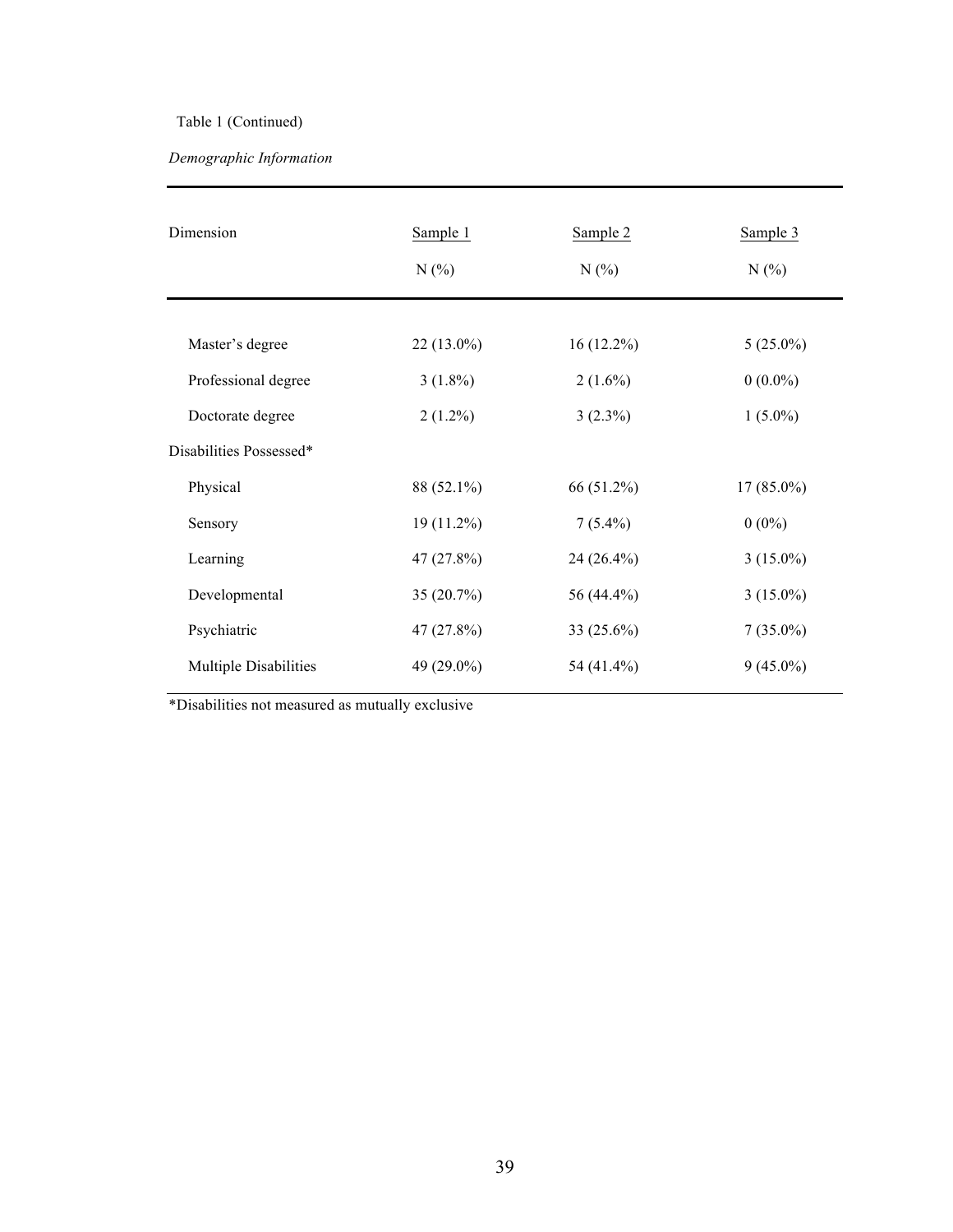Table 2

| į                                                                                                                                                                                                                                              |
|------------------------------------------------------------------------------------------------------------------------------------------------------------------------------------------------------------------------------------------------|
| j<br>                                                                                                                                                                                                                                          |
|                                                                                                                                                                                                                                                |
| l                                                                                                                                                                                                                                              |
| $\ddot{\phantom{0}}$<br>1                                                                                                                                                                                                                      |
|                                                                                                                                                                                                                                                |
| <b>Contractive to the contractive of the contractive of the contractive of the contractive of the contractive of the contractive of the contractive of the contractive of the contractive of the contractive of the contraction </b><br>)<br>) |

| Item                                                                      | Mean | SD                | Factor 1    | Factor 2   | Factor 3        |
|---------------------------------------------------------------------------|------|-------------------|-------------|------------|-----------------|
| 1. I keep working even if my job gets hard.                               | 36'5 | 0.90 <sub>c</sub> | 853         | 072        | $-160$          |
| 2. Even with tough tasks, I always make sure that I am doing my job well. | 4.15 | 0.72              | 089         | $-155$     | 660             |
| 3. I would try to fix a problem at work before I think about quitting.    | 4.05 | 0.93              | 640         | 150        | .029            |
| 4. I would not give up if I couldn't find a job for a while               | 3.64 | 1.15              | 542         | 170.       | 0/10            |
| 5. I am able to handle problems at work.                                  | 3.63 | 00 <sup>1</sup>   | 615         | <b>SLO</b> | 820             |
| 6. I frequently talk to others about work.                                | 3.35 | $\prod_{i=1}^{n}$ | $-1116$     | 348        | -.051           |
| 7. I find it helpful to talk about work                                   | 3.59 | 101               | $-165$      | <b>LS9</b> | 810             |
| 8. I talk to others if work is stressful.                                 | 3.54 | 1.14              | .158        | 529        | .168            |
| 9. When work is frustrating, I talk about it with others                  | 3.60 | 1.03              | $080^\circ$ | .522       | $-184$          |
| 10. Others support me at work.                                            | 3.66 | 960               | -.087       | -.039      | $-061$          |
| 11. Others are supportive of my job.                                      | 3.86 | 980               | .198        | $-041$     | 673             |
| 12. I can go to my coworkers for help                                     | 3.48 | 1.03              | $-012$      | 238        | $\mathbf{509}$  |
| 13. I know who to ask for help if I need it at work.                      | 3.68 | 1.07              | $-123$      | $-127$     | $\overline{11}$ |
|                                                                           |      |                   |             |            |                 |

Note. Factor loadings > .32 are boldface. Factor 1: Internal Resources. Factor 2: External Processing. Factor 3: External Support. . Factor loadings > .32 are boldface. Factor 1: Internal Resources. Factor 2: External Processing. Factor 3: External Support.